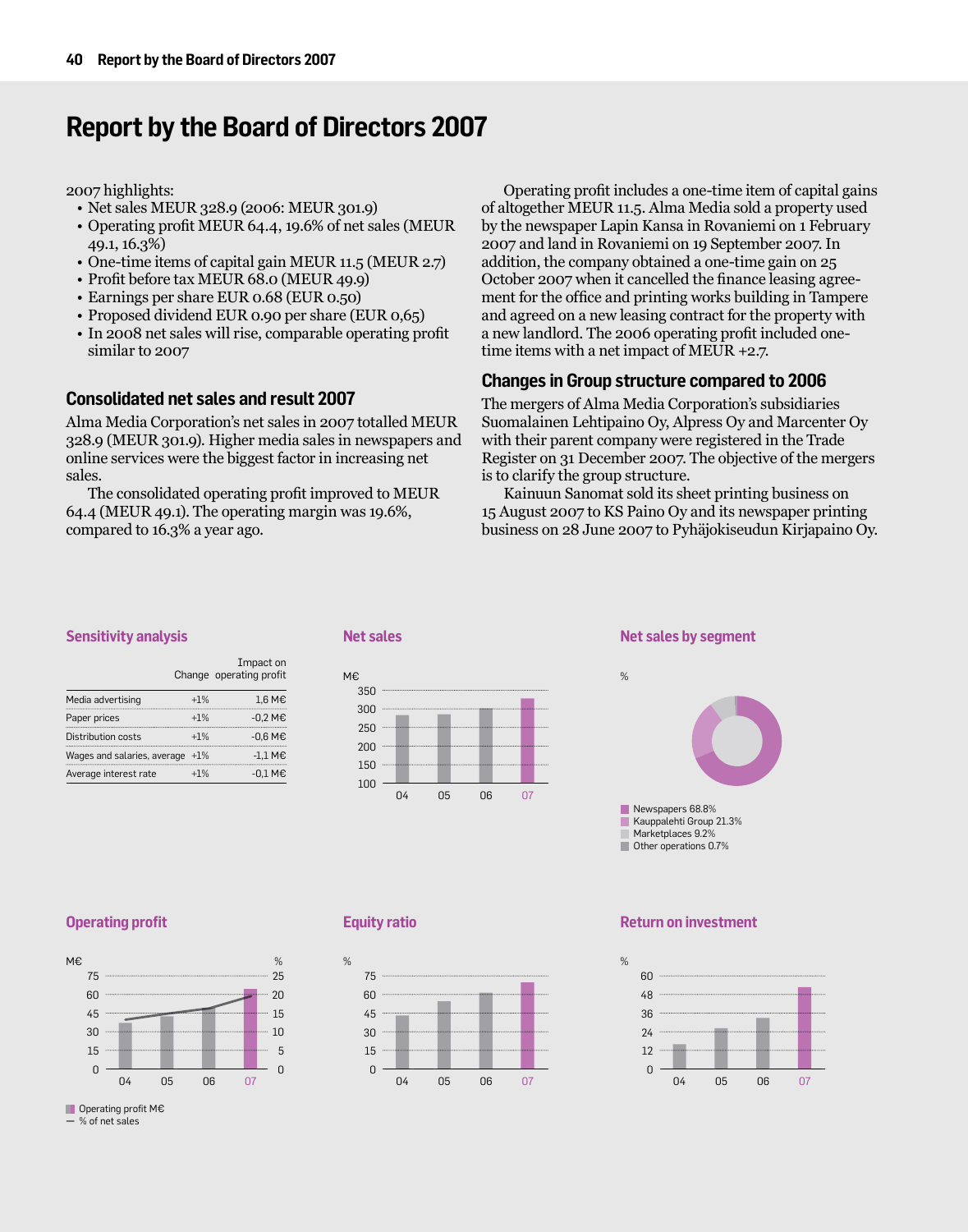Aamulehti acquired a 40% stake in direct mailing distribution company Tampereen Ykkösjakelu Oy on 22 May 2007.

On 1 July 2007 Kauppalehti raised its holding in TietoEnator 121 Oy from 49% to 100%. This company was renamed Kauppalehti 121 Oy, and its annual net sales total roughly EUR 9 million.

Kauppalehti Group's Alma Media Lehdentekijät business acquired Suomen Business Viestintä Oy on 1 July 2006. This company has annual net sales of approximately MEUR 2.5.

On 1 July 2006 two companies, Bovision AB and Objektvision AB with aggregate annual net sales of around MEUR 1.7, were acquired for the Marketplaces segment.

## **Prospects for 2008**

Alma Media expects its net sales to increase from the previous year. The media market is expected to grow in 2008, but uncertainty will increase.

The full year comparable operating profit should be similar to that in the previous year. The operating profit at the beginning of the year will fall short of the previous year's figure. One-time items have been eliminated from the comparable 2007 operating profit.

## **Market conditions**

The restlessness in the money markets and the fading of economic growth in the USA are likely to slow down growth prospects in Finland's economy and increase uncertainty.

In 2007 altogether MEUR 1,315 was used in media advertising in Finland, which is 6.4% more than in the previous year. Newspapers and city papers accounted for 52.5% of the euros spent on advertising, television for 19.9%, magazines for 16.0% and online media for 4.7%. Advertising in the online media grew 29.3% in the year.

During the final quarter of 2007, growth in advertising volume slowed down considerably from the record pace at the start of the year, to 3.9%. In October-December, growth in media advertising in newspapers was 1.1%. Advertising sales in online media continued to grow strongly, increasing by 27.7%. Growth in television advertising was 8.3%.

## **Newspapers**

The Newspapers segment reports the publishing activities of 34 newspapers. The largest of these are the regional paper Aamulehti and the daily tabloid Iltalehti.

The Newspapers segment's net sales in 2007 increased 5.8% from the previous year to MEUR 230.6. In the first half of the year, net sales grew at record pace, thanks to good market conditions and, for one thing, the general elections. The media sales of the Alma Media newspapers increased significantly more than market growth. In particular Aamulehti and Iltalehti were very successful.

Towards the end of the year growth in net sales was low, which resulted from the sharp slow down in growth in media sales in November and December.

Circulation sales for the newspapers grew apace. The circulations of Aamulehti and Lapin Kansa in particular increased well. The increase in the price of Iltalehti made in November 2006 raised the comparable circulation sales for that paper. Iltalehti increased its market share from the beginning of 2007 by one percentage point to 42.4%. However, the daily tabloid market declined over the same period by 3.5%.

Iltalehti's online service Iltalehti.fi was in fine shape throughout the year, in terms of numbers of visitors and of media sales. The online services of the regional newspapers also returned healthy figures.

The full-year operating profit for the Newspapers segment improved to MEUR 42.8 (MEUR 38.4).

## **Kauppalehti Group**

The Kauppalehti Group specializes in producing business and financial information. Its best known title is Finland's leading business media Kauppalehti. The Group also includes Alma Media Lehdentekijät (contract publishing), Kauppalehti 121 (direct marketing) and the BNS news agency operating in the Baltic countries. Kauppalehti 121, which was acquired in 2006, is included in the fourth quarter figures for comparison.

In January-December 2007 the net sales of the Kauppalehti Group grew 12.1% from the previous year to MEUR 70.1 (MEUR 62.6). Net sales increased due to the new business units purchased during 2006 and to the strong sales by the online business.

The Kauppalehti Group had an operating profit of MEUR 7.6 (MEUR 4.8). The 2006 operating profit included a restructuring provision of MEUR 1.1. Within the Kauppalehti Group, the Kauppalehti product family improved its operating profit. The profitability of the contract publishing business declined towards the end of the year due to the intense competition in the sector.

## **Marketplaces**

The Marketplaces segment reports Alma Media's classified services, which are produced on the internet and supported by printed products. The services in Finland are Etuovi.com, Monster.fi, Autotalli.com, Mascus.fi and Mikko.fi. The services outside Finland are City 24, Motors 24, Mascus and Bovision.

During 2007 the net sales of Marketplaces increased 33.9%, to MEUR 30.9. Marketplaces maintained a strong rate of growth in net sales steadily throughout the year. Growth was faster at the Monster.fi and City24 services, but Etuovi.com and Autotalli.com also boosted their sales rapidly.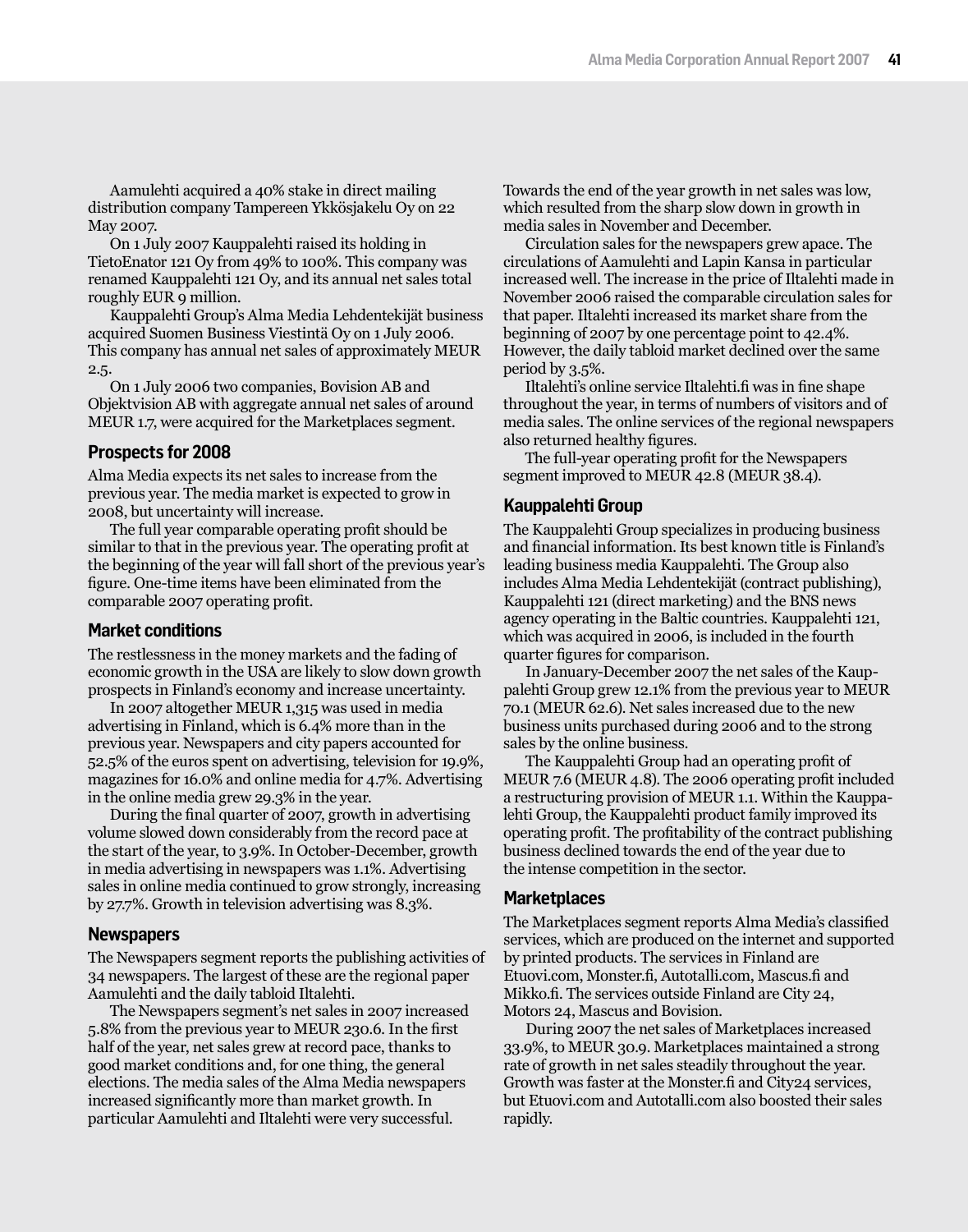Marketplaces' full-year operating profit improved to MEUR 5.3 (MEUR 2.8). Especially the services Etuovi.com, Monster.fi, and City24 in Estonia recorded a good result. Marketplaces' result was weakened by the launch of the Mikko.fi service, an important future initiative in Finland, and by the international operations.

## **Associated companies**

The Group holds a 29.9% stake in Talentum Oyj, which is reported under the Kauppalehti Group, and 36.0% of Acta Print Kivenlahti Oy, reported under Other Operations. In July 2007 Acta Print Oy announced that it was selling its magazine business to Forssan Kirjapaino. The name of the company responsible for the remaining business of Kivenlahden paino has been changed to Acta Print Kivenlahti Oy.

## **Balance sheet and financial position**

The consolidated balance sheet on 31 December 2007 stood at MEUR 181.3 (31 December 2006: MEUR 199.7). The Group's equity ratio at the end of December was 69.8% (31 December 2006: 61.3%) and equity per share was EUR 1.58 (31 December 2006: EUR 1.54).

The consolidated cash flow before financing was MEUR 49.1 (MEUR 45.2). At the end of December the Group's net debt totalled MEUR -17.9 (31 December 2006: MEUR -6.5)

The Group's interest-bearing debt is denominated in euros and therefore does not require hedging against exchange rate differences. The most significant purchasing contracts denominated in foreign currency are hedged.

The Group has a current MEUR 100 commercial paper programme in Finland under which it is permitted to issue papers to a total amount of MEUR 0-100. On 31 December 2007 this programme was entirely unused.

### **Group structure**

A more detailed list of the Group's subsidiaries is given in Note 17 and of associated comapnies in Note 18. The Group has branch offices connected to the Mascus business in Sweden and England.

## **Research and development costs**

Research and development costs in 2007 amounted to MEUR 3.7 (MEUR 1.7). Of this total, MEUR 2.8 (MEUR 1.3) was capitalized and MEUR 0.8 (MEUR 0.5) expensed. Most of the R&D costs went on developing online business.

### **Capital expenditure**

Gross capital expenditure in 2007 totalled MEUR 12.1 (MEUR 19.6) and this consisted mainly of development projects for online media and maintenance investments at the printing plants.

## **Administration**

Alma Media's annual general meeting, held on 8 March 2007 elected the following to the Board of Directors: Lauri Helve, Matti Häkkinen, Matti Kavetvuo, Kai Seikku, Kari Stadigh, Harri Suutari, and new member Ahti Vilppula. At the organization meeting of the Board held after the AGM, the Board elected Kari Stadigh as its chairman and Matti Kavetvuo as its deputy chairman.

The meeting appointed Ernst&Young Oy as the company's auditors.

The regulations as stated in the articles of association concerning the election of the Board of Directors, the term of office of the Board, and selection of the President and CEO are given in more detail in Note 7. The main terms of employment for the President and CEO are also given there.

### **Risks and risk management**

The most important strategic risks contingent on Alma Media's business operations are a significant drop in the readerships of its newspapers and a critical decline in retail advertising. The major operational risks are disturbances in information technology systems and telecommunications, and an interruption of printing operations.

Alma Media's risk management process helps to identify the risks, develops appropriate risk management methods and regularly reports on risk issues to the risk management function.

#### **Earnings per share**



#### **Cash flow after investing activities**



#### **Dividend per share**

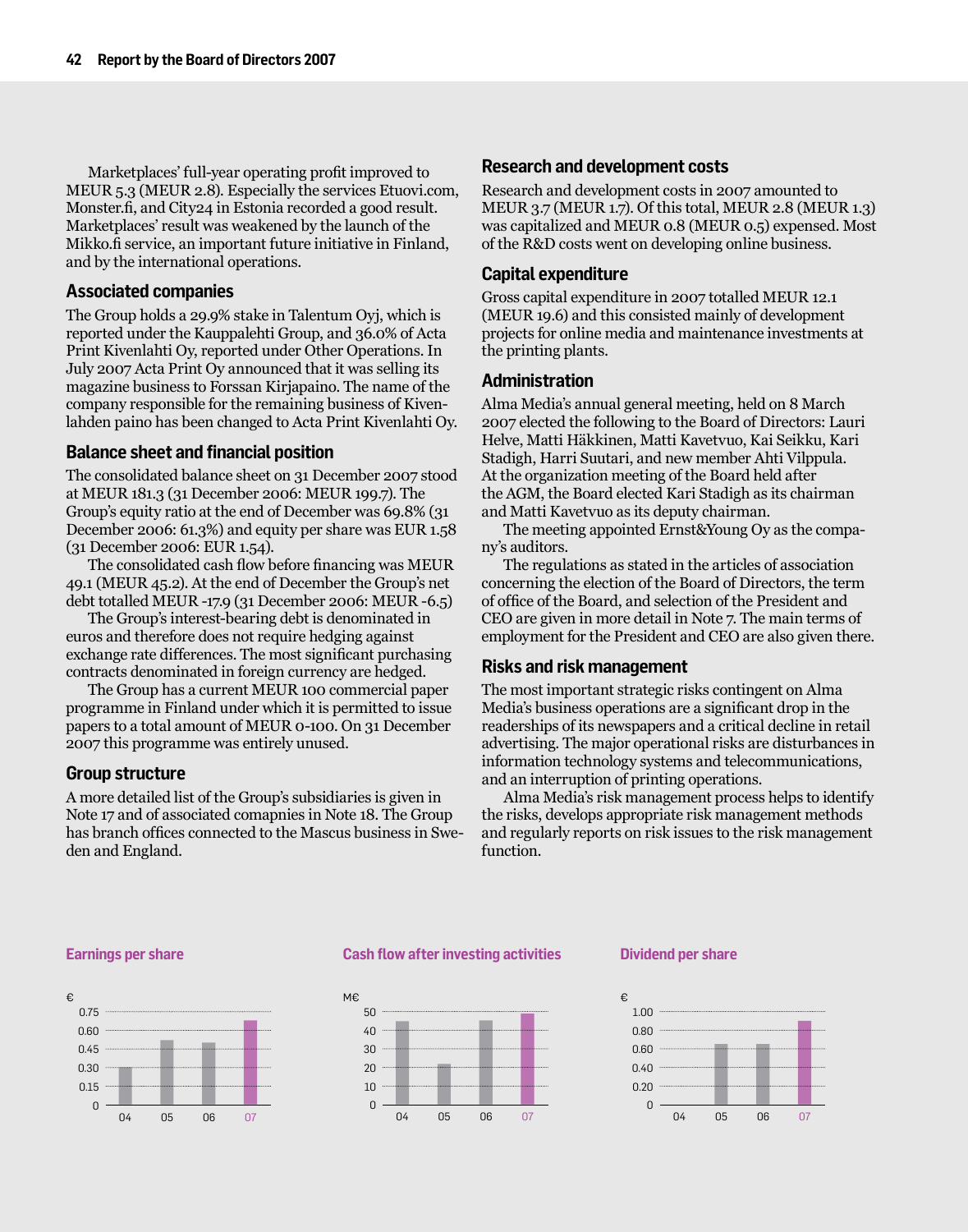# **Environmental impacts**

The most significant environmental impacts from Alma Media's business operations consist of paper and energy consumption and traffic emissions. The company mainly uses newsprint in its newspaper products; consumption of this was about 36,000 tonnes in 2007. The company used 20 632 MWh of electricity in 2007. The carbon dioxide emissions from printing and distribution arise mainly from traffic.

# **Personnel**

During 2007, the average number of Alma media employees, calculated as full-time employees, was 1,971 (1,901). The average number of distribution staff totalled 962 (857). The number of personnel grew proportionately most during the year at Marketplaces. Salaries and bonuses paid amounted to altogether MEUR 90.9 (MEUR 86.2).

# **The Alma Media Share**

During January-December 2007, a total of 62.1 million Alma Media shares were traded on the Helsinki Stock Exchange, representing 83.2% of the total number of shares. The closing price for the share on 31 December 2007 was EUR 11.67. During the year the lowest price paid for the share was EUR 8.93 and the highest EUR 12.43. The company's market capitalization at the end of December was MEUR 870.7.

In March 2007 Alma Media paid a dividend of EUR 0.65 a share, in total MEUR 48.5.

The company does not own any of its own shares and does not have a current authorization to purchase its own shares on the market

The company has one share series, so there is no difference in the voting rights held by shares. More details about the redemption procedures according to Articles of Association are given in Note 25.

More details about the company's ownership structure and the main shareholders on 31 December 2007 are given in Note 39.

# **Option rights**

The annual general meeting on 8 March 2006 approved a three-stage option programme (option rights 2006A, 2006B and 2006C), disapplying the pre-emptive subscription right of the shareholders, under which stock options would be granted to the managements of Alma Media Corporation and its subsidiaries as a scheme for ensuring personnel's motivation and long-term commitment to the company. Altogether 1,920,000 stock options may be granted in three lots of 640,000 each, and these may be exercised to subscribe for at most 1,920,000 Alma Media shares.

So far 515,000 of the 2006A options have been issued to Group management. Altogether 65,000 of the 2006A options have been returned to the company owing to the

termination of employment contracts. On 8 March 2007 the company's Board of Directors decided to annul the 190,000 2006A option rights in the company's possession.

In March 2007 the Board of Directors decided to issue 510,000 options under the 2006B scheme to Group management.

If all the subscription rights were exercised, this programme would dilute the holdings of the earlier shareholders by 2.3%.

The share subscription periods and prices under the scheme are:

- 2006A: 1 April 2008 30 April 2010, average tradeweighted price 1 April - 31 May 2006
- • 2006B: 1 April 2009 30 April 2011, average tradeweighted price 1 April - 31 May 2007
- • 2006C: 1 April 2010 30 April 2012, average tradeweighted price 1 April - 31 May 2008

The subscription price of shares that may be subscribed under these stock option rights will be reduced by the amount of dividends and capital repayments decided after the start of the period determining the subscription price and before the subscription of shares, on the settlement date for each dividend payment or capital repayment. The share subscription price under the 2006A option was EUR 6.48 per share and the subscription price under the 2006B option was EUR 9.85 correspondingly.

The Board of Directors has no other current authorizations to raise convertible loans and/or to raise the share capital through a rights issue.

More details about the share holdings and options rights held by the company's president and CEO, Executive Team and Board of Directors and by related parties are given in Note 7.

## **Market liquidity guarantee**

Alma Media Corporation and eQ Pankki Oy have made a liquidity providing contract under which eQ Pankki Oy guarantees bid and ask prices for the shares with a maximum spread of 3% during 85% of the exchange's trading hours. The contract applies to a minimum of 2,000 shares.

# **Dividend proposal**

Alma Media Corporation's Board of Directors proposes to the annual general meeting on 12 March 2008 that a dividend of EUR 67,151,271 (EUR 0.90 per share) be paid for the 2007 financial year. The payment date is 27 March 2008. On 31 December 2007, the Group's parent company had distributable funds of altogether EUR 76,998,227.

ALMA MEDIA CORPORATION Board of Directors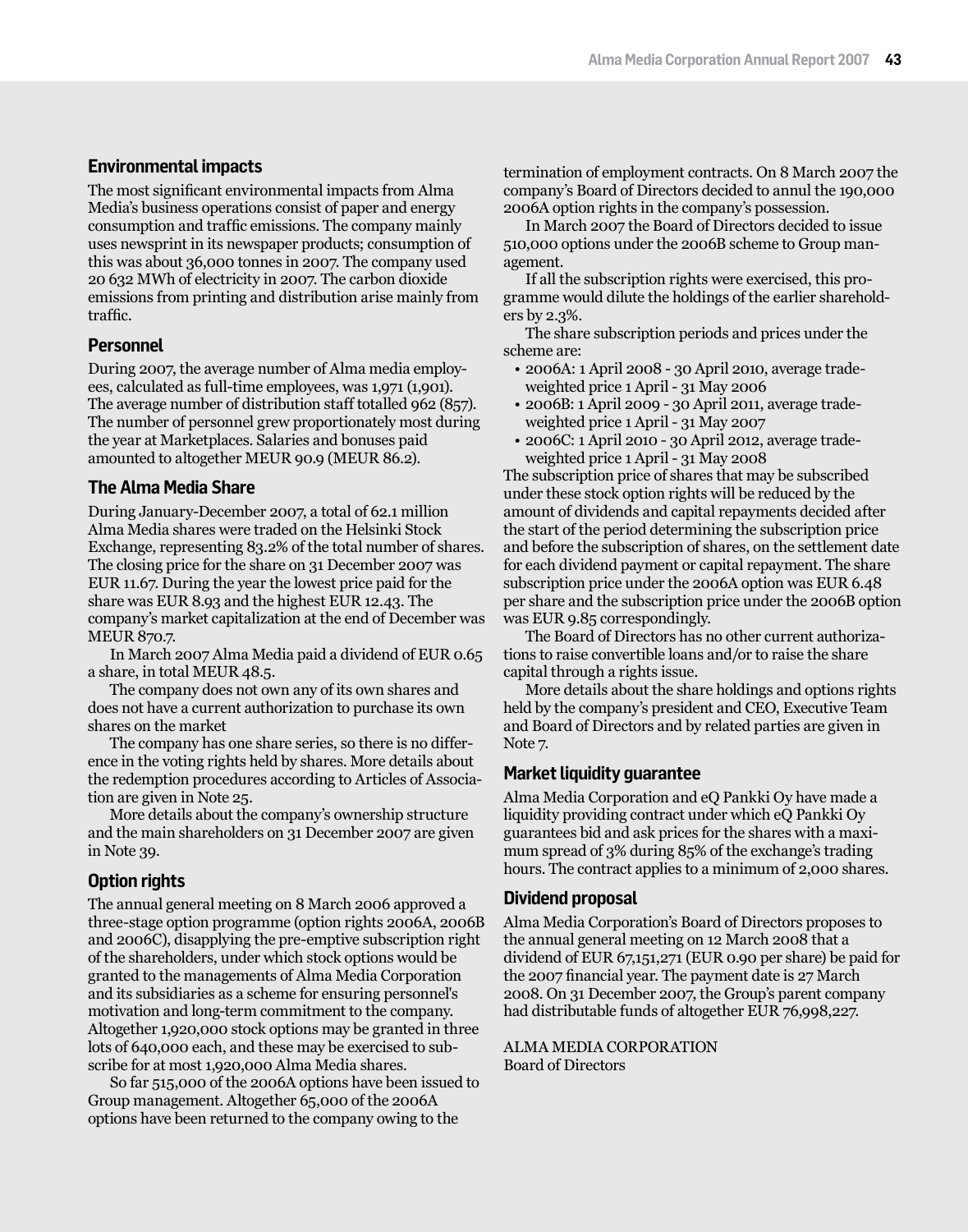# **Key figures**

Key figures for 2004-2007 calculated applying IFRS recognition and measurement principles Key figures for 2003 calculated applying FAS recognition and measurement principles

| м€                                           |       | <b>IFRS</b><br>2007 | %    | <b>IFRS</b><br>2006 | $\%$ | <b>IFRS</b><br>2005 | %     | <b>IFRS</b><br>2004 | %    | <b>FAS</b><br>2003 | %   |
|----------------------------------------------|-------|---------------------|------|---------------------|------|---------------------|-------|---------------------|------|--------------------|-----|
| <b>Key figures</b>                           |       |                     |      |                     |      |                     |       |                     |      |                    |     |
| Net sales                                    | M€    | 328.9               |      | 301.9               |      | 348.5               |       | 465.7               |      | 460.0              |     |
| Net sales, continuing operations             | M€    | 328.9               |      | 301.9               |      | 285.9               |       | 283.4               |      |                    |     |
| Operating income                             | M€    | 64.4                | 19.6 | 49.1                | 16.3 | 370.6               | 106.3 | 52.1                | 11.2 | 17.7               | 3.8 |
| Operating income, continuing operations      | M€    | 64.4                | 19.6 | 49.1                | 16.3 | 42.3                | 14.8  | 37.0                | 13.1 |                    |     |
| Operating. income before extraordinary items | M€    | 68.0                | 20.7 | 49.9                | 16.5 | 376.3               | 108.0 | 43.9                | 9.4  | 14.0               | 3.0 |
| Income before tax                            | M€    | 68.0                | 20.7 | 49.9                | 16.5 | 376.3               | 108.0 | 43.9                | 9.4  | 14.0               | 3.0 |
| Net income for the period                    | M€    | 51.2                | 15.6 | 37.3                | 12.4 | 364.9               | 104.7 | 30.1                | 6.5  | 10.8               | 2.3 |
| Net income, continuing operations            | M€    | 51.2                | 15.6 | 37.3                | 12.4 | 39.0                | 13.6  | 21.4                | 7.6  |                    |     |
| Return on shareholders' equity (ROE)         | $\%$  | 43.8                |      | 30.9                |      | 265.8               |       | 19.8                |      | 6.9                |     |
| ROE, continuing operations                   | %     | 43.8                |      | 30.9                |      | 28.4                |       | 14.1                |      |                    |     |
| Return on investment (ROI)                   | $\%$  | 52.7                |      | 32.8                |      | 177.7               |       | 20.4                |      | 6.3                |     |
| ROI, continuing operations *)                | $\%$  | 52.7                |      | 32.8                |      | 26.1                |       | 15.7                |      |                    |     |
| Equity ratio                                 | $\%$  | 69.8                |      | 61.3                |      | 54.5                |       | 43.1                |      | 49.0               |     |
| Gross capital expenditure                    | M€    | 12.1                | 3.7  | 19.6                | 6.5  | 22.4                | 6.4   | 14.1                | 3.0  | 21.0               | 4.6 |
| Research and development costs               | M€    | 3.7                 | 1.1  | 1.7                 | 0.6  | 3.1                 | 0.9   | 3.0                 | 0.6  | 3.3                | 0.7 |
| Average personnel, excl. delivery staff      |       | 1,971               |      | 1,901               |      | 2,239               |       | 2,312               |      | 2,459              |     |
| Average personnel,                           |       |                     |      |                     |      |                     |       |                     |      |                    |     |
| excl. delivery staff, continuing operations  |       | 1,971               |      | 1,901               |      | 1,807               |       | 1,796               |      |                    |     |
| Delivery staff, total number                 |       | 962                 |      | 857                 |      | 900                 |       | 947                 |      | 1,045              |     |
| Per share data                               |       |                     |      |                     |      |                     |       |                     |      |                    |     |
| Earnings per share                           | €     | 0.68                |      | 0.50                |      | 4.89                |       | 0.41                |      | 0.15               |     |
| Earnings per share, continuing operations    | €     | 0.68                |      | 0.50                |      | 0.52                |       | 0.30                |      |                    |     |
| Shareholders' equity per share               | €     | 1.58                |      | 1.54                |      | 1.69                |       | 1.96                |      | 2.32               |     |
| Dividend per share                           | €     | 0.90                |      | 0.65                |      | $0.65***$           |       | 0                   |      | 0.54               |     |
| Payout ratio                                 | $\%$  | 132.9               |      | 131.1               |      | $13.3***$           |       | 0                   |      | 362.3              |     |
| Effective dividend yield                     | $\%$  | 7.7                 |      | 7.0                 |      | $8.5***$            |       |                     |      |                    |     |
| P/E ratio                                    |       | 17.2                |      | 18.8                |      | 1.6                 |       |                     |      |                    |     |
| P/E ratio, continuing operations             |       | 17.2                |      | 18.8                |      | 14.8                |       |                     |      |                    |     |
| Share prices                                 |       |                     |      |                     |      |                     |       |                     |      |                    |     |
| Highest **)                                  | €     | 12.43               |      | 9.95                |      | 7.75                |       |                     |      |                    |     |
| Lowest **)                                   | €     | 8.93                |      | 6.90                |      | 6.55                |       |                     |      |                    |     |
| On 31.12.                                    | €     | 11.67               |      | 9.25                |      | 7.68                |       |                     |      |                    |     |
| Market capitalization                        | M€    | 870.7               |      | 690.2               |      | 573.0               |       | 715.5               |      | 442.6              |     |
| Turnover of shares, total **)                | 1,000 | 62,102              |      | 47,600              |      | 10,100              |       |                     |      |                    |     |
| Relative turnover of shares, total **)       | $\%$  | 83.2                |      | 63.8                |      | 13.5                |       | 32.9                |      | 21.4               |     |
| Adjusted average no. of shares, total        | 1,000 | 74,613              |      | 74,613              |      | 74,474              |       | 71,876              |      | 71,876             |     |
| Adjusted number of shares on 31.12., total.  | 1,000 | 74,613              |      | 74,613              |      | 74,613              |       | 74,446              |      | 74,446             |     |

The consolidated financial statements and key figures are calculated in the name of the current legal parent company, the new Alma Media Corporation (Almanova Corporation) but continuity in the consolidated financial statements and key figures applies to the financial statements of the old Alma Media. The financial period is the 12-month calendar year and the comparative figures are the comparative figures for the old Alma Media.

The per share figures are adjusted to correspond with the amounts of shares of the new Alma Media Corporation (Almanova Corporation). The share numbers for 2003–2004 have been changed to reflect the share numbers following the Group's restructuring in 2005 in order to achieve comparability. The share prices in the years 2003–2004 have not been changed and are not shown for the comparative periods since comparability cannot be achieved.

The separation of continuing operations from the overall result has been done only for the comparative year 2004 and 2005.

\*) When calculating return on investment (ROI) for continuing operations, the capital employed in the opening balance sheet for 2005 includes the computed share of continuing operations in the whole company's capital employed.

\*\*) Includes the capital repayment ( $\epsilon$  0.53 per share) from the share premium fund.

\*\*\*)Applies to the period 7.11.– 31.12.2005, during which time the company's share was quoted on the Main List of the OMX Helsinki Stock Exchange.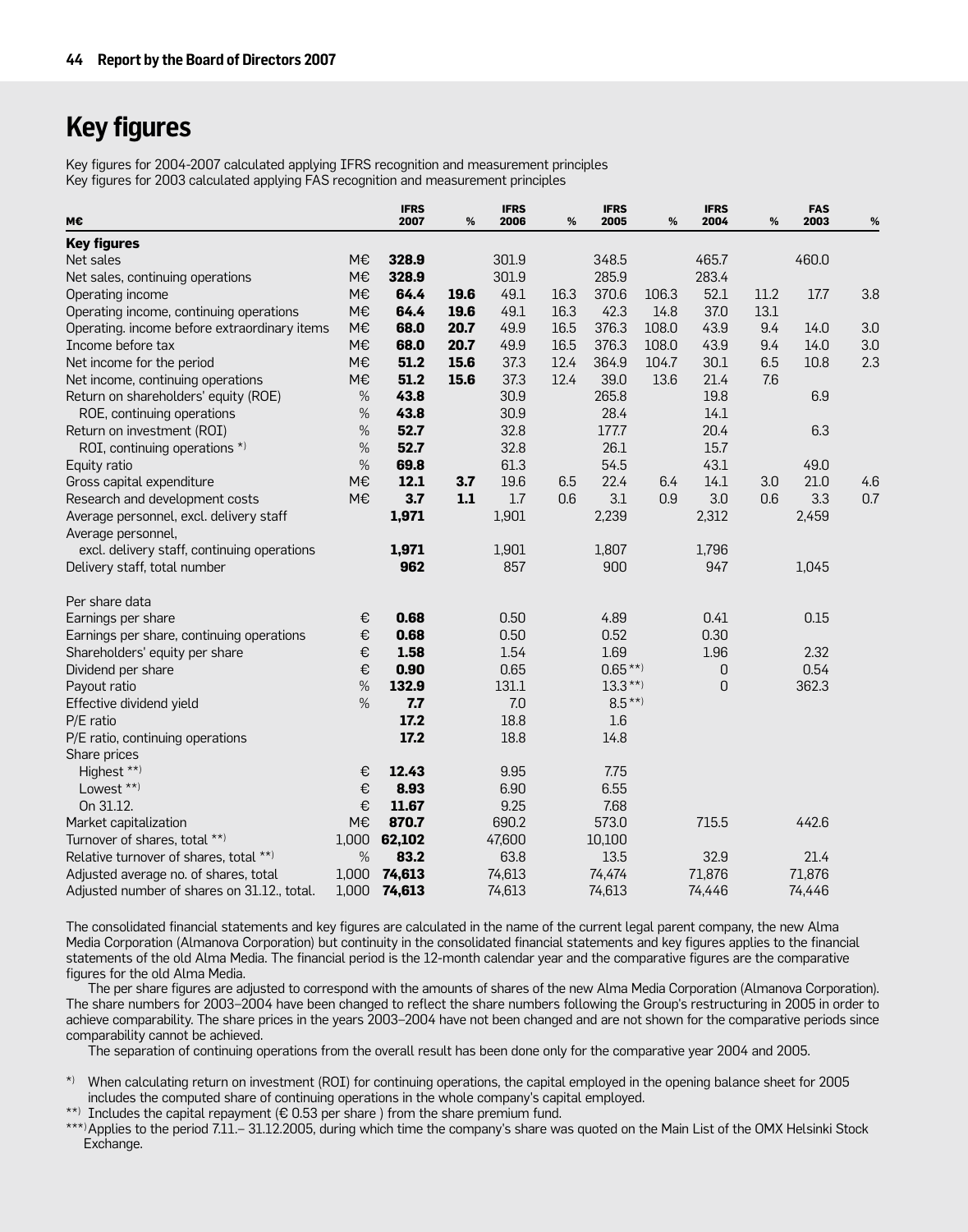# **Consolidated income statement (IFRS)**

| М€                                                                                   | <b>Note</b>    | 1.1. - 31.12.2007 | 1.1. - 31.12.2006 |
|--------------------------------------------------------------------------------------|----------------|-------------------|-------------------|
| <b>Continuing operations</b>                                                         |                |                   |                   |
| <b>Net sales</b>                                                                     | 1,3            | 328.9             | 301.9             |
| Other operating income                                                               | 4              | 13.0              | 5.5               |
| Change in inventories of finished goods and work in progress                         | 19             | $-0.2$            | 0.0               |
| Materials and services                                                               | 5              | $-99.1$           | $-92.0$           |
| Expenses arising from employee benefits                                              | $\overline{7}$ | $-111.7$          | $-105.7$          |
| Depreciation, amortization and impairment charges                                    | 14,15,16       | $-9.8$            | $-10.1$           |
| Other operating expenses                                                             | 8              | $-56.8$           | $-50.4$           |
| <b>Operating income</b>                                                              | 1              | 64.4              | 49.1              |
| Financial income                                                                     | 9              | 1.2               | 2.1               |
| Financial expenses                                                                   | 9              | $-1.1$            | $-2.6$            |
| Share of results in associated companies                                             | 16             | 3.5               | 1.2               |
| Income before tax                                                                    |                | 68.0              | 49.9              |
| Income tax                                                                           | 10             | $-16.8$           | $-12.5$           |
| Net income from continuing operations                                                |                | 51.2              | 37.3              |
| Income from discontinued operations                                                  | 11             | 0.0               | 0.0               |
| Net income for the period                                                            |                | 51.2              | 37.3              |
| <b>Distribution:</b>                                                                 |                |                   |                   |
| To the parent company shareholders                                                   |                | 50.5              | 37.0              |
| Minority interest                                                                    |                | 0.6               | 0.3               |
| EPS (EUR) calculated from net income belonging to<br>the parent company shareholders |                |                   |                   |
| EPS, continuing operations, basic                                                    | 13             | 0.68              | 0.50              |
| EPS, continuing operations, diluted                                                  | 13             | 0.68              | 0.50              |
| EPS, discontinued operations, basic                                                  | 13             | 0.00              | 0.00              |
| EPS, discontinued operations, diluted                                                | 13             | 0.00              | 0.00              |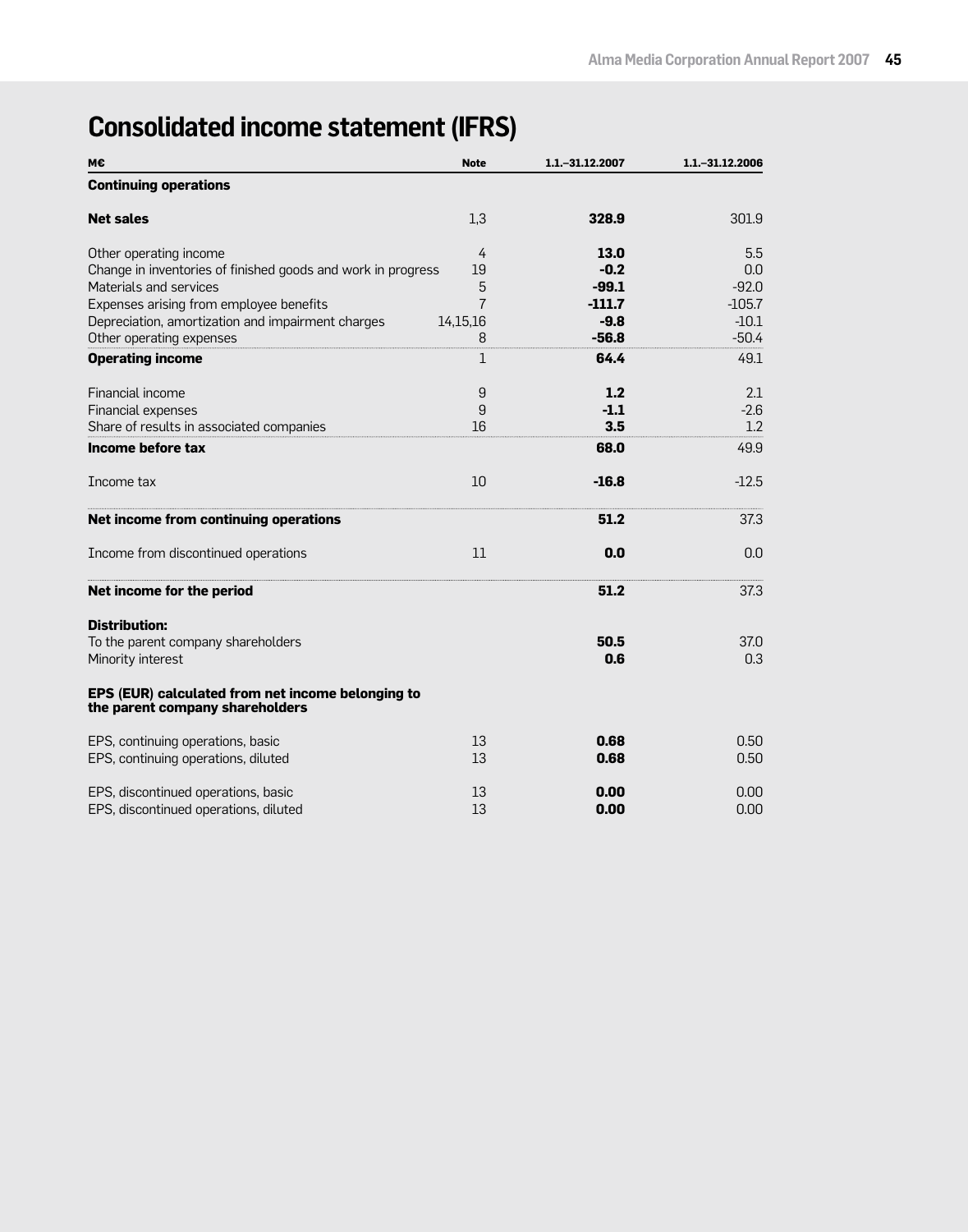# **Consolidated balance sheet (IFRS)**

| М€                                                         | <b>Note</b> | 31.12.2007   | 31.12.2006 |
|------------------------------------------------------------|-------------|--------------|------------|
| Assets                                                     |             |              |            |
| <b>Non-current assets</b>                                  |             |              |            |
| Goodwill                                                   | 14          | 29.7         | 30.2       |
| Intangible assets                                          | 14          | 10.2         | 9.7        |
| Property, plant and equipment                              | 15          | 38.4         | 51.7       |
| Investment properties                                      | 16          | 0.0          | 0.0        |
| Investments in associated companies                        | 18          | 34.1         | 32.1       |
| Other long-term investments                                | 19          | 4.0          | 3.9        |
| Deferred tax assets                                        | 27          | 1.0          | 4.1        |
| Other receivables                                          | 20          | 0.0          | 4.8        |
|                                                            |             | 117.6        | 136.5      |
| <b>Current assets</b>                                      |             |              |            |
| Inventories                                                | 21          | 1.4          | 1.8        |
| Tax receivables                                            |             | 0.0          | 0.7        |
| Accounts receivable and other receivables                  | 22          | 29.9         | 28.8       |
| Other short-term investments                               | 23          | 3.0          | 2.4        |
| Cash and cash equivalents                                  | 24          | 24.8         | 28.2       |
|                                                            |             | 59.1         | 61.9       |
| Non-current assets available for sale                      | 12          | 4.7          | 1.2        |
| Assets, total                                              |             | 181.3        | 199.7      |
| <b>Shareholders' equity and liabilities</b>                |             |              |            |
| <b>Share capital</b>                                       |             | 44.8         | 44.8       |
| Share premium fund                                         |             | 2.8          | 2.8        |
| Cumulative translation adjustment                          |             | 0.0          | 0.1        |
| Retained earnings                                          |             | 70.0         | 67.2       |
| Parent company shareholders's equity                       | 25          | 117.7        | 114.9      |
| Minority interest                                          |             | 0.6          | 0.4        |
| Shareholders' equity, total                                |             | 118.3        | 115.3      |
| <b>Long-term liabilities</b>                               |             |              |            |
| Interest-bearing liabilities                               | 31          | 4.6          | 19.1       |
| Deferred tax liabilities                                   | 27          | 1.8          | 1.8        |
| Pension liabilities                                        | 28          | 3.7          | 3.6        |
| Provisions                                                 | 29          | 0.1          | 0.1        |
| Other long-term liabilities                                |             | 0.9          | 7.2        |
|                                                            |             | 11.1         | 31.8       |
| <b>Current liabilities</b><br>Interest-bearing liabilities | 31          | 2.2          | 2.6        |
| Advances received                                          |             | 12.0         | 11.6       |
| <b>Tax liabilities</b>                                     |             | $1.1$        | 2.2        |
| Provisions                                                 | 29          | 0.3          | 2.3        |
| Accounts payable and other liabilities                     | 32          |              | 33.9       |
|                                                            |             | 36.4<br>52.0 | 52.6       |
|                                                            |             |              |            |
| Shareholders' equity and liabilities, total                |             | 181.3        | 199.7      |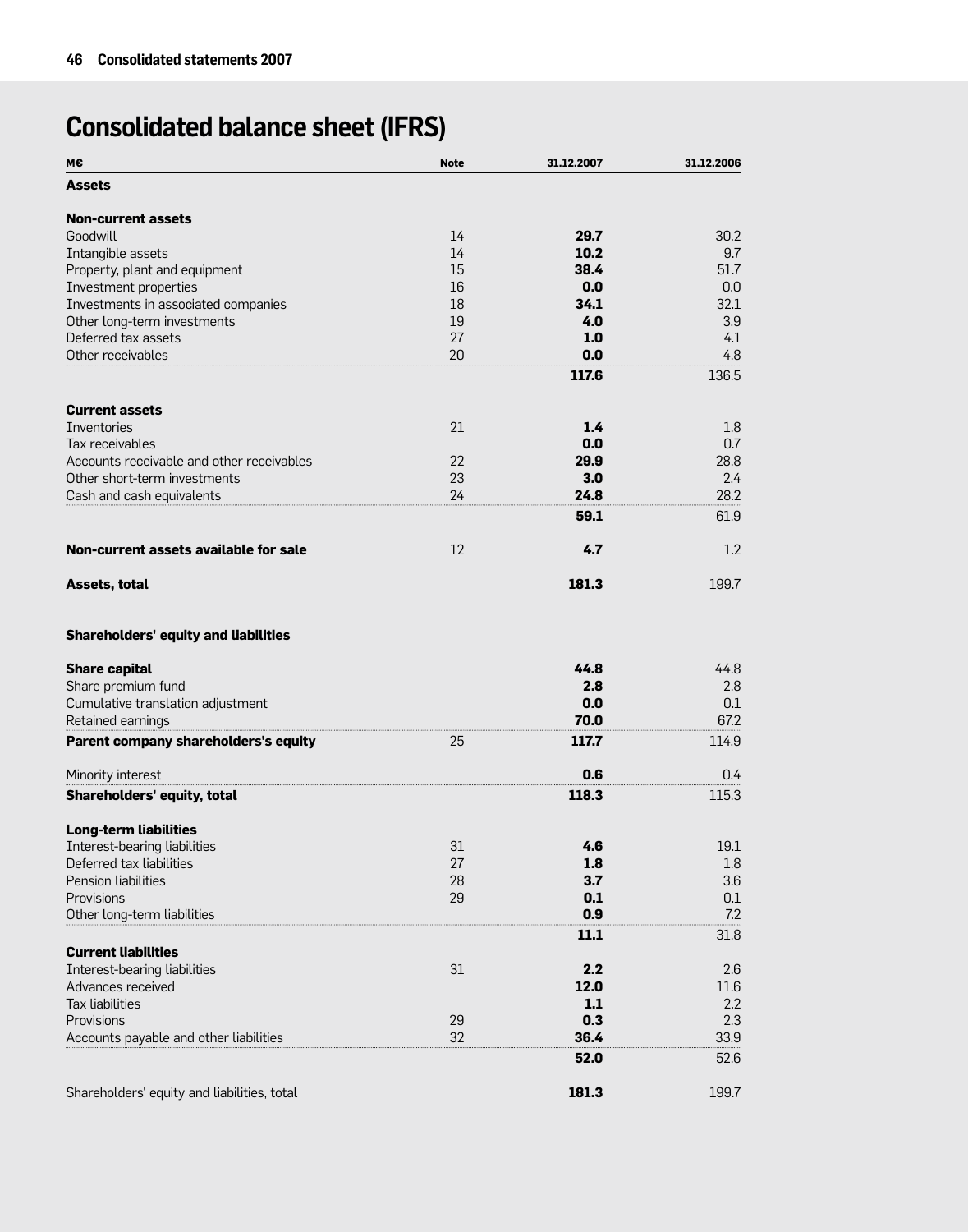# **Consolidated cash flow statement (IFRS)**

| М€                                                                   | 1.1. - 31.12.2007 | 1.1. - 31.12.2006 |
|----------------------------------------------------------------------|-------------------|-------------------|
| <b>Continuing operations</b>                                         |                   |                   |
| <b>Cash flow from operating activities</b>                           |                   |                   |
| Net income for the period                                            | 51.2              | 37.3              |
| Adjustments:                                                         |                   |                   |
| Depreciation, amortization and impairment charges                    | 9.8               | 10.1              |
| Share of results in associated companies                             | $-3.5$            | $-1.2$            |
| Capital gains (losses) on sale of fixed assets and other investments | $-12.3$           | $-4.9$            |
| Financial income and expenses                                        | $-0.1$            | 0.5               |
| <b>Taxes</b>                                                         | 16.8              | 12.5              |
| Change in provisions                                                 | $-1.9$            | 1.3               |
| Other adjustments                                                    | 0.0               | $-0.1$            |
| Change in working capital:                                           |                   |                   |
| Change in accounts receivable                                        | $-0.7$            | $-3.3$            |
| Change in inventories                                                | 0.4               | $-0.2$            |
| Change in accounts payable                                           | 3.7               | $-0.3$            |
| Dividend income received                                             | 3.2               | 6.4               |
| Interest income received                                             | 1.1               | 1.9               |
| Interest expenses paid                                               | $-1.1$            | $-3.1$            |
| Taxes paid                                                           | $-14.1$           | $-10.3$           |
| Net cash provided by operating activities                            | 52.5              | 46.7              |
| <b>Cash flow from investing activities</b>                           |                   |                   |
| Investments in tangible and intangible assets                        | $-5.6$            | $-5.4$            |
| Proceeds from disposal of tangible and intangible assets             | 1.5               | 3.8               |
| Other investments                                                    | $-1.0$            | 0.0               |
| Proceeds from disposal of other investments                          | 3.4               | 9.1               |
| Subsidiary shares purchased                                          | $-0.3$            | $-9.0$            |
| Subsidiary shares sold                                               | 0.0               |                   |
| Associated company shares purchased and sold                         | $-1.5$            | 0.0               |
| Net cash used in investing activities                                | $-3.5$            | $-1.5$            |
| <b>Cash flow before financing activities</b>                         | 49.0              | 45.2              |

Consolidated cash flow statement continues on page 48 –>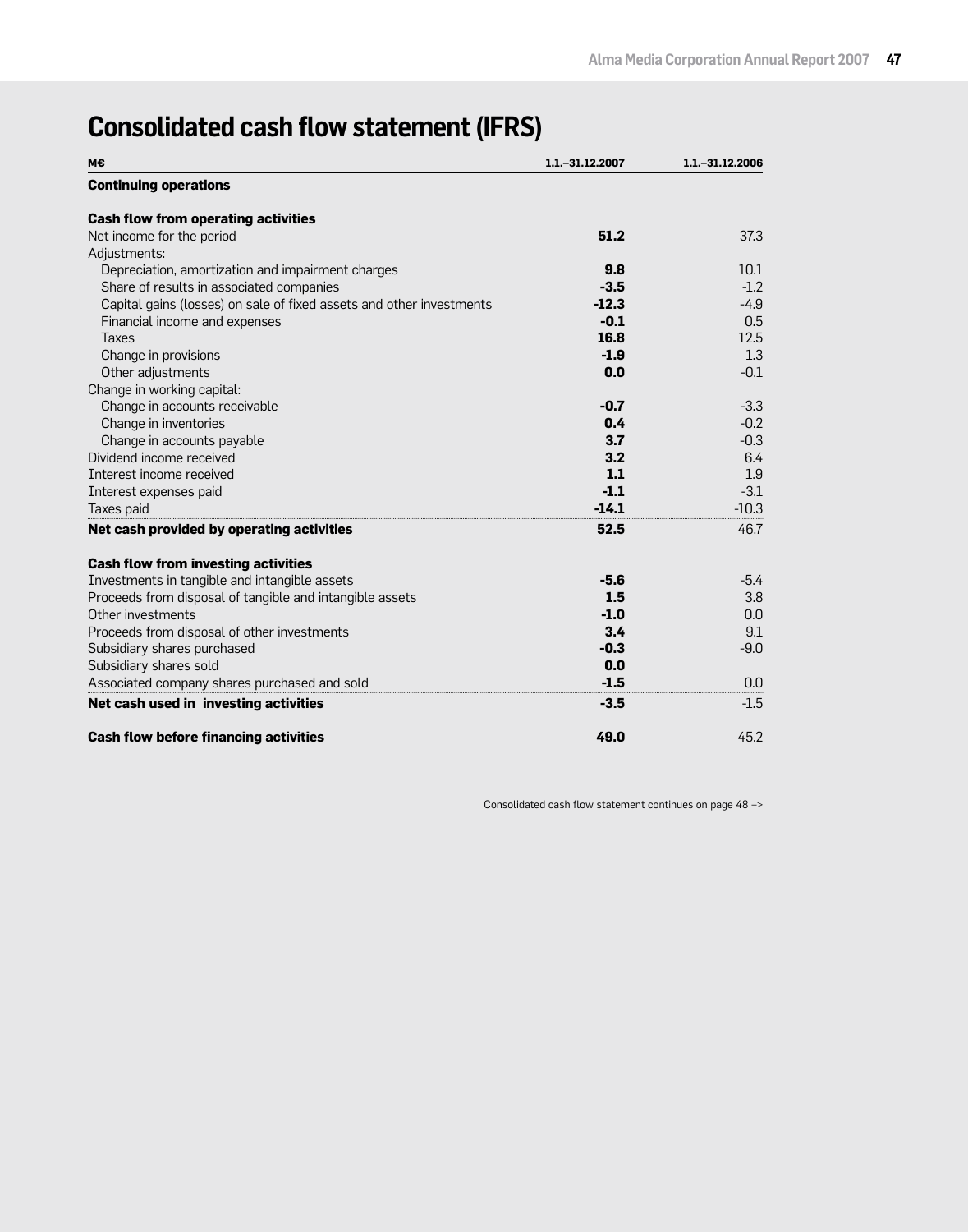| м€                                                                                                                                                        | 1.1. - 31.12.2007 | 1.1 - 31.12.2006 |
|-----------------------------------------------------------------------------------------------------------------------------------------------------------|-------------------|------------------|
| <b>Cash flow from financing activities</b>                                                                                                                |                   |                  |
| Long-term loan repayments                                                                                                                                 |                   | $-33.6$          |
| Short-term loans raised                                                                                                                                   | 2.0               | 0.0              |
| Short-term loans, repayments                                                                                                                              | $-5.2$            | $-3.5$           |
| Increase (-) or decrease (+) in interest-bearing receivables                                                                                              | $-0.5$            | $-0.6$           |
| Dividends paid and capital repayment                                                                                                                      | $-48.8$           | $-48.8$          |
| Net cash used in financing activities                                                                                                                     | $-52.5$           | $-86.5$          |
|                                                                                                                                                           | $-3.4$            | $-41.4$          |
| <b>Discontinued operations</b><br>Cash flow from operating activities<br>Cash flow used in investing activities<br>Cash flow used in financing activities |                   |                  |
| Change (increase + / decrease -) in cash funds                                                                                                            | $-3.4$            | -41.4            |
| Cash and cash equivalents at start of period                                                                                                              | 28.2              | 69.6             |
| Impact of changes in foreign exchange rates                                                                                                               | $-0.1$            | 0.0              |
| Cash and cash equivalents at close of period                                                                                                              | 24.8              | 28.2             |
| Further details:                                                                                                                                          |                   |                  |
| Investments financed through finance leases                                                                                                               | $-4.0$            | $-3.8$           |
| Gross capital expenditure, payment-based *)                                                                                                               | $-8.4$            | $-14.4$          |
| Investments, total                                                                                                                                        | $-12.4$           | $-18.2$          |

\*) Investments in tangible and intangible assets, investments in securities, subsidiary shares purchased, associated company shares purchased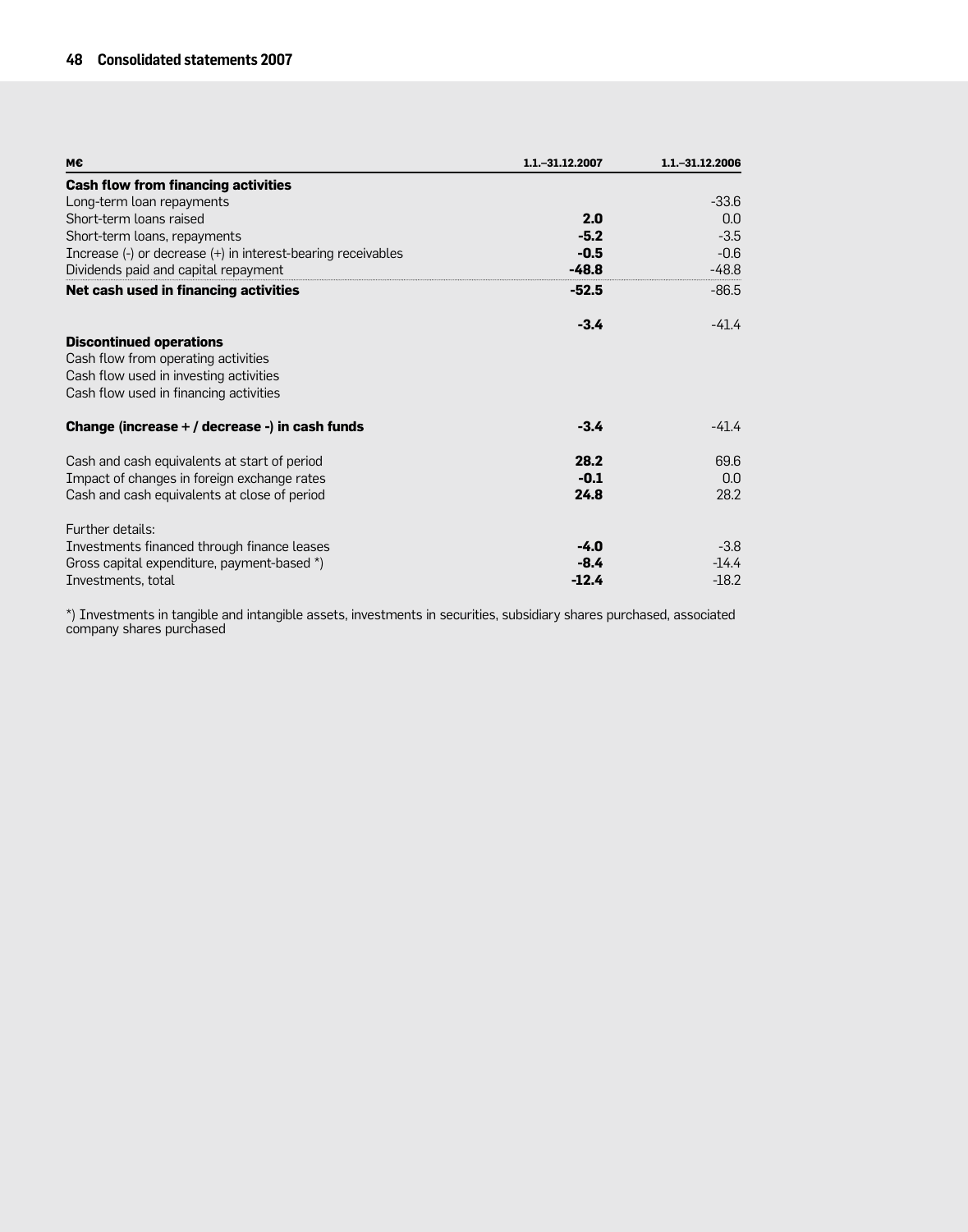# **Statement of changes in Group's shareholders' equity**

|                                                                                                                                                                     | Share of equity belonging to parent company owners<br><b>Share</b><br>Trans- |                 |                       |                             |                          |                             |                                              |
|---------------------------------------------------------------------------------------------------------------------------------------------------------------------|------------------------------------------------------------------------------|-----------------|-----------------------|-----------------------------|--------------------------|-----------------------------|----------------------------------------------|
| М€                                                                                                                                                                  | <b>Share</b><br>capital                                                      | premium<br>fund | lation<br>differences | <b>Retained</b><br>earnings | <b>Total</b>             | <b>Minority</b><br>interest | <b>Equity</b><br>total                       |
| Shareholders' equity 31.12.2005 (IFRS)                                                                                                                              | 44.8                                                                         | 42.4            | 0.0                   | 39.0                        | 126.2                    | 0.6                         | 126.7                                        |
| Change in translation differences<br>Share of items recognized directly in                                                                                          |                                                                              |                 | 0.1                   |                             | 0.1                      |                             | 0.1                                          |
| associated company's equity                                                                                                                                         |                                                                              |                 |                       | $-0.1$                      | $-0.1$                   |                             | $-0.1$                                       |
| Income/expenses recognized directly in equity<br>Net income for the period                                                                                          | 0.0                                                                          | 0.0             | 0.1                   | $-0.1$<br>37.0              | 0.0<br>37.0              | 0.0<br>0.3                  | 0.0<br>37.3                                  |
| Income and expenses for the period, total                                                                                                                           | 0.0                                                                          | 0.0             | 0.1                   | 36.9                        | 37.0                     | 0.3                         | 37.4                                         |
| Share-based payments<br>Dividend payment by parent company<br>Capital repayment by parent company<br>Dividend payment by Group company<br>Dissolution of subsidiary |                                                                              | $-39.5$         |                       | 0.3<br>$-9.0$               | 0.3<br>$-9.0$<br>$-39.5$ | $-0.3$<br>$-0.3$            | 0.3<br>$-9.0$<br>$-39.5$<br>$-0.3$<br>$-0.3$ |
| Other changes affecting equity                                                                                                                                      | 0.0                                                                          | $-39.6$         | 0.0                   | $-8.7$                      | $-48.3$                  | $-0.5$                      | $-48.8$                                      |
| Shareholders' equity 31.12.2006 (IFRS)                                                                                                                              | 44.8                                                                         | 2.8             | 0.1                   | 67.2                        | 114.9                    | 0.4                         | 115.3                                        |
| Change in translation differences<br>Share of items recognized directly in                                                                                          |                                                                              |                 | $-0.1$                |                             | $-0.1$                   |                             | $-0.1$                                       |
| associated company's equity                                                                                                                                         |                                                                              |                 |                       | 0.2                         | 0.2                      |                             | 0.2                                          |
| Income/expenses recognized directly in equity<br>Net income for the period                                                                                          |                                                                              |                 | $-0.1$                | 0.2<br>50.5                 | 0.1<br>50.5              | 0.6                         | 0.1<br>51.2                                  |
| Income and expenses for the period, total                                                                                                                           |                                                                              |                 | $-0.1$                | 50.7                        | 50.6                     | 0.6                         | 51.2                                         |
| Share-based payments<br>Dividend payment by parent company<br>Dividend payment by Group company<br>Subsidiary shares sold<br>Other change                           |                                                                              |                 |                       | 0.6<br>$-48.5$<br>0.0       | 0.6<br>$-48.5$<br>0.0    | $-0.3$<br>0.0<br>0.0        | 0.6<br>$-48.5$<br>$-0.3$<br>0.0<br>0.0       |
| Other changes affecting equity                                                                                                                                      |                                                                              |                 |                       | $-47.9$                     | $-47.9$                  | $-0.4$                      | $-48.3$                                      |
| Shareholders' equity 31.12.2007 (IFRS)                                                                                                                              | 44.8                                                                         | 2.8             | 0.0                   | 70.0                        | 117.7                    | 0.6                         | 118.3                                        |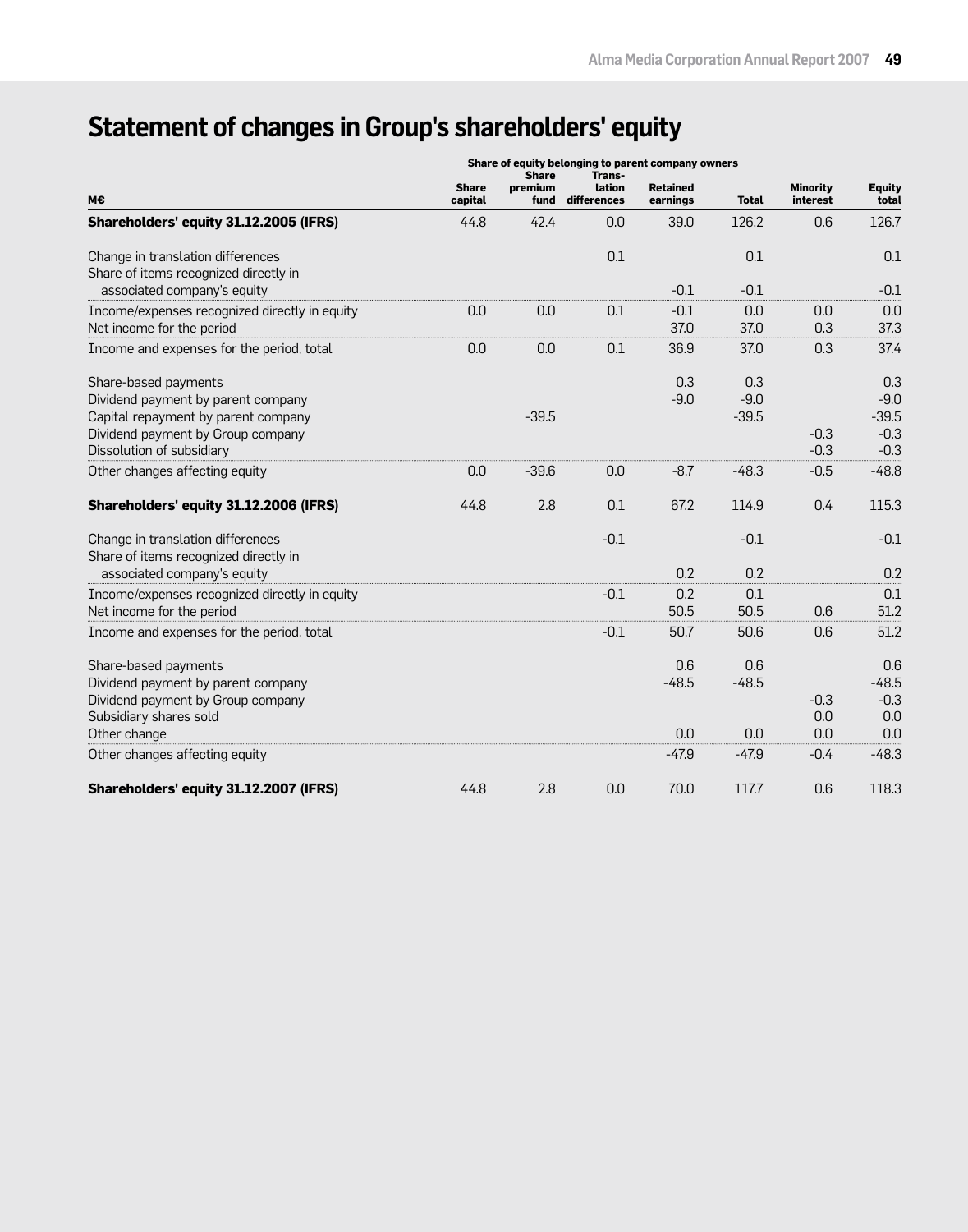# **Accounting principles used in the IFRS consolidated financial statements**

## **General**

Alma Media Group publishes newspapers, distributes business information and maintains online (internet) marketplaces. The parent company, Alma Media Corporation, is a Finnish public limited company incorporated under Finnish law. Its registered office is in Helsinki, address: Eteläesplanadi 20, P.O. Box 140, 00101 Helsinki, Finland.

A copy of the financial statements is available on the company's website www.almamedia.fi or from the head office of the parent company.

The Board of Directors has approved the consolidated financial statements for publication on 13 February 2008. According to the Finnish Companies Act, shareholders have the opportunity to approve or reject the financial statements at the General Meeting of Shareholders held after publication. It is also possible to amend the financial statements at the General Meeting of Shareholders.

## **Consolidated financial statements**

The consolidated financial statements have been prepared in accordance with the International Financial Reporting Standards, IFRS, applying the IAS and IFRS standards and the SIC and IFRIC interpretations in force at 31 December 2007. International Financial Reporting Standards refer to the standards, and their interpretations, approved for application in the EU in accordance with the procedure stipulated in the EU's regulation (EC) No. 1606/2002 and embodied in Finnish accounting legislation and the statutes enacted under it. The notes to the consolidated financial statements also comply with Finnish accounting standards and the provisions of the Companies Act.

The Group adopted IFRS accounting principles during 2005 and in this connection has applied IFRS 1 (First-Time Adoption), the transition date being 1 January 2004.

The consolidated financial statements are based on the purchase method of accounting unless otherwise specified in the accounting principles described below.

The Group's parent company, Alma Media Corporation (corporate ID code1944757-4, and called Almanova Corporation until 7 November 2005), was established on 27 January 2005. The company acquired the shares of the previous Alma Media Corporation (corporate ID code 1449580-9) during 2005. The acquisition proceeded in stages with Almanova Corporation first acquiring a 12.5% holding as a result of an exchange and purchase offer. The

privileged share issue to shareholders of the old Alma Media, pursuant to this offer, was recorded in the Trade Register on 28 April 2005. Almanova Corporation then acquired a 40.2% holding on 2 November 2005 from Bonnier & Bonnier AB and Proventus Industrier AB. Almanova acquired the remaining 47.3% of the shares of the old Alma Media in a privileged share issue on 7 November 2005.

The acquisition has been treated in the consolidated accounts as a reverse acquisition based on IFRS 3. This means that the acquiring company is the old Alma Media Corporation and the company being acquired is the Group's current legal parent company Almanova Corporation. The Finnish Financial Supervision Authority published its position on this matter on 26 January 2006. In the consolidated financial statements the acquisition date is the situation before the exchange and purchase offer that started on 28 April 2005, in which Almanova offered new shares in exchange for shares in the old Alma Media. Before the start of the exchange and purchase offer Almanova had no other significant assets than the funds, one million euros, received when it was established. The net fair value of the assets, liabilities and contingent liabilities at the acquisition date do not differ from their carrying values in the company's accounts. The acquisition cost is equivalent to the net fair value of the assets, liabilities and contingent liabilities and therefore no goodwill has arisen.

The accounting principles adopted for the reverse acquisition apply only to the consolidated financial statements.

## **Impacts of standards adopted during 2007**

The Group has applied the following standards and interpretations from 1 January 2007:

• IAS 1 Presentation of financial statements Information on equity to be presented in financial statements.

The amended IAS 1 requires the notes to the financial statements to present information on the level of the entity's equity and its administration during the fiscal period.

• IFRS 7 Financial instruments: Disclosures in financial statements.

The IFRS 7 standard requires the notes to the financial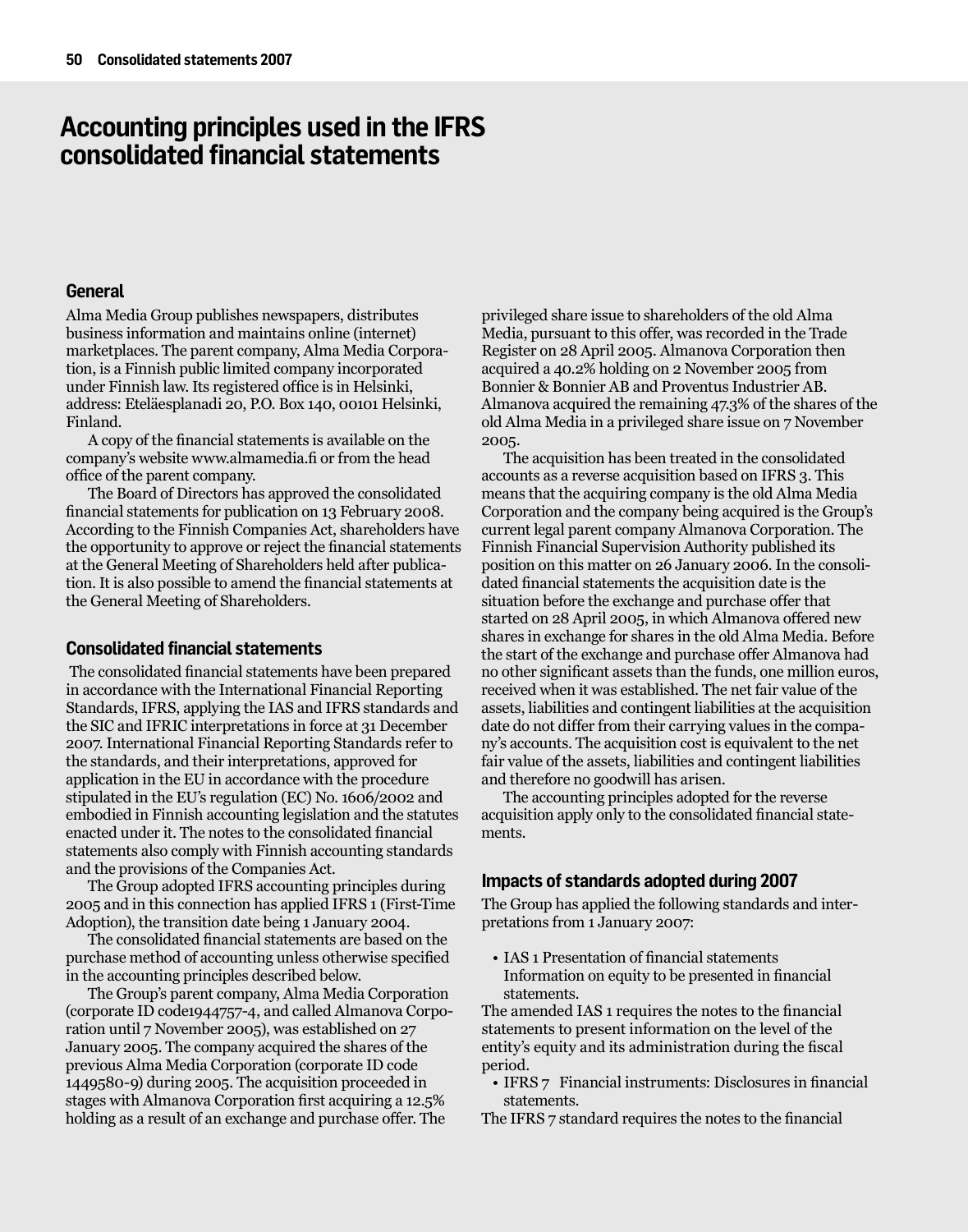statements to present information on the significance of financial instruments for an entity's financial position and on the nature and scope of risks arising from financial instruments.

• IFRIC 8 Scope of IFRS 2.

IFRIC 8 is applied to transactions where the Group grants / gives share-based payments / instruments and the consideration received by the Group is less than the fair value of the payments / instruments granted.

• IFRIC 9 Reassessment of embedded derivatives IFRIC states that an entity shall not reassess whether an embedded derivative is required to be separated from the host contract and accounted for as a derivative unless there is a change in the terms of the contract that significantly modifies the cash flows that would otherwise be required under the contract.

• IFRIC 10 Interim financial reporting and impairment. IFRIC 10 forbids the reversal of impairment loss recognized in an interim report later in the financial year or on the closing date in respect of goodwill, equity instruments classified in IAS 39 as available-for-sale, or unquoted equity instruments entered at acquisition cost in the balance sheet.

The new standards and interpretation have resulted in changes mainly in the notes to the consolidated financial statements.

## **Comparability of consolidated financial statements**

The 2007 and 2006 financial years are comparable. The company has no discontinued operations to report in the 2006–2007 financial periods.

## **Subsidiary companies**

All subsidiaries are consolidated in the Group's financial statements. Subsidiaries are companies in which the Group has a controlling interest. A controlling interest arises when the Group holds more than half of the voting power or over which the Group otherwise exercises the right of control. The right of control means the right to control the company's business and financial principles in order to extract benefit from its operations. The accounting principles applied in the subsidiaries have been brought into line with the IFRS principles applied in the consolidated financial statements. Mutual holdings are eliminating using the purchase method. Subsidiaries acquired are consolidated from the time when the Group gains the right of control, and divested subsidiaries until the Group ceases to exercise the right of control. As permitted by IFRS 1, acquisitions taking place prior to the transition date are not IFRS-adjusted but are left at their previous FAS values. All intragroup transactions, receivables, liabilities and profits are eliminated in the consolidated financial statements. The distribution of the

net profit for the year between the parent company owners and minority interest shareholders is shown in the income statement. The amount of shareholders' equity attributable to minority interests is shown as a separate items in the balance sheet under shareholders' equity. The amount of accumulated losses attributable to minority interests is recognized in the consolidated accounts only up to the amount of their investment.

# **Associated companies**

Associated companies are those in which the Group has a significant controlling interest. A significant controlling interest arises when the Group holds 20% or more of the company's voting power or over which the Group otherwise is able to exercise significant control. Associated companies are consolidated using the equity method. Investments in associated companies include any goodwill arising from their acquisition. If the Group's share of the associated company's losses exceeds the book value of the investment, this investment is entered at zero value in the balance sheet and any losses in excess of this value are not recognized unless the Group has obligations with respect to the associated company. The Group's share of the results of its associated companies is shown as a separate item under operating profit.

# **Joint venture entities**

Joint venture entities are companies in which the Group exercises joint control with one or more other parties. In Alma Media, jointly controlled assets are shares in the joint venture Mascus A/S established in 2007 and in mutually owned property companies and housing companies. Joint venture entities are consolidated in accordance with the proportionate consolidation method permitted under IAS 31 (Interests in Joint Ventures).

## **Translation of items denominated in foreign currencies**

Figures in the consolidated financial statements are shown in thousands of euros, which is the functional and presentation currency of the parent company. Foreign currency items are entered in euros at the rates prevailing at the transaction date. Monetary foreign currency items are translated into euros using the rates prevailing at the balance sheet date. Non-monetary foreign currency items are measured at their fair value and translated into euros using the rates prevailing at the measurement date. In other respects non-monetary items are measured at the rates prevailing at the transaction date. Exchange rate differences arising from sales and purchases are treated as additions or subtractions respectively in the income statement. Exchange rate differ-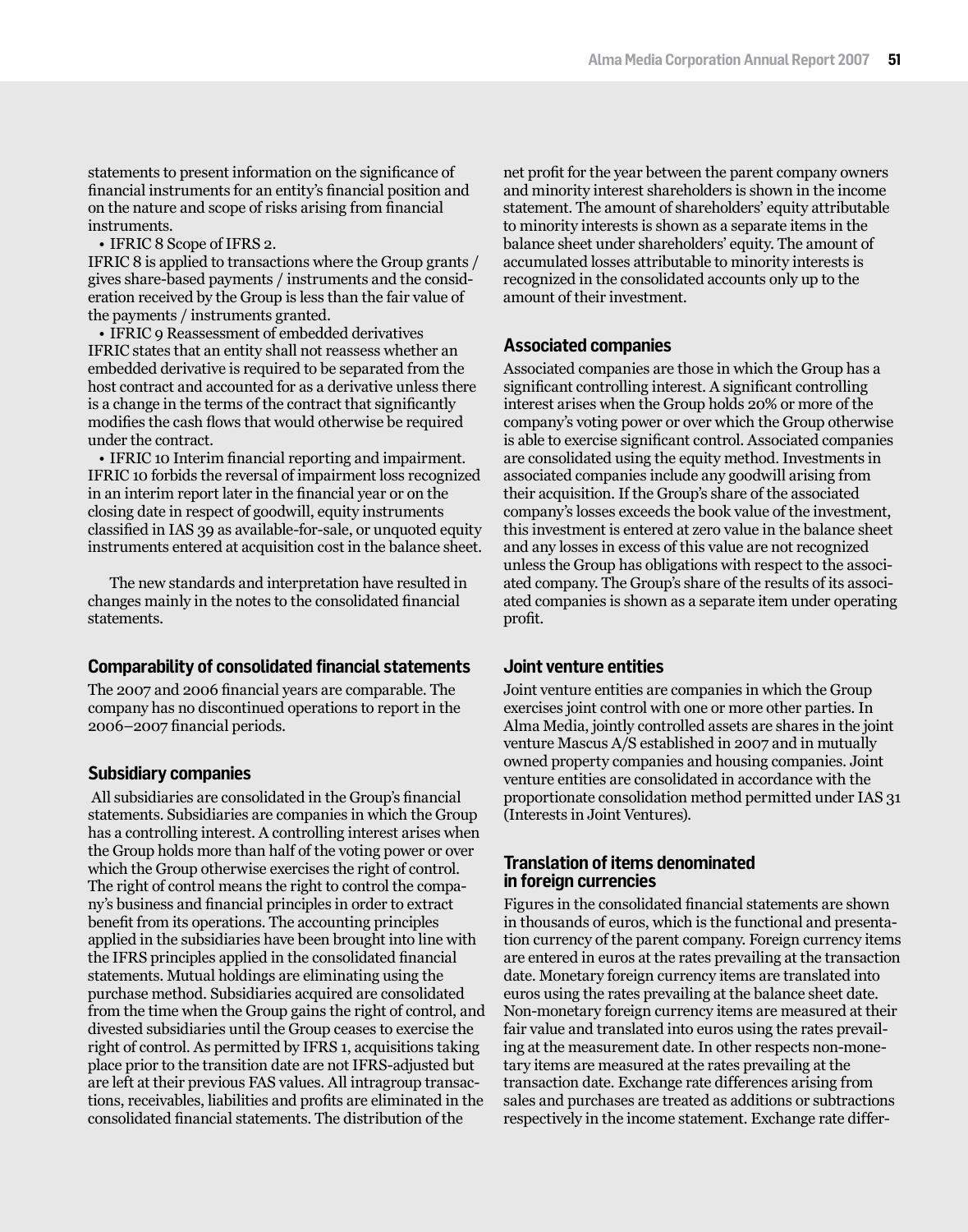ences related to loans and loan receivables are taken to other financial income and expenses in the income statement.

The income statements of foreign Group subsidiaries are translated into euros using the weighted average rates during the period, and their balance sheets at the rates prevailing on the balance sheet date. Translation differences arising from the consolidation of foreign subsidiaries and associated companies are entered under shareholders' equity. Goodwill arising from the acquisition of foreign companies is treated as assets and liabilities of the foreign units in question and translated into euros at the rates prevailing on the balance sheet date.

## **Assets available for sale and discontinued operations**

Assets available for sale, and the assets related to the discontinued operation that are classified as available for sale, are measured at the lower of their book value or their fair value less the costs arising from their sale. The property used by Lapin Kansa in Rovaniemi and sold by the Group at the beginning of 2007 is treated as an asset available for sale in the 2006 accounts.In the 2007 accounts the Group's long-term receivable from the associated company Acta Print Kivenlahti Oy is shown in the balance sheet under assets available for sale. Alma Media intends to relinquish its entire holding in the company. This divestment is not expected to have a significant impact on Alma Media's financial position.

## **Recognition principles**

Income from the sale of goods is recognized when the material risks and rewards incidental to ownership of the goods have been transferred to the buyer. Rental income is recognized in equal instalments over the rental period. Income from services is recognized in accordance with their percentage of completion at the balance sheet date. Licence and royalty income is recognized in accordance with the actual content of the agreement.

## **Employee benefits**

Employee benefits cover short-term employee benefits, other long-term benefits, termination benefits, and post-employment benefits.

Short-term employee benefits include salaries and benefits in kind, annual holidays and bonuses. Other long-term benefits include, for example, a celebration, holiday or remuneration (e.g. bonuses for years of service) based on a long period of service. Termination benefits are benefits that are paid due to termination of an employees' contract and not from service in the company.

Post-employment benefits comprise pension and benefits to be paid after termination of the employee's contract, such as life insurance and healthcare. These benefits are classified as either defined contribution or defined benefit plans. The Group has both forms of benefit plan.

Payments made under defined contribution plans are entered in the income statement in the period which the payment applies to. The disability pension component of the Finnish Employees' Pension System (TEL) handled by insurance companies was reclassified under IFRS as a defined contribution plan from the beginning of 2006. Accordingly, this is treated as a defined contribution plan in the financial statements.

Defined benefit plans are all those that do not meet the criteria for a defined contribution plan. In Alma Media Group, supplementary pension obligations arising from voluntary plans are treated as defined benefit plans. In a defined benefit pension plan, the company is left with additional obligations also after the payment for the period is made. Actuarial calculations are acquired annually for plans classified as defined benefit plans as a basis for entering the expense, debt or asset item. Debt entered in the balance sheet is the difference between the present value of the pension obligation and the fair value of the plan assets, on the one hand, and the unrecognized actuarial profits and losses on the other.

Obligations arising from defined benefit plans are calculated using actuarial assumptions. These are divided into demographic and economic assumptions. Demographic assumptions are mortality rates, termination rates and the commencement of disability. Economic assumptions are the discount rate, future salary levels, the expected yield from the plan's assets, and estimated rate of inflation.

Alma Media applies the corridor method in the treatment of actuarial gains and losses, under which actuarial gains and losses are entered in the balance sheet. The accumulated unrecognized actuarial gains and losses, net, are entered in the income statement if at the end of the previous period they exceed the greater of the following: 10% of the present value of the defined benefit obligation on the day in question (before deduction of plan assets), or 10% of the fair value of the plan assets on the day in question. These limits are calculated for, and applied to, each defined benefit plan separately. The portion of the actuarial gains and losses entered in the income statement for each defined benefit plan is the excess divided by the expected average remaining service lives of the participating employees, i.e. the portion for only one year.

## **Share-based payments**

Stock option schemes under which options have been granted after 7 November 2002 but which did not give their holders rights before 1 January 2005 (the vesting period) are measured at their fair value at the time of issue and entered as an expense in the income statement during the vesting period. Option schemes predating this date are not entered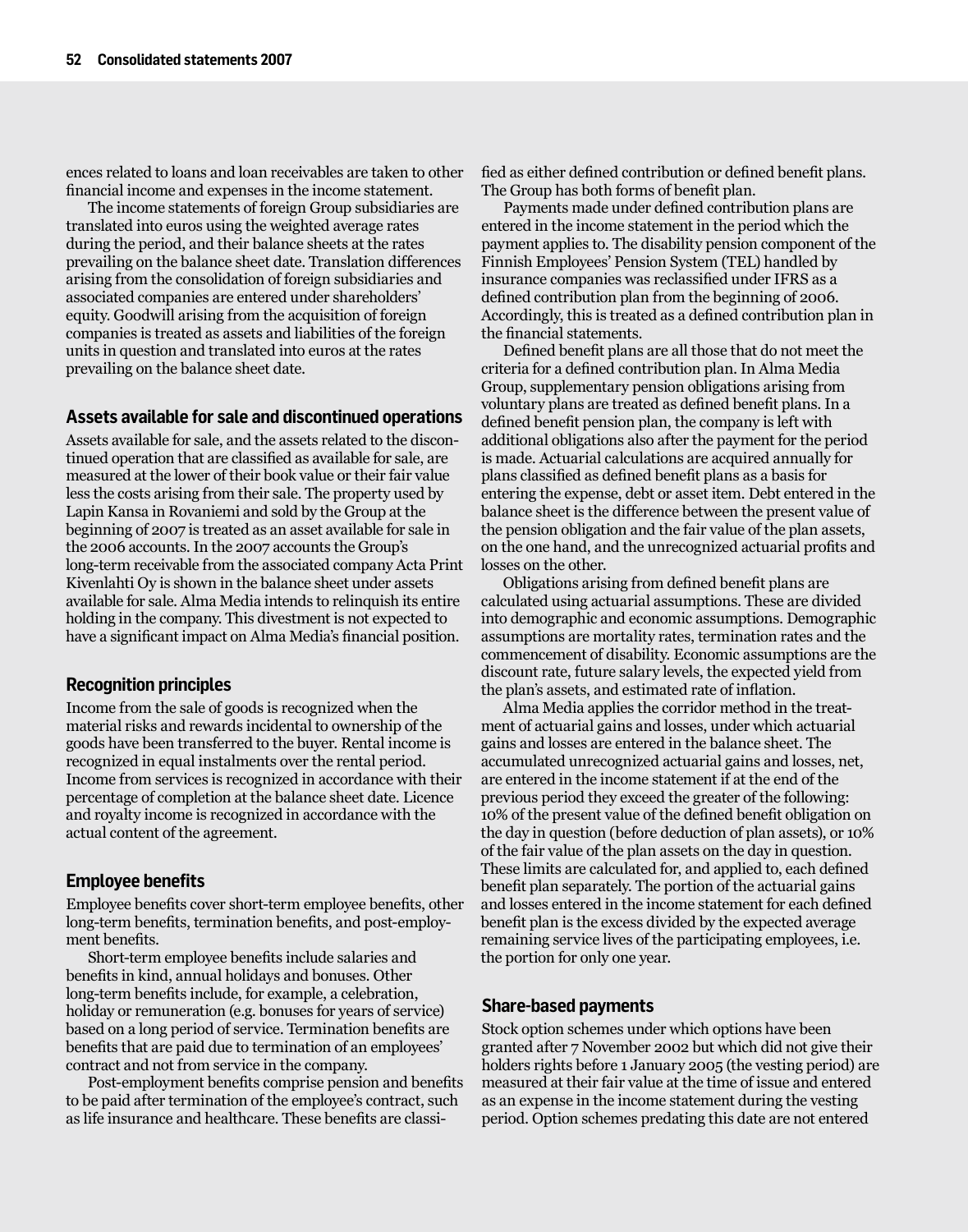as an expense. At the balance sheet date, 31 December 2007, Alma Media has a current stock option scheme for senior management launched in spring 2006. The 2006 stock options are measured at fair value at the date of issue and expensed during the vesting period. The expense determined at the time of issue is based on the Group's estimate of the number of stock options that are expected to generate rights at the end of the vesting period. Their fair value is determined using the Forward Start Option Rubinstein (1990) model based on the Black & Scholes option pricing model. The Group updates the estimate of the final amount of options on each balance sheet date. When the stock options are exercised, the cash payments received from the subscription of shares, adjusted for transaction costs, are entered in shareholders' equity. The 2006 stock option scheme and its impacts on the income statement and balance sheet are described in the notes to the financial statements.

## **Leasing agreements**

Leases applying to tangible assets and in which the Group holds a significant share of the risks and rewards incremental to their ownership are classified as finance leases. These are recognized in the balance sheet as assets and liabilities at the lower of their fair value or the present value of the required minimum lease payments at inception of the lease. Assets acquired through finance leases are depreciated over their useful life, or over the lease term if shorter. Lease obligations are included under interest-bearing liabilities.

Other leases are those in which the risks and rewards incremental to ownership remain with the lessor. When the Group is the lessee, lease payments related to other leases are allocated as expenses on a straight-line basis over the lease term. When the Group is the lessor, lease income is entered in the income statement on a straight-line basis over the lease term.

The Group has made purchasing agreements that include a lease component. Any such arrangements in force are treated according to the IFRIC 4 interpretation and the arrangements are accounted for based on their actual content. The Group's current purchasing agreements that include a lease component are treated as other leases in accordance with IAS 17.

### **Income taxes**

The tax expense in the income statement comprises the tax based on the company's taxable income for the period together with deferred taxes. The tax based on taxable income for the period is the taxable income calculated on the applicable tax rate in each country of operation. Tax is adjusted for any tax related to previous periods.

Deferred tax assets and liabilities are recognized on all

temporary differences between their book and actual tax values. Deferred tax is not calculated if the difference is not expected to be reversed in the foreseeable future. Deferred taxes are calculated using the tax rates enacted by the balance sheet date. Deferred tax assets are recognized to the extent that it is probable that taxable profit will be available against which the deductible temporary differences can be utilized. A deferred tax liability is recognized on non-distributed retail earnings of subsidiaries when it is likely that the tax will be paid in the foreseeable future.

Deferred tax assets and liabilities are netted by company when they relate to income tax levied by the same tax authority and when the tax authority permits the company to pay or receive a single net tax payment.

### **Property, plant and equipment**

Property, plant and equipment are measured at cost less depreciation, amortization and impairment losses. Straightline depreciation is entered on the assets over their estimated useful lives. Depreciation is not entered on land. The estimated useful lives are:

| <b>Buildings</b>                | 30-40 years |
|---------------------------------|-------------|
| Structures                      | 5 years     |
| Machinery and equipment         | 3-10 years  |
| Large rotation printing presses | 20 years    |

When an item of property, plant and equipment is replaced, the costs related to this new item are capitalized. The same procedure is applied in the case of major inspection or service operations. Other costs arising later are capitalized only when they give the company added economic benefit from the asset. All other expenses, such as normal service and repair procedures, are entered as an expense in the income statement as they arise.

### **Intangible assets**

Goodwill represents the excess of the acquisition cost over the Group's share of the net fair values of the acquired company's assets at the time of acquisition. Goodwill is applied to cash-generating units and tested at the transition date and thereafter annually for impairment. Goodwill is measured at original acquisition cost less impairment losses.

Research and development (R&D) costs are entered as an expense in the period in which they arise. R&D costs are capitalized when it is expected that the intangible asset will generate corresponding economic added value and the costs arising from this can be reliably determined.

Patents, copyright and software licences with a finite useful life are shown in the balance sheet and expensed on a straight-line basis in the income statement during their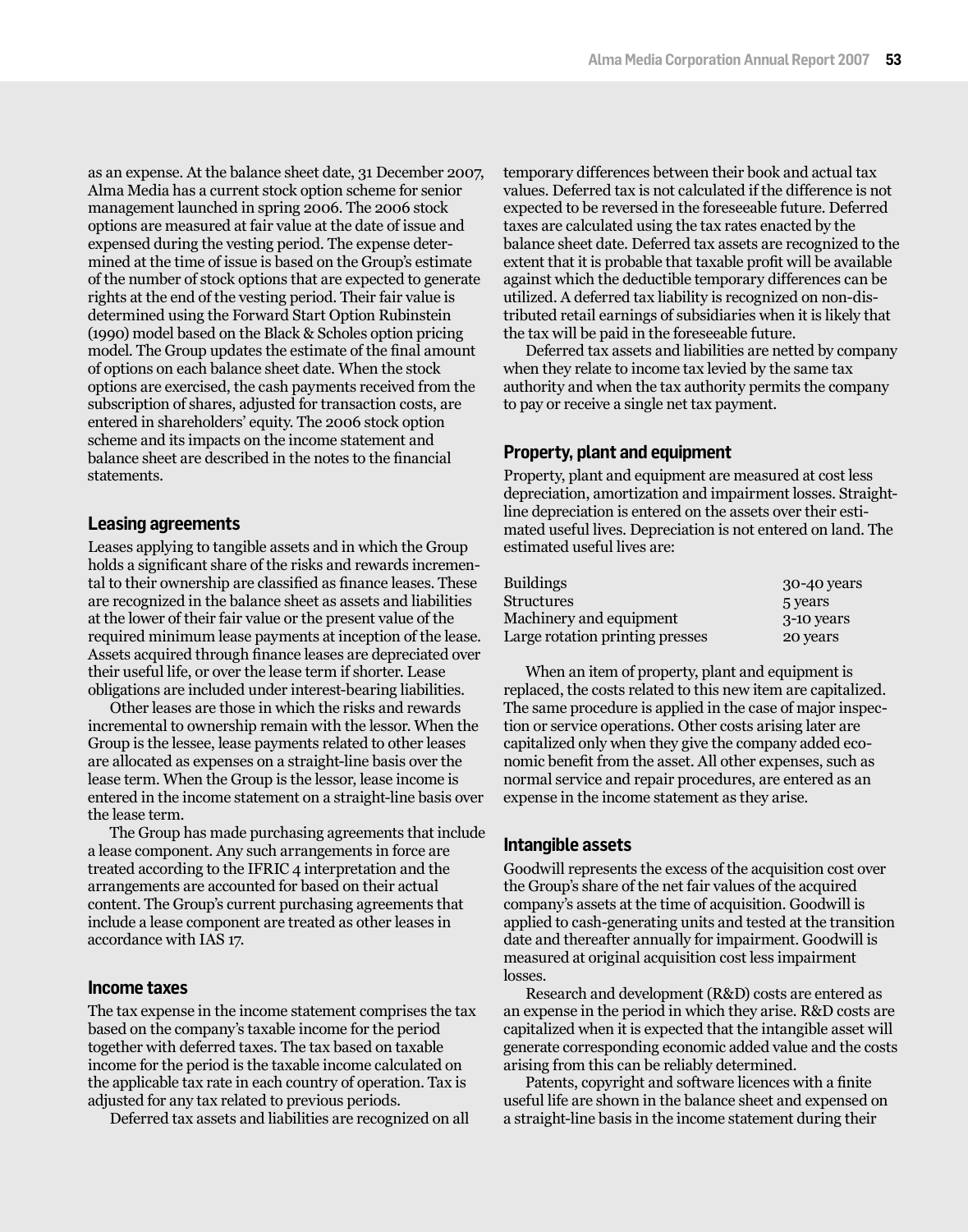useful lives. No depreciation is entered on intangible assets with an indefinite useful life; instead, these are tested annually for impairment. In Alma Media, intangible assets with an indefinite useful life are trademarks measured at fair value at the time of acquisition. The useful lives of intangible assets are 5–10 years.

## **Investment properties**

Investment properties are properties held by the Group for the purpose of obtaining rental income or capital appreciation. The Group applies the cost model in which investment properties are valued at their acquisition cost less straightline depreciation and impairment losses. The fair values of the investment properties are shown in the notes to the financial statements. When estimating the fair value the company endeavours to use the most up-to-date market information possible. Measurements are made for the most part by the company itself. The company divested its investment properties in 2006

## **Inventories**

Inventories are materials and supplies, work in progress and finished goods. Fixed overhead costs are capitalized to inventories in manufacturing. Inventories are measured at the lower of their acquisition cost or net realizable value. The net realizable value is the sales price expected to be received on them in the normal course of business less the estimated costs necessary to bring the product to completion and the costs of selling them. The acquisition cost is defined by the FIFO (first-in-first-out) method. Within Alma Media, inventories mainly comprise the production materials used for newspaper printing.

## **Financial assets, derivative contracts and hedge accounting**

The Group's financial assets have been classified into the following categories as required by IAS 39: financial assets at fair value through profit or loss, held-to-maturity investments, loans and receivables, and available-for-sale financial assets. Financial assets are classified according to their purpose when acquired and at the time of acquisition.

Financial assets at fair value through profit or loss are entered in the income statement in the period during which they arise. The derivative financial instruments used by the Group also fall into this category. The company does not apply hedge accounting.

The company employs derivative instruments to hedge against changes in paper and electricity prices. For this purpose the company has entered into commodity derivative contracts. These are measured at their fair value at the balance sheet date and changes in thr fair value of paper

derivatives are entered under material purchases and of electricity derivatives under other operating costs in the income statement. Financial assets belonging under Loans and Other Receivables are valued at their amortized cost. In Alma Media, this group consists of accounts receivable and other receivables. The amount of uncertain receivables is estimated based on the risks associated with individual items. Credit losses are entered as an expense in the income statement.

Investments held to maturity are financial assets that mature on a given date and which the Group intends and is able to keep until this date. These are measured at amortized cost. Financial assets available for sale are measured at their fair value and the change in fair value is entered in the revaluation fund under shareholders' equity. This category comprises financial assets that are not classified in any of the other categories. Investments in unquoted shares are also classified in the Group in this category, but these investments are measured at acquisition cost in the financial statements because they cannot be reliably valued at fair value.

Cash funds consist of cash, demand and time deposits, and other short-term highly liquid investments.

The transaction date is generally used when recognizing financial instruments. Cash and cash equivalents are removed from the balance sheet when the Group has lost the contractual right to the cash flows or when the Group has transferred a substantial portion of the risks and income to an external party.

## **Financial liabilities and borrowing costs**

Financial liabilities are entered in the accounts initially at fair value. Later all financial liabilities are measured at amortized cost. Financial liabilities are included in current and long-term liabilities and can be interest-bearing or non-interest bearing.

Costs arising from interest-bearing liabilities are expensed in the period in which they arise. The Group has not capitalized its borrowing costs because the Group does not incur borrowing costs on the purchase, building or manufacturing of an asset in the manner specified in IAS 23.

## **Provisions**

Provisions are recognized when the Group has a present legal or constructive obligation as a result of past events, and when it is probable that an outflow of resources will be required to settle the obligation and a reliable estimate of the amount of the obligation can be made. Provisions are measured at the present value of the costs required to fulfil the obligation. The provision is discounted if the time-value of the money is significant with respect to the size of the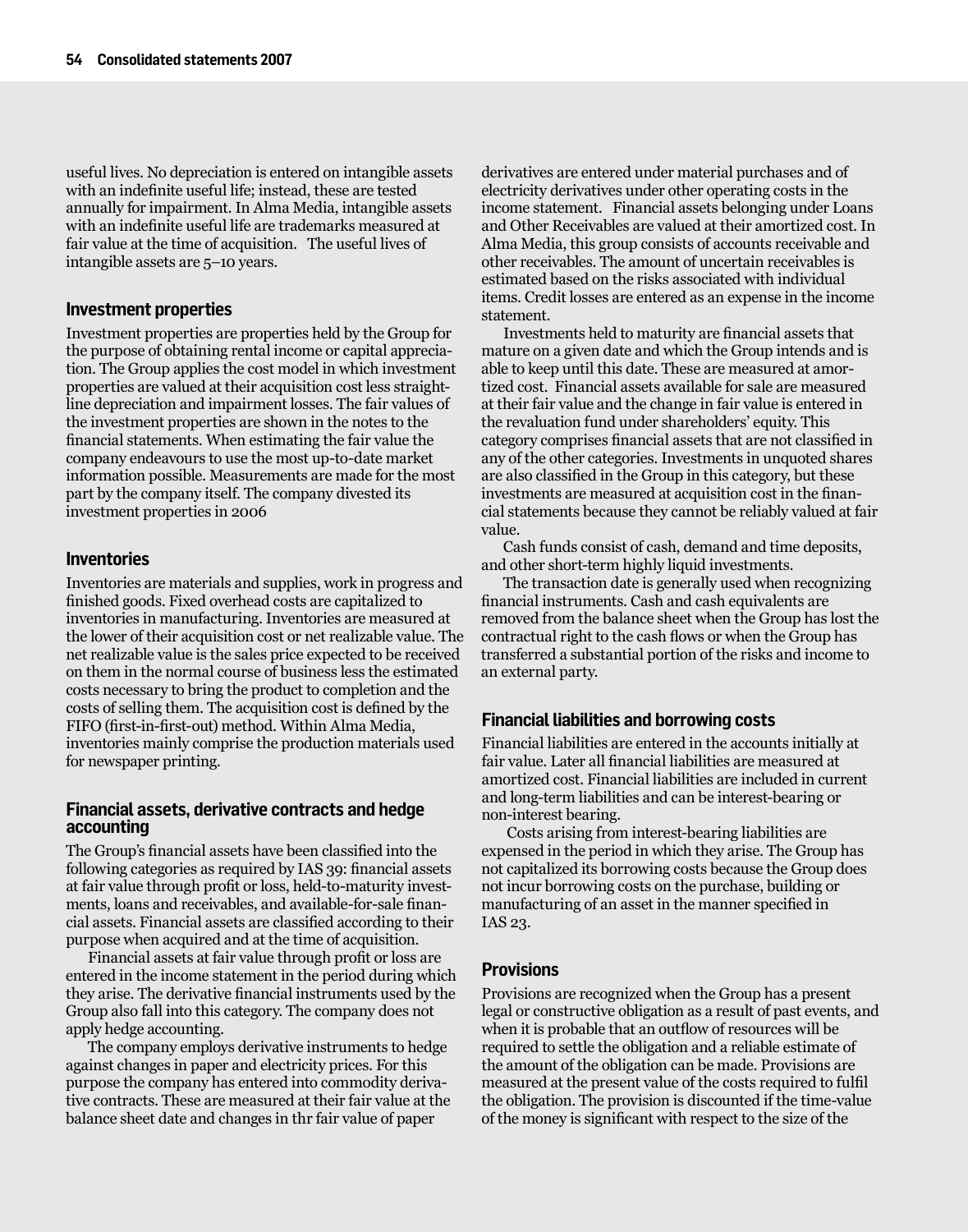provision. Examples of provisions entered by Alma Media are rental expenses on vacant office premises (loss-making agreements), provisions to cover restructuring costs, and pension obligation provisions on unemployment pension insurance.

A provision is entered on loss-making agreements when the immediate costs required to fulfil the obligation exceed the benefits available from the agreement. A restructuring provision is entered when the Group has prepared and started to put into effect a detailed restructuring plan or has informed employees about this.

## **Impairments**

At each balance sheet date Alma Media assesses the carrying amounts of its assets to determine whether there is any indication of impairment. If any such indication exists, the recoverable amount of the asset is estimated. In addition, the recoverable amount of the following assets is assessed annually whether or not indications of impairment exist: goodwill and intangible assets with an indefinite useful life, and capitalized development costs for projects in progress. The recoverable amounts of intangible and tangible assets are determined as the higher of the fair value of the asset less cost to sell, or the value in use. Impairment losses are recognized when the carrying amount of the asset or cash-generating unit exceeds the recoverable amount. Impairment losses are recognized in the income statement. An impairment loss may be reversed if circumstances regarding the intangible or tangible assets in question change. Impairment losses recognized on goodwill are never reversed.

## **Operating profit**

The operating profit is the net amount formed when other operating income is added to net sales, and the following items are then substracted from the total: material and service procurement costs adjusted for the change in inventories of finished and unfinished products; the costs arising from employee benefits; depreciation, amortization and impairment costs; and other operating expenses. All other items in the income statement not mentioned above are shown under operating profit. Exchange rate differences and changes in the fair value of derivative instruments are included in operating profit if they arise on items related to the company's normal business operations; otherwise they are recognized in financial items.

## **Segment reporting and its accounting principles**

As its primary business segments Alma Media Group reports the Newspapers group, Kauppalehti Group, Marketplaces, and Other Operations.

Alma Media Group's geographical segments cannot be distinguished and therefore segment reporting is restricted to the primary business segments listed above.

## **Accounting principles requiring management's judgement and key sources of estimation uncertainty**

The preparation of the consolidated financial statements in conformity with IFRS requires management to make estimates and assumptions which may differ from actual results in the future. Management is also required to use its discretion as to the application of the accounting principles used to prepare the statements. The estimates are based on management's best understanding at the balance sheet date. Any changes to these estimates and assumptions are entered in the accounts for the period in which the estimates or assumptions are adjusted and for all periods thereafter.

### **Accounting principles requiring management's judgement**

**Operating leases:** The Group has significant lease agreemets for its business premises. Based on assessment of the terms of the agreements, the Group has determined that it does not bear to any significant extent the rewards and risks incidental to ownership for the premises and therefore the agreements are by nature operating lease agreements. Lease commitments for the business premises on the balance sheet date of 31 December 2007 total EUR 49.8 million.

#### **Key sources of estimation uncertainty**

**Impairment tests:** The Group tests goodwill and intangible assets with an indefinite useful life for impairment annually and reviews any indications of impairment in the manner described above. The amounts recoverable from cash-generating units are recognized based on calculations of their fair value. The preparation of these calculations requires the use of estimates. The estimates and assumptions used to test major goodwill items for impairment, and the sensitivity of changes in these factors with respect to goodwill testing is described in more detail in the note which specifies goodwill.

**Useful lives:** Estimating useful lives used to calculate depreciation and amortization also requires management to estimate the useful lives of these assets. The useful lives used for each type of asset are listed above under 'Property, plant and Equipment' and 'Intangible assets'.

**Other estimates:** Other management estimates relate mainly to other assets, such as the current nature of receivables and capitalized R&D costs, to tax risks, to determining pension obligations, to the utilization of tax assets against future taxable income, and to the fair value adjustment of assets received in conjunction with acquisitions.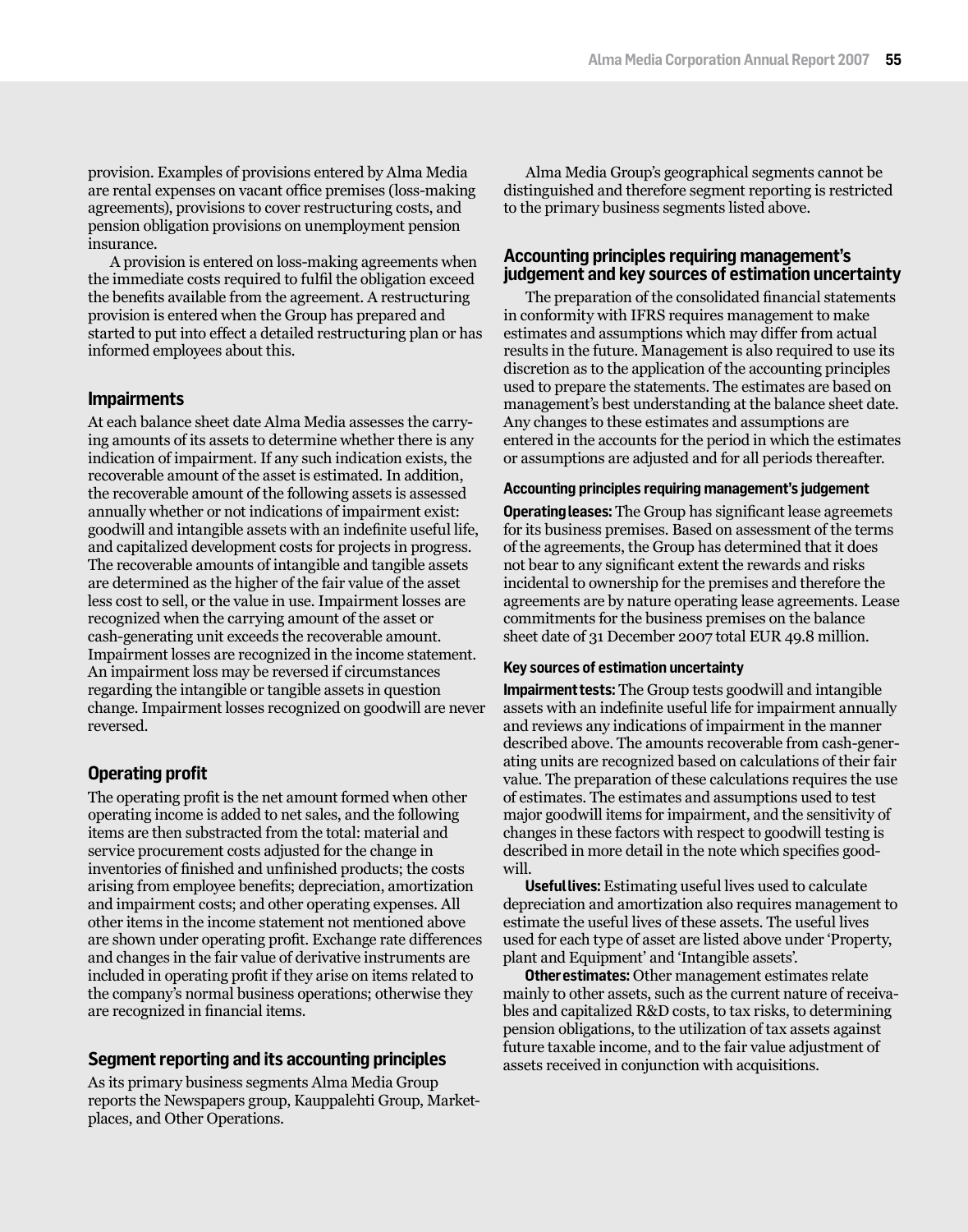## **Events subsequent to the closing of the accounts**

The period during which matters affecting the financial statements are taken into account is the period from the closing of the accounts to the release of the statements. The release date is the day on which the Board of Directors reviews and signs the statements. Events occurring during the period referred to above are examined to determine whether they do or do not make it necessary to correct the information in the financial statements.

Information in the financial statements is corrected in the case of events that provide additional insight into the situation prevailing at the balance sheet date. Events of this nature include, for example, information received after the closing of the accounts indicating that the value of an asset had been reduced on the balance sheet date.

## **Application of new but not yet adopted standards**

The following new standards and interpretations will be applied in the Group in future periods:

• IFRS 3Business Combinations, amendment to standard (published 2007, effective from the financial period starting 1 July 2009 or afterwards).

After the amendment to IFRS 3, entities may measure minority interest either at full fair value or at the proportionate share of the fair value of the underlying net assets of the subsidiary. In step acquisitions, holdings acquired previously are measured at fair value at the acquisition date, which affects the amount of goodwill to be recognized. Contingent consideration is measured at fair value at the acquisition date. Subsequences changes to the measurement no longer affect goowill but are taken to the income statement. Expenses relating to the acquisition are recognized immediately through profit and loss after the service has been received. A change in the holding in a subsidiary while control is retained is accounted for as an equity transaction with owners, and has no impact on the amount of goodwill or the result for the period.

• IFRS 8 Operating Segments: (published 2006, effective from 1 January 2009)

IFRS 8 replaces IAS 14 Segment Reporting. IFRS 8 states that segment reporting is based on internal management reporting and accounting principles. The standard changes the disclosures required about segments.

• IAS 23 Borrowing Costs, amendment to standard (published 2007, effective from 1 January 2009)

The amendment to IAS 23 states that borrowing costs must be included in the acquisition cost of an asset if they are directly attributable to the acquisition, construction or production of the asset. Previously these costs could alternatively be immediately expensed.

• IAS 1 Presentation of Financial Statements: amendment to standard (published 2007, effective from 1 January 2009)

The amendment to IAS 1 mainly affects the presentation of the income statement and the statement of changes in shareholders' equity.

• IFRIC 13 Customer Loyalty Programmes (published 2007, effective from 1 July 2008 or the financial period commencing after that date)

IFRIC 13 states that companies must account for customer loyalty award credits ('points') as a separate part of the sales of goods or services. Since the points are included in the price of the product, they are entered in the balance sheet as a liability and recognized as revenue in the financial period in which the points are used. The selling price received is divided into products and points in proportion to their fair values.

The impact of the aforementioned new standards (apart from the amendments to IFRS 3) and IFRIC interpretation on the Group is initially estimated to be minor. The effect of the application of the new standards and interpretation is initially estimated to apply mainly to the income statement, balance sheet, statement of changes in shareholders' equity, and notes to the financial statements. The amendments to IFRS 3 will affect accounting of future acquisitions, including minority interest, goodwill and costs related to the acquisition. The amendment to IFRS 3 will not affect earlier acquisitions.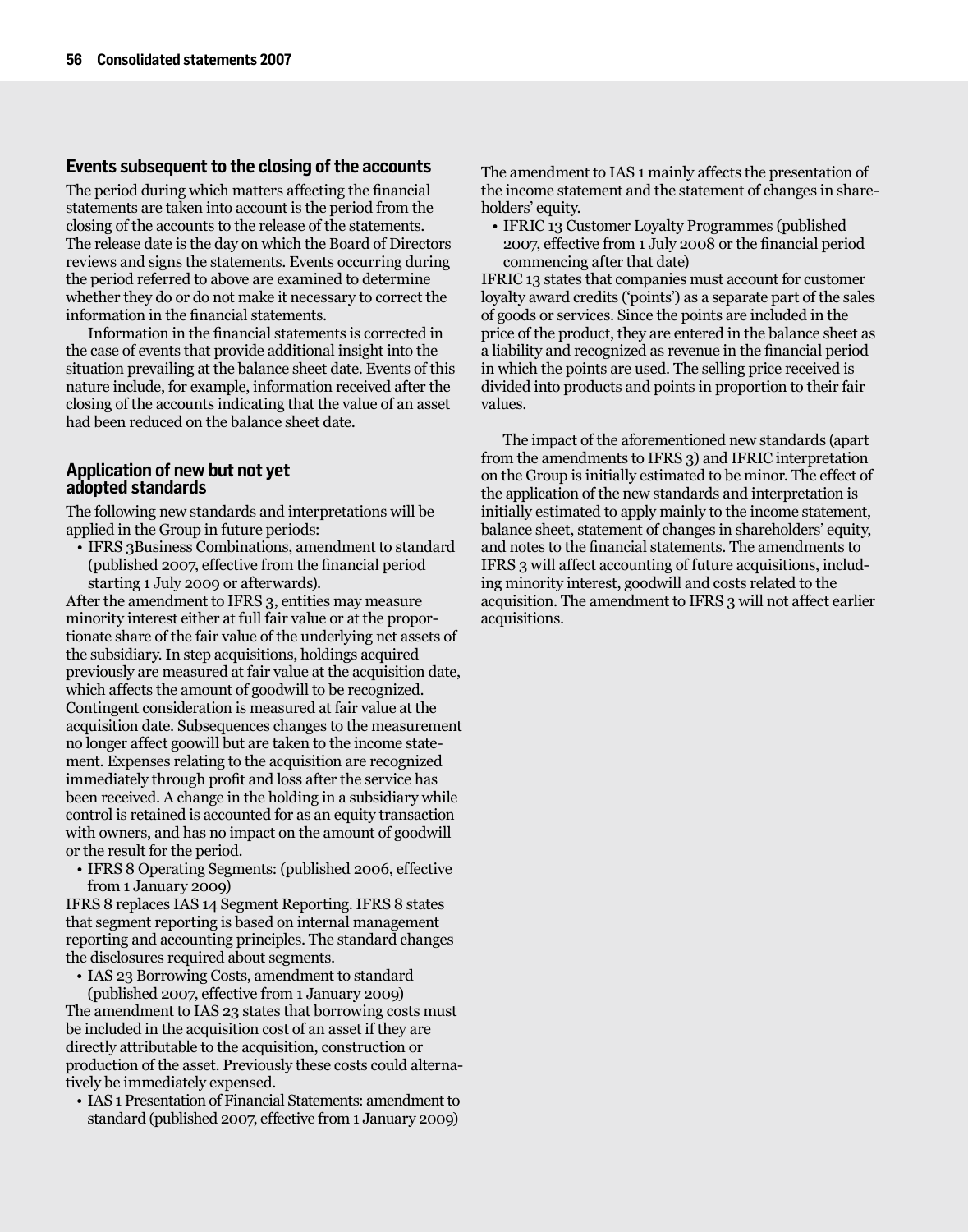# **Calculation of key figures**

| Return on shareholders' equity, % (ROE)  | Net income for the period                                                                                                              |       |  |  |  |
|------------------------------------------|----------------------------------------------------------------------------------------------------------------------------------------|-------|--|--|--|
|                                          | Shareholders' equity + minority interest (Average during the year)                                                                     | x 100 |  |  |  |
| Return on investment, % (ROI)            | Income before tax + interest and other financial expenses<br>Balance sheet total - non-interest-bearing debt (Average during the year) | x 100 |  |  |  |
| <b>Equity ratio, %</b>                   | Shareholders' equity + minority interest<br>Balance sheet total - advances received                                                    | x 100 |  |  |  |
| <b>Operating income</b>                  | Income before tax and financial items                                                                                                  |       |  |  |  |
|                                          |                                                                                                                                        |       |  |  |  |
| <b>Basic earnings per share, EUR</b>     | Share of net income belonging to parent company owners                                                                                 |       |  |  |  |
|                                          | Average number of shares adjusted for share issues                                                                                     |       |  |  |  |
| Diluted adjusted earnings per share, EUR | Share of net income belonging to parent company owners                                                                                 |       |  |  |  |
|                                          | Diluted average number of shares adjusted for share issues                                                                             |       |  |  |  |
| Gearing, %                               | Interest-bearing debt - cash and bank receivables                                                                                      | x 100 |  |  |  |
|                                          | Shareholders' equity + minority interest                                                                                               |       |  |  |  |
| <b>Dividend per share, EUR</b>           | Dividend per share approved by annual general meeting<br>With respect to the most recent year,<br>Board's proposal to the AGM          |       |  |  |  |
| Payout ratio, %                          | Dividend / share                                                                                                                       | x 100 |  |  |  |
|                                          | Share of EPS belonging to parent company shareholders                                                                                  |       |  |  |  |
| <b>Effective dividend yield, %</b>       | Dividend / share adjusted for share issues                                                                                             | x 100 |  |  |  |
|                                          | Final quotation at close of period adjusted for share issues                                                                           |       |  |  |  |
| Price/earnings (P/E) ratio               | Closing price at end of period adjusted for share issues                                                                               |       |  |  |  |
|                                          | Share of EPS belonging to parent company owners                                                                                        |       |  |  |  |
| Shareholders' equity per share           | Shareholders' equity belonging to parent company owners                                                                                |       |  |  |  |
|                                          | Number of shares at end of period adjusted for share issues                                                                            |       |  |  |  |
| Market capitalization of share stock     | Number of shares x closing price at end of period                                                                                      |       |  |  |  |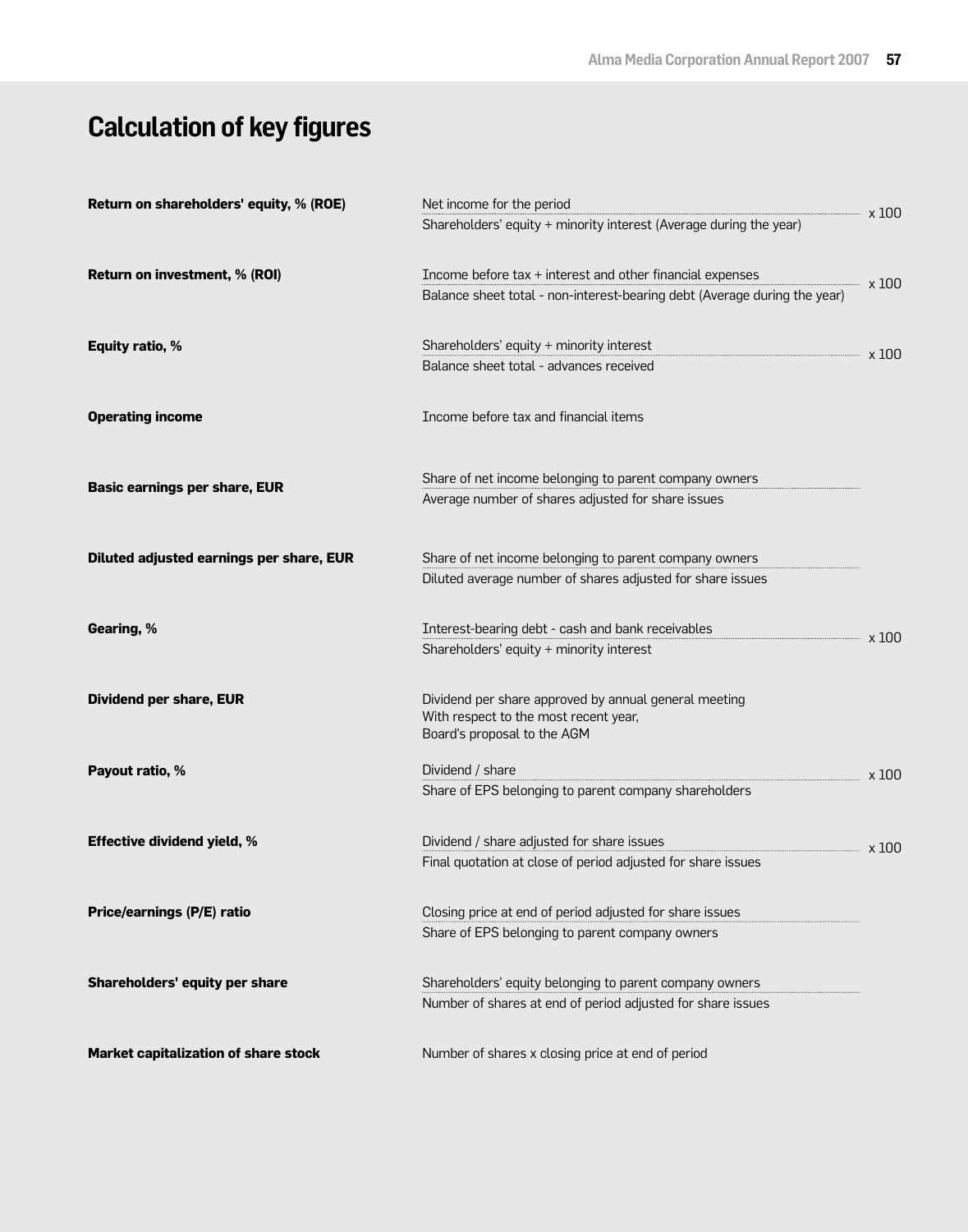# **Notes to the consolidated financial statements**

#### **1. Segment information**

Alma Media Group reports as its primary segments the Newspapers group, the Kauppalehti Group, Marketplaces, and Other Operations.

The publishing activities of 35 newspapers are reported in the Newspapers group. The largest are the regional paper Aamulehti and the daily tabloid Iltalehti. The Kauppalehti Group is specialized in producing business information. Its best known product is Finland's leading business daily, the Kauppalehti paper. The Kauppalehti Group also includes a contract publishing company, Alma Media Lehdentekijät, and a direct marketing company called Kauppalehti 121. The Marketplaces segment reports the company's online and printed classified services. Other Operations are Group administration and the financial administration service centre, which serves the entire Group. Inter-segment transfer prices are based on market prices.

Segments' assets and liabilities include balances, which segment uses in its business operations. Financial items and income taxes are

not allocated to the segments.

Alma Media Group's geographical segments cannot be distinguished (Alma Media operates mainly in one geographical segment), and therefore segment reporting is restricted to the primary business segments listed above. The following table shows net sales for 2007 and 2006 by geographical area:

| мє                      | 2007  | 2006 |
|-------------------------|-------|------|
| Finland                 | 314.8 |      |
| <b>Baltic countries</b> | 7.0   | 5.5  |
| Sweden                  | 4.9   | 3.5  |
| Rest of Europe          | 2.1   | 19   |
| Rest of other countries | n 2   | በ 4  |
|                         |       |      |

| nu suw                     |        |                            |                          |              |                   |                                 |                         |       |
|----------------------------|--------|----------------------------|--------------------------|--------------|-------------------|---------------------------------|-------------------------|-------|
| м€                         | papers | News- Kauppalehti<br>Group | <b>Market-</b><br>places | <b>Other</b> | Elimin-<br>ations | <b>Continuing</b><br>operations | Discont'd<br>operations | Group |
| <b>Financial year 2007</b> |        |                            |                          |              |                   |                                 |                         |       |
| <b>Net sales</b>           |        |                            |                          |              |                   |                                 |                         |       |
| External net sales         | 226.3  | 70.0                       | 30.4                     | 2.2          |                   | 328.9                           | 0.0                     | 328.9 |
| Inter-segment net sales    | 4.3    | 0.1                        | 0.5                      | 12.0         | $-16.9$           | 0.0                             | 0.0                     | 0.0   |
| Net sales, total           | 230.6  | 70.1                       | 30.9                     | 14.2         | $-16.9$           | 328.9                           | 0.0                     | 328.9 |
| <b>Financial year 2006</b> |        |                            |                          |              |                   |                                 |                         |       |
| <b>Net sales</b>           |        |                            |                          |              |                   |                                 |                         |       |
| External net sales         | 212.8  | 62.5                       | 22.5                     | 4.1          |                   | 301.9                           | 0.0                     | 301.9 |
| Inter-segment net sales    | 5.1    | 0.1                        | 0.5                      | 10.5         | $-16.2$           | 0.0                             | 0.0                     | 0.0   |
| Net sales, total           | 217.9  | 62.6                       | 23.1                     | 14.6         | $-16.2$           | 301.9                           | 0.0                     | 301.9 |

#### **Net income in period**

**Net sales**

| M€                                   | papers | News- Kauppalehti<br>Group | Market-<br>places | <b>Other</b> | Elimin-<br>ations | <b>Continuing</b><br>operations | Discont'd<br>operations | Group   |
|--------------------------------------|--------|----------------------------|-------------------|--------------|-------------------|---------------------------------|-------------------------|---------|
| <b>Financial year 2007</b>           |        |                            |                   |              |                   |                                 |                         |         |
| Operating income                     | 42.8   | 7.6                        | 5.3               | 8.7          |                   | 64.4                            | 0.0                     | 64.4    |
| Share of results in assoc. companies | 0.1    | 2.6                        |                   | 0.8          |                   | 3.5                             |                         | 3.5     |
| Non-allocated items:                 |        |                            |                   |              |                   |                                 |                         |         |
| Net financial expenses               |        |                            |                   |              |                   | 0.1                             |                         | 0.1     |
| Income tax                           |        |                            |                   |              |                   | $-16.8$                         |                         | $-16.8$ |
| Net income for the period            | 42.8   | 10.3                       | 5.3               | 9.5          | 0.0               | 51.2                            | 0.0                     | 51.2    |
| <b>Financial year 2006</b>           |        |                            |                   |              |                   |                                 |                         |         |
| Operating income                     | 38.4   | 4.8                        | 2.8               | 3.1          | 0.0               | 49.1                            | 0.0                     | 49.1    |
| Share of results in assoc. companies | 0.0    | 0.9                        |                   | 0.3          |                   | 1.2                             |                         | 1.2     |
| Non-allocated items:                 |        |                            |                   |              |                   |                                 |                         |         |
| Net financial expenses               |        |                            |                   |              |                   | $-0.5$                          |                         | $-0.5$  |
| Income tax                           |        |                            |                   |              |                   | $-12.5$                         |                         | $-12.5$ |
| Net income for the period            | 38.4   | 5.7                        | 2.8               | 3.4          | 0.0               | 37.3                            | 0.0                     | 37.3    |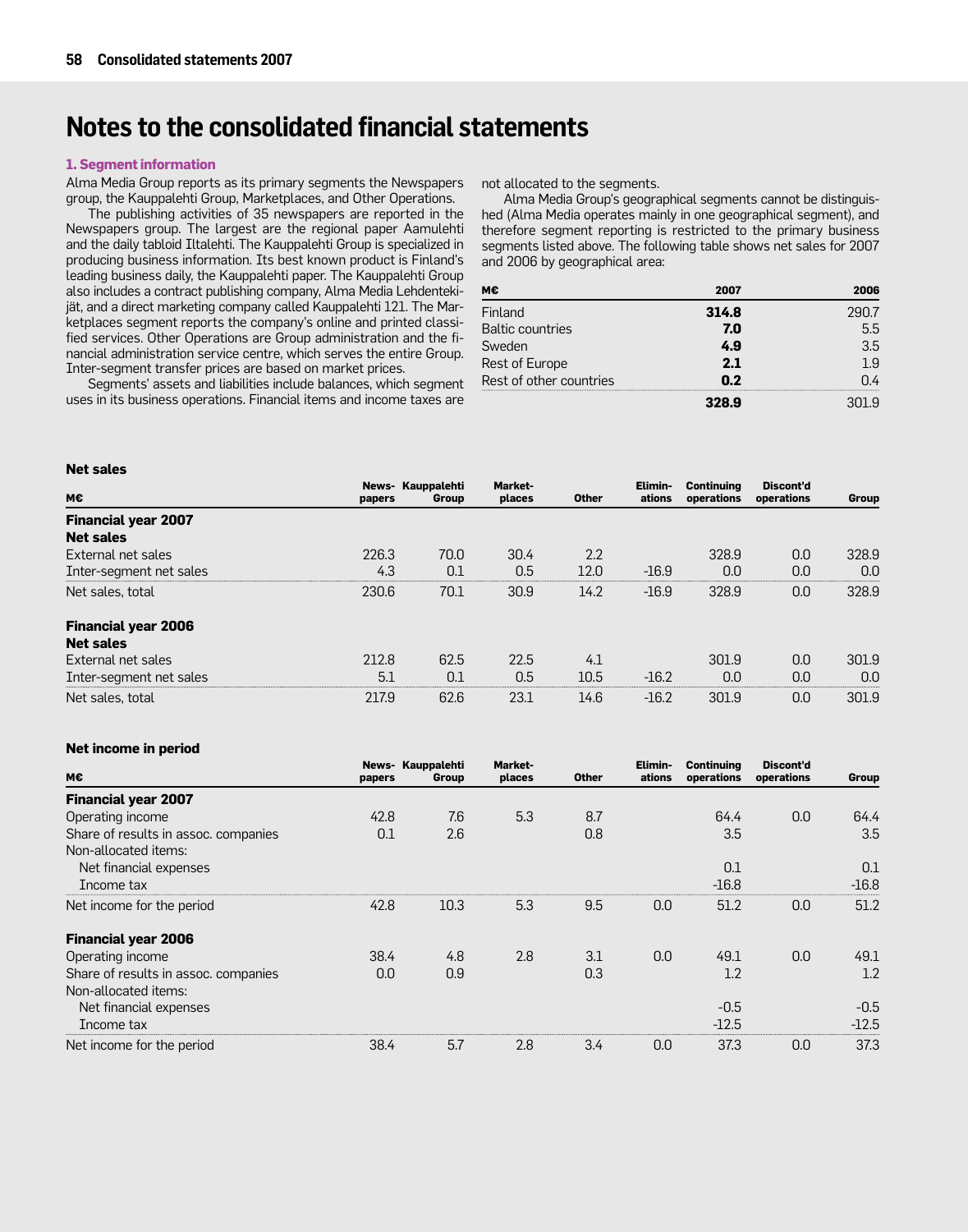#### **Assets and liabilities**

| M€                              | papers | News- Kauppalehti<br>Group | <b>Market-</b><br>places | <b>Other</b> | Elimin-<br>ations | Group |
|---------------------------------|--------|----------------------------|--------------------------|--------------|-------------------|-------|
| <b>Financial year 2007</b>      |        |                            |                          |              |                   |       |
| Segment assets                  | 63.1   | 27.4                       | 15.4                     | 15.6         | 0.0               | 121.5 |
| Investments in assoc. companies |        | 29.0                       | 0.0                      | 3.4          |                   | 34.1  |
| Non-allocated assets            |        |                            |                          | 25.8         |                   | 25.8  |
|                                 | 64.8   | 56.4                       | 15.4                     | 44.8         | 0.0               | 181.3 |
| Segment liabilities             | 31.4   | 12.6                       | 3.9                      | 5.5          |                   | 53.4  |
| Non-allocated liabilities       |        |                            |                          | 9.7          |                   | 9.7   |
|                                 | 31.4   | 12.6                       | 3.9                      | 15.2         | 0.O               | 63.0  |
| Total                           | 33.4   | 43.8                       | 11.5                     | 29.5         | 0.0               | 118.3 |

Assets not allocated to the segments are financial instruments and tax receivables. Liabilities not allocated to the segments are financial and tax liabilities.

| <b>Financial year 2006</b>                       |      |      |      |             |        |              |
|--------------------------------------------------|------|------|------|-------------|--------|--------------|
| Segment assets                                   | 66.6 | 27.5 | 13.9 | 26.5        | $-0.6$ | 133.8        |
| Investments in assoc. companies                  |      | 28.6 | 0.0  | 3.4         |        | 32.1         |
| Non-allocated assets                             |      |      |      | 33.8        |        | 33.8         |
|                                                  | 66.7 | 56.1 | 13.9 | 63.7        | $-0.6$ | 199.7        |
| Segment liabilities<br>Non-allocated liabilities | 29.9 | 12.2 | 3.5  | 9.9<br>29.4 | $-0.5$ | 54.9<br>29 4 |
|                                                  | 29.9 | 122  | 3.5  | 39.3        | -0.5   | 84 4         |
|                                                  | 36.8 | 43.8 | 1በ 4 | 24 4        |        | 153          |

### **Other information**

| М€                             | papers | News- Kauppalehti<br>Group | Market-<br>places | <b>Other</b> | Elimin-<br>ations | <b>Continuing</b><br>operations | Discont'd<br>operations | Group |
|--------------------------------|--------|----------------------------|-------------------|--------------|-------------------|---------------------------------|-------------------------|-------|
| <b>Financial year 2007</b>     |        |                            |                   |              |                   |                                 |                         |       |
| Investments                    | 6.0    | 1.1                        | 2.8               | 2.2          |                   | 12.1                            |                         | 12.1  |
| Depreciation                   | 4.8    | 1.2                        | 1.8               | 2.0          |                   | 9.8                             | 0.0                     | 9.8   |
| Other expenses not requiring   |        |                            |                   |              |                   |                                 |                         |       |
| transaction, e.g. depreciation |        |                            |                   | 0.1          |                   | 0.1                             |                         | 0.1   |
| Writedowns                     | 0.1    |                            |                   |              |                   | 0.1                             |                         | 0.1   |
| <b>Financial year 2006</b>     |        |                            |                   |              |                   |                                 |                         |       |
| Investments                    | 4.1    | 6.4                        | 7.3               | 1.8          |                   | 19.6                            |                         | 19.6  |
| Depreciation                   | 5.2    | 1.1                        | 1.2               | 2.4          | 0.0               | 10.0                            | 0.0                     | 10.0  |
| Other expenses not requiring   |        |                            |                   |              |                   |                                 |                         |       |
| transaction, e.g. depreciation | 0.2    | 1.1                        |                   | 0.4          |                   | 1.8                             |                         | 1.8   |
| Writedowns                     | 0.3    |                            |                   |              |                   | 0.3                             |                         | 0.3   |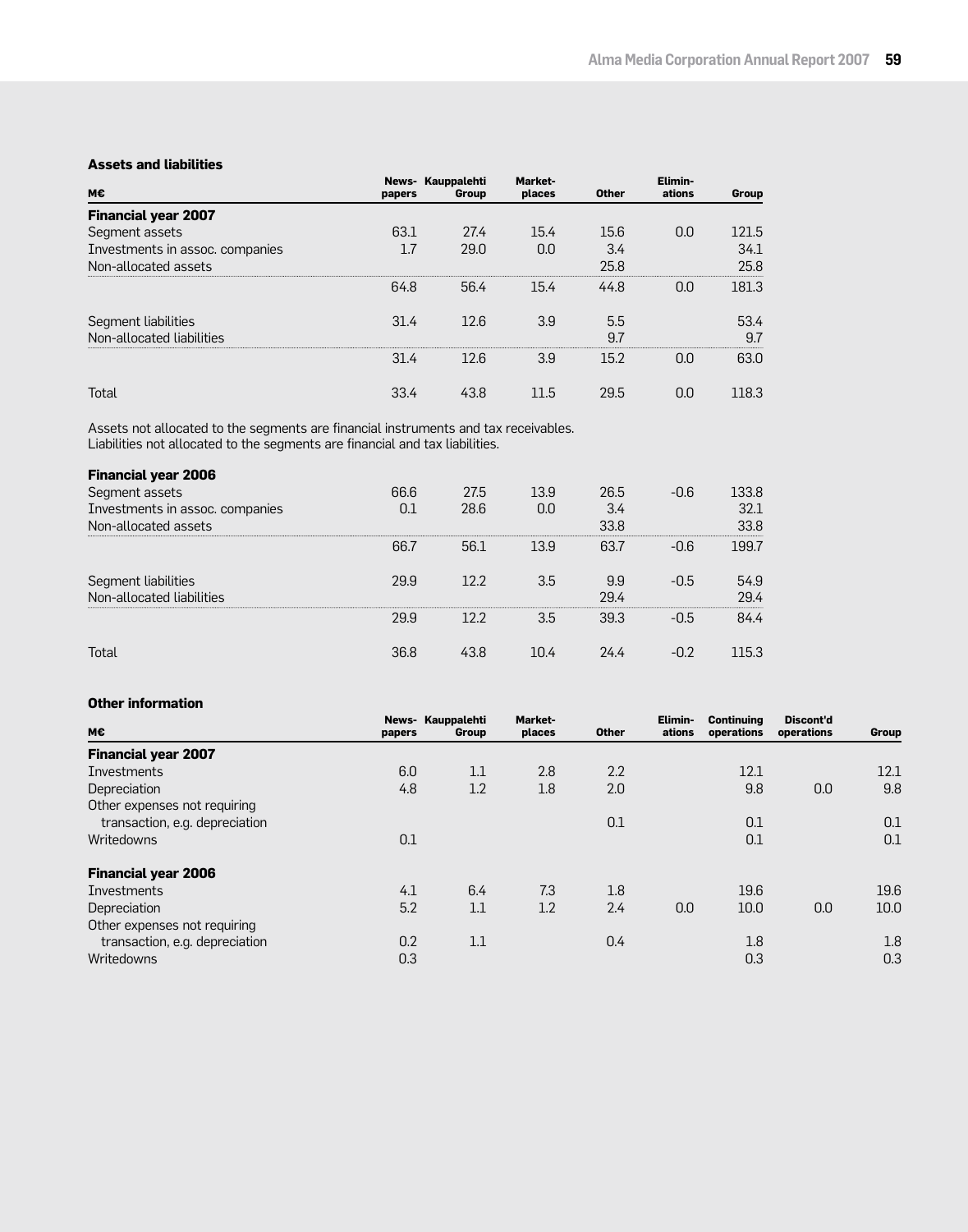## **2. Acquired businesses**

#### **Acquired businesses in 2007**

The Group did not acquire any business operations during 2007 except a 40% holding in Tampereen Ykkösjakelut Oy in May 2007. Further information on this acquisition is presented in Note 18, holdings in associated companies.

#### **Acquired businesses in 2006**

The Group acquired seven companies during 2006. These are listed by segment as follows:

|                                       | <b>Business</b>                                   | <b>Acquisition</b><br>date | %<br>acquired |
|---------------------------------------|---------------------------------------------------|----------------------------|---------------|
| Kauppalehti Group                     |                                                   |                            |               |
| Mediaskopas UAB                       | Media monitoring services                         | 1.2.2006                   | 100%          |
| Kauppalehti 121 Oy (51% holding)      | Direct marketing services                         | 1.7.2006                   | 51%           |
| Suomen Business Viestintä SBV Oy      | Advertisement marketing, corporate publications   | 1.7.2006                   | 100%          |
| Marketplaces                          |                                                   |                            |               |
| <b>Bovision AB</b>                    | Classified marketplaces, homes                    | 1.7.2006                   | 100%          |
| Objektvision AB                       | Classified marketplaces, business premises        | 1.7.2006                   | 100%          |
| Kiinteistöalan Tietopalvelut R.E.I Oy | Customer management systems for property rentals  | 1.11.2006                  | 90%           |
| <b>Newspapers</b>                     |                                                   |                            |               |
| Kokkolan Sanomat                      | Publishing rights for town paper Kokkolan Sanomat | 1.9.2006                   | 100%          |

The following table presents the opening balance sheets of the acquired operations in the Group, the total acquisition price and impact on cash flow:

#### **Kauppalehti Group**

| M€                                                               | <b>Book values</b><br>before integration | <b>Fair values entered</b><br>in integration |
|------------------------------------------------------------------|------------------------------------------|----------------------------------------------|
| Property, plant and equipment                                    | 0.2                                      | 0.2                                          |
| Intangible assets                                                | 0.0                                      | 0.1                                          |
| Intangible assets, trademarks                                    |                                          | 0.6                                          |
| Intangible assets, customer agreements                           |                                          | 1.0                                          |
| Accounts receivable and other receivables                        | $1.6\,$                                  | 1.6                                          |
| Cash and cash equivalents                                        | 0.5                                      | 0.5                                          |
| Assets, total                                                    | 2.3                                      | 3.9                                          |
| Deferred tax liabilities                                         |                                          | 0.4                                          |
| Accounts payable and other payables                              | 1.4                                      | 1.4                                          |
| Liabilities, total                                               | 1.4                                      | 1.8                                          |
| Net assets                                                       | 0.8                                      | 2.1                                          |
| Goodwill arising from acquisition                                |                                          | 3.1                                          |
| Acquisition price (paid in cash)                                 |                                          | 5.2                                          |
| Cash and cash equivalents of acquired subsidiaries or businesses |                                          | 0.5                                          |
| Impact on cash flow                                              |                                          | 4.6                                          |

The fair values entered on intangible assets in the integration relate primarily to trademarks and customer agreements. The goodwill arising from these acquisitions totalled M€ 3.1. Contributory factors were the synergies related to these businesses expected to be realized especially with Alma Media Lehdentekijät Oy, which already belongs to the Group, and the possibility to broaden the service offering in corporate services. The year's operating profit of the operations acquired for the segment was M€ 0.4 from the acquisition date.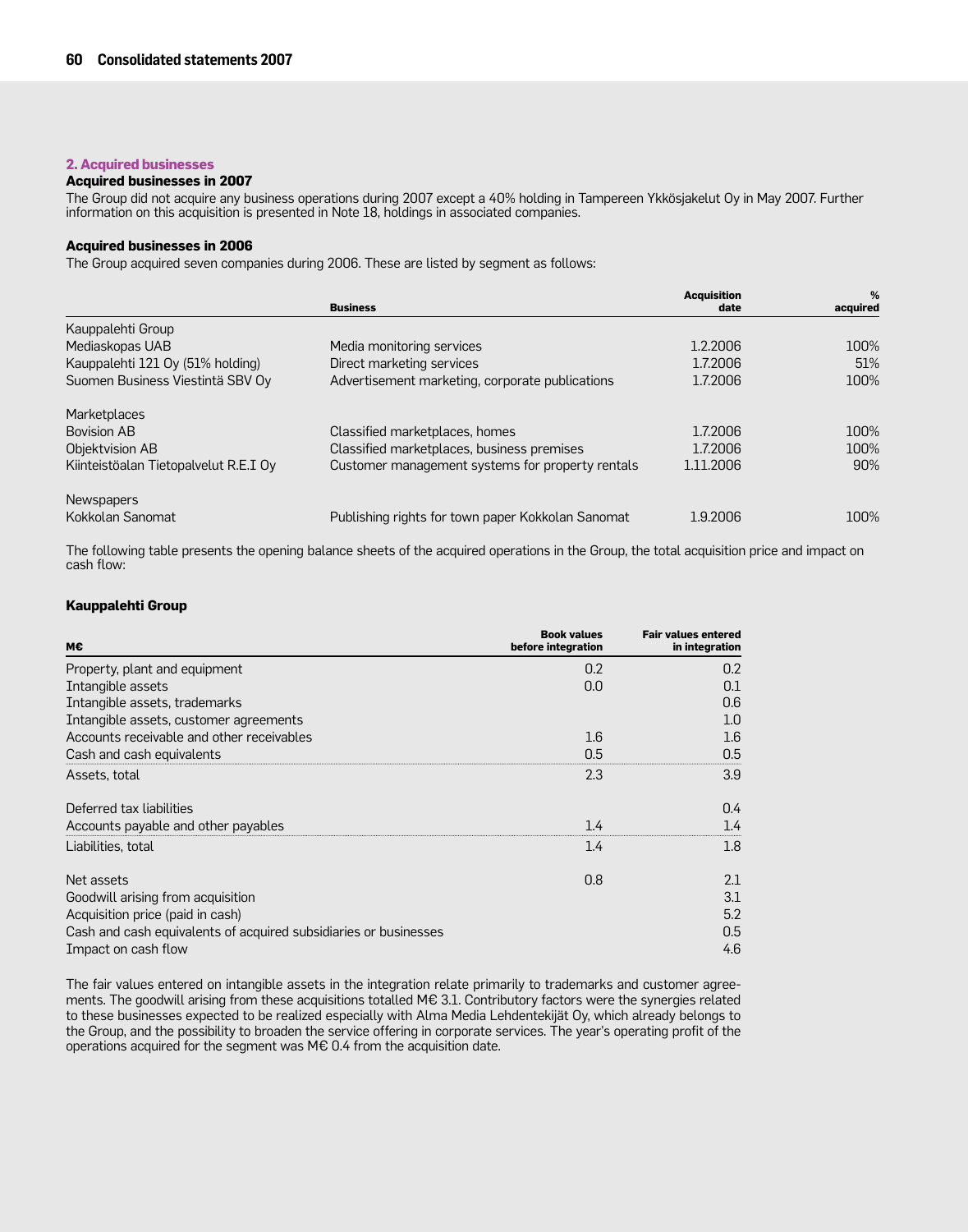#### **Newspapers and Marketplaces**

| м€                                                               | <b>Book values</b><br>before integration | <b>Fair values entered</b><br>in integration |
|------------------------------------------------------------------|------------------------------------------|----------------------------------------------|
| Property, plant and equipment                                    | 0.0                                      | 0.0                                          |
| Intangible assets, IT software                                   | 0.0                                      | 0.1                                          |
| Intangible assets, trademarks                                    |                                          | 0.8                                          |
| Accounts receivable and other receivables                        | 0.4                                      | 0.4                                          |
| Cash and cash equivalents                                        | 0.3                                      | 0.3                                          |
| Assets, total                                                    | 0.8                                      | 1.7                                          |
| Deferred tax liabilities                                         |                                          | 0.2                                          |
| Interest-bearing liabilities                                     | 0.0                                      | 0.0                                          |
| Accounts payable and other payables                              | 0.4                                      | 0.4                                          |
| Liabilities, total                                               | 0.5                                      | 0.7                                          |
| Net assets                                                       | 0.3                                      | 1.0                                          |
| Group's share of net assets of acquired companies                |                                          | 1.0                                          |
| Goodwill arising from acquisition                                |                                          | 5.0                                          |
| Acquisition price (paid in cash)                                 |                                          | 5.9                                          |
| Cash and cash equivalents of acquired subsidiaries or businesses |                                          | 0.3                                          |
| Impact on cash flow                                              |                                          | 5.6                                          |

The fair values entered on intangible assets in the integration relate primarily to trademarks and customer agreements. The goodwill arising from these acquisitions totalled M€ 5.0. Contributory factors were the synergies related to these businesses expected to be realized, and the possibility to expand business operations into new markets. The year's operating profit of the operations acquired for the segment was M€ 0.3 from the acquisition date.

In the case of the customer agreements, the fair values are based on the estimated duration of the customer relationships and the discounted net cash flows generated by existing customers. The fair value of the trademarks is based on the estimated discounted royalty payments avoided by virtue of owning these trademarks. In determining the fair value, an estimated reasonable royalty percent has been used based on market factors and which an external party would be willing to pay for a licence agreement. The year's operating profit of all the acquired businesses from the date of acquisition was M€ 0.7. Net sales of continuing operations would have been an estimated M€ 308.3 and the operating profit M€ 49.8, assuming the acquisitions had taken place at the beginning of 2006.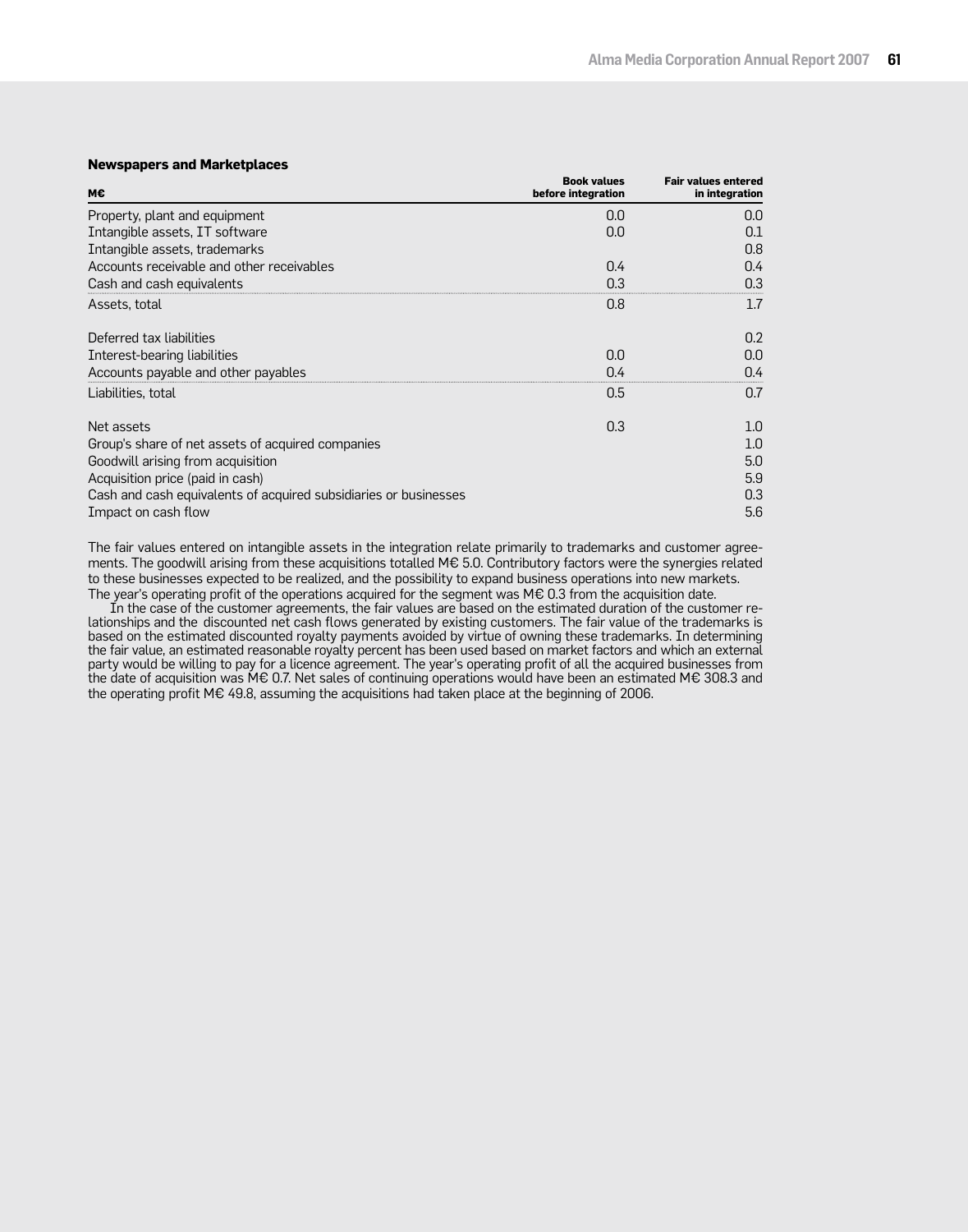### **3. Net sales**

| М€                                                   | 2007  | 2006  |
|------------------------------------------------------|-------|-------|
| Distribution of net sales between goods and services |       |       |
| Sales of goods                                       | 133.5 | 127.5 |
| Sales of services                                    | 195.5 | .74.4 |
| Ne sales, total                                      | 328.9 | 301.9 |

In this specification, sales of goods comprises newspaper circulation sales, printing contract sales and book sales. Sales of services comprises advertisement sales and distribution services as well as sales of Marketplaces in its entirety.

### **4. Other operating income**

| м€                                                                                   | 2007 | 2006 |
|--------------------------------------------------------------------------------------|------|------|
| Gains on sale of property, plant and equipment                                       | 2.8  | 4.6  |
| Gains on sale of intangible assets                                                   | 0.4  | 0.2  |
| Other                                                                                | 9.9  |      |
| Other operating income, total                                                        | 13.0 | 5.5  |
| Specification of other major operating income items:                                 |      |      |
| Gain on disposal of properties in Tampere and Kemi                                   |      | 42   |
| Gain on disposal of property and land in Rovaniemi                                   | 2.7  |      |
| Leasing contract rearrangement for the office and printing works building in Tampere | 8.9  |      |

Non-recurring profit of the lease contract rearragement on an office and printing works building in Tampere consist M€ 6.5 of gains on sale, which were not recognized as profit in 2001. The rest of non-curring profit, M€ 2.4 consists of the difference between the book value for the lease building and the lease liability.

## **5. Material and services**

| мє                            | 2007 | 2006 |
|-------------------------------|------|------|
| Purchases during period       | 21.5 |      |
| Change in inventories         |      |      |
| Materials, goods and supplies | 21.8 | 20 R |
| External services             | 77.3 |      |
| Total                         | 99.1 |      |

#### **6. Research and development costs**

The Group's research and development costs in 2007 totalled M€ 3.7 (M€ 1.7 in 2006). Of this total, M€ 0.8 (M€ 0.5) was charged to the income statement and M€ 2.8 (M€ 1.2 in 2006) was capitalized to the balance sheet in 2007. There were capitalized research and developments costs M€ 3.9 in the balance sheet at 31.12.2007.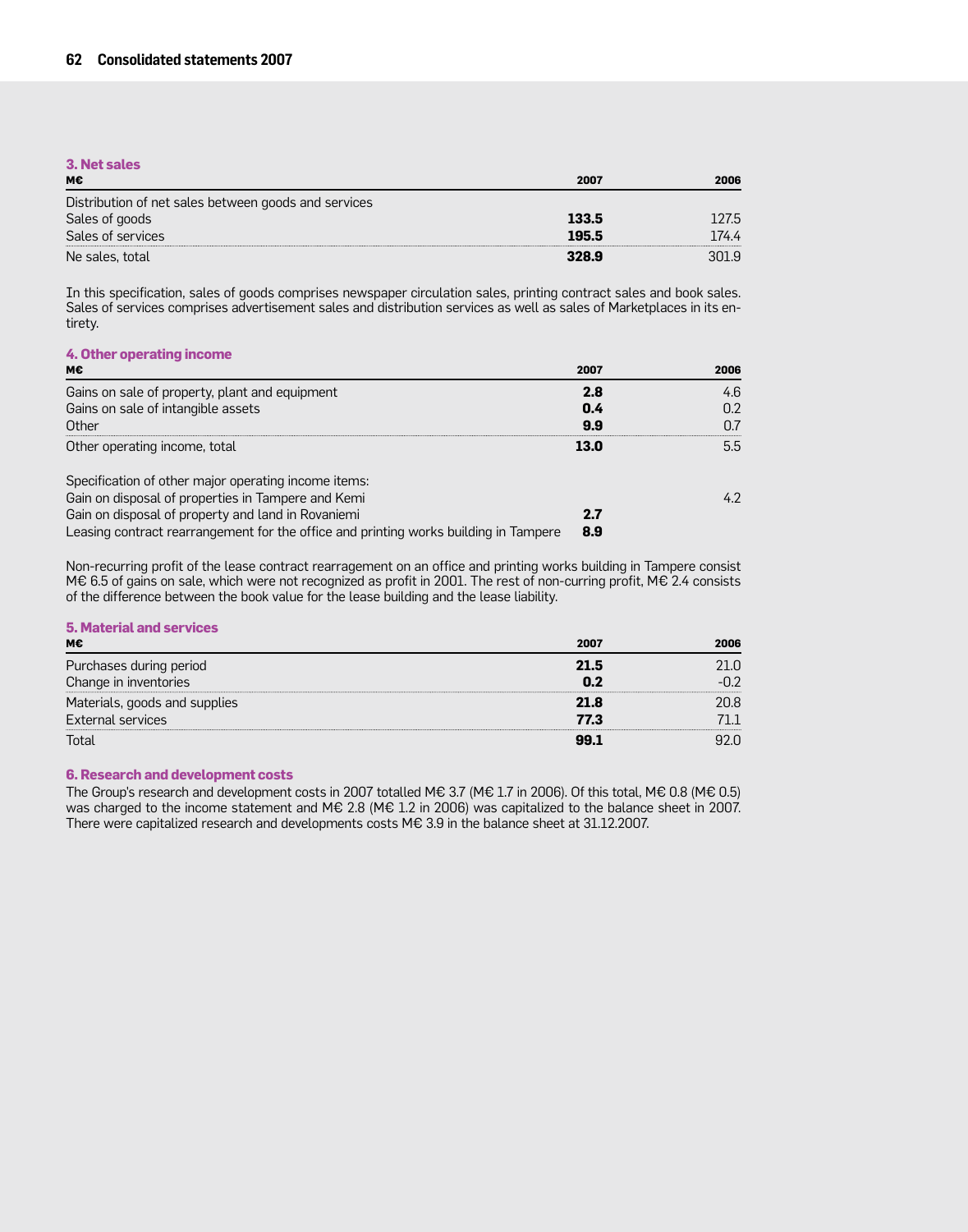## **7. Expenses arising from employee benefits**

| м€                                                                                                                                                                                            | 2007  | 2006    |
|-----------------------------------------------------------------------------------------------------------------------------------------------------------------------------------------------|-------|---------|
| Salaries and fees                                                                                                                                                                             | 90.9  | 85.9    |
| Pension costs - defined contribution plans                                                                                                                                                    | 14.5  | 13.9    |
| Pension costs - defined benefit plans                                                                                                                                                         | 0.2   | 0.2     |
| Approved stock options to be settled in shares                                                                                                                                                | 0.6   | 0.3     |
| Other personnel expenses                                                                                                                                                                      | 5.6   | 5.4     |
| Total                                                                                                                                                                                         | 111.7 | 105.7   |
| Average total workforce, calculated as full-time employees,<br>excl. distribution staff:                                                                                                      |       |         |
| Newspapers                                                                                                                                                                                    | 1,218 | 1.220   |
| Kauppalehti Group                                                                                                                                                                             | 527   | 496     |
| Marketplaces                                                                                                                                                                                  | 158   | 111     |
| Other                                                                                                                                                                                         | 68    | 74      |
| Total                                                                                                                                                                                         | 1,971 | 1,901   |
| Additionally, Group's own distribution staff (number of employees)                                                                                                                            | 962   | 857     |
| <b>Salaries and fees to management:</b>                                                                                                                                                       |       |         |
| Parent company president (Kai Telanne):                                                                                                                                                       |       |         |
| Salaries and other short-term employee benefits                                                                                                                                               | 0.4   | 0.4     |
| <b>Termination benefits</b>                                                                                                                                                                   |       |         |
| Post-employment benefits                                                                                                                                                                      | 0.0   | 0.0     |
| Approved stock options to be settled in shares                                                                                                                                                | 0.1   | 0.0     |
| Total                                                                                                                                                                                         | 0.5   | 0.5     |
| The figures in the table are presented as accrual basis. In 2007 the salary and benefits paid to the President and CEO<br>totalled € 372,073 (€ 446,014 in 2006).                             |       |         |
| <b>Other members of the Group Executive Team:</b>                                                                                                                                             |       |         |
| Salaries and other short-term employee benefits                                                                                                                                               | 1.1   | $1.6\,$ |
| Termination benefits                                                                                                                                                                          |       |         |
| Post-employment benefits                                                                                                                                                                      | 0.2   | 0.1     |
| Approved stock options to be settled in shares                                                                                                                                                | 0.2   | 0.1     |
| Total                                                                                                                                                                                         | 1.5   | 1.8     |
| The figures in the table are presented as accrual basis. In 2007 the salary and benefits paid to the other members of<br>the Group Executive Team totalled € 1,103,841 (€ 1.721.629 in 2006). |       |         |
| <b>Other Group presidents (not in Group Executive Team)</b>                                                                                                                                   |       |         |
| Salaries and other short-term employee benefits                                                                                                                                               | 1.1   | 1.5     |
| <b>Termination benefits</b>                                                                                                                                                                   |       |         |
| Post-employment benefits                                                                                                                                                                      |       | 0.0     |
| Approved stock options to be settled in shares                                                                                                                                                | 0.3   | 0.1     |

Total **1.4** 1.6

The figures in the table are presented as accrual basis. In 2007 the salary and benefits paid to other Group presidents totalled € 1,169,542 (€ 1,556,044 in 2006).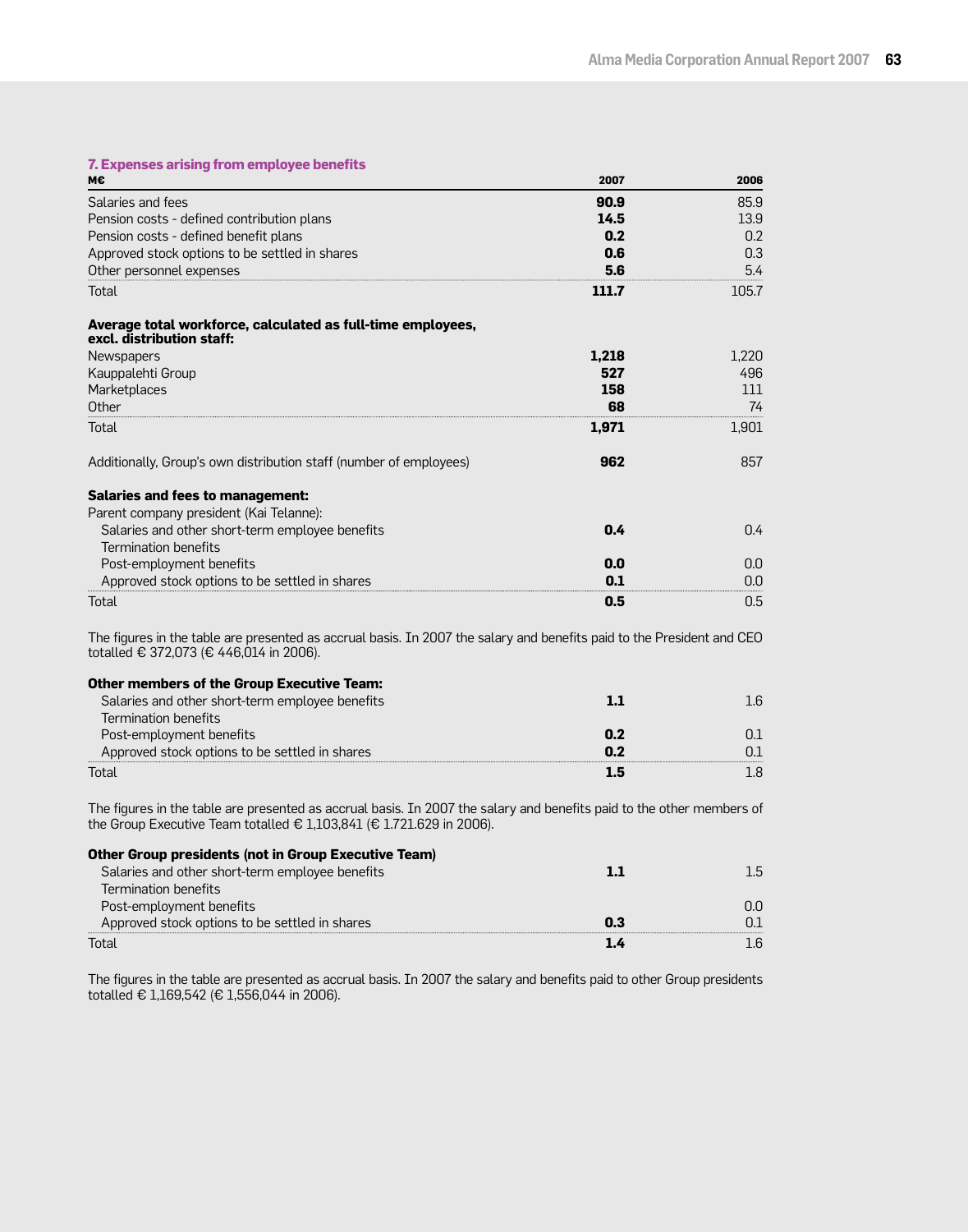| 1,000 €                             |                                                                            | 2007 | 2006 |
|-------------------------------------|----------------------------------------------------------------------------|------|------|
| figures presented in thousend euros | Board of Directors of Alma Media Corporation and fees paid to its members, |      |      |
| Kari Stadigh                        | Chairman                                                                   | 43   |      |
| Matti Kavetyun                      | Deputy chairman                                                            | 33   | 37   |
| Lauri Helve                         | Member                                                                     | 26   | 28   |
| Matti Häkkinen                      | Member                                                                     | 28   | 29   |
| Kai Seikku                          | Member                                                                     | 26   | 26   |
| Harri Suutari                       | Member                                                                     | 30   | 31   |
| Ahti Vilppula                       | Member                                                                     | 23   |      |
|                                     |                                                                            | 208  | 196  |

The figures in the table are presented as accrual basis.

| M€                                     |     |  |
|----------------------------------------|-----|--|
| Salaries and fees to management, total | 3.6 |  |

The President of the parent company has the right to retire on reaching 60 years of age. His pension is 60% of his salary. The period of notice salary is 6 months, and additional 12-month basic salary if the employer terminates his contract without the President being in breach of contract. The latter is not paid if the President himself resigns.

The members of the Board of Directors, the President of the parent company and the other members of the Group Executive Team together held 1,456,318 of the company's shares on 31 December 2007, representing 2.0% of the total number of shares and votes. The members of the Board of Directors, the President of the parent company and the other members of the Group Executive Team held altogether 260,000 options under the 2006 option A plan and 300,000 options under the 2006 B plan on 31 December 2007. These option rights entitle their holders to subscribe for at most 550,000 new shares in the company. The option rights and shares owned by the members of the Board of Directors, the President of the parent company and the members of the Group Executive Team represent 2.7% of the total number of shares and votes.

#### **The individual holdings of Alma Media shares and option rights are as follows \*) :**

|                       |                                 | <b>Shares</b> | <b>Options</b><br>A plan | <b>Options</b><br><b>B</b> plan |
|-----------------------|---------------------------------|---------------|--------------------------|---------------------------------|
| Kari Stadigh          | Chairman                        | 12.655        |                          |                                 |
| Matti Kavetvuo        | Deputy chairman                 | 10.396        |                          |                                 |
| Lauri Helve           | Member                          | 41,836        |                          |                                 |
| Matti Häkkinen        | Member                          | 1,262,016     |                          |                                 |
| Kari Seikku           | Member                          | 1,596         |                          |                                 |
| Harri Suutari         | Member                          | 82,784        |                          |                                 |
| Ahti Vilppula         | Member                          | 5,868         |                          |                                 |
| Kai Telanne           | President                       | 4,339         | 80,000                   | 80,000                          |
| Matti Apunen          | Group Executive Team            | 4,339         | 25,000                   | 25,000                          |
| Rauno Heinonen        | Group Executive Team, secretary |               |                          | 10,000                          |
| Teemu Kangas-Kärki    | Group Executive Team            | 1.000         | 40,000                   | 40,000                          |
| Kari Kivelä           | Group Executive Team            | 0             | 40,000                   | 40,000                          |
| Juha-Petri Loimovuori | Group Executive Team            | 150           | 10,000                   | 40,000                          |
| Raimo Mäkilä          | Group Executive Team            | 25,000        | 40,000                   | 40,000                          |
| Minna Nissinen        | Group Executive Team            | 4,339         | 25,000                   | 25,000                          |
|                       |                                 | 1,456,318     | 260,000                  | 300,000                         |

\*) Figures include holdings of entities under their control as well as holdings of related parties. In addition Procomex SA and Helsingin Mekaanikontalo Oy, which are under control of Ahti Vilppula, owns 8,250,100 forward contracts.

According to Articles of Association, Board of Directions is appointed by the Annual General Meeting. The number of Board of Directors is no less than three and no more than nine ordinary members. The Board of Directors shall elect from among its members a Chairman and a Deputy Chairman. The term of office a member of the Board of Directors shall be one year, ending at the close of the Annual General Meeting following his or her election. The company's President may not be the Chairman of the Board.

The company shall have a President appointed by the Board of Directors. The President shall be responsible for managing the administration of the company in accordance with the instructions and requirements of the Board of Directors.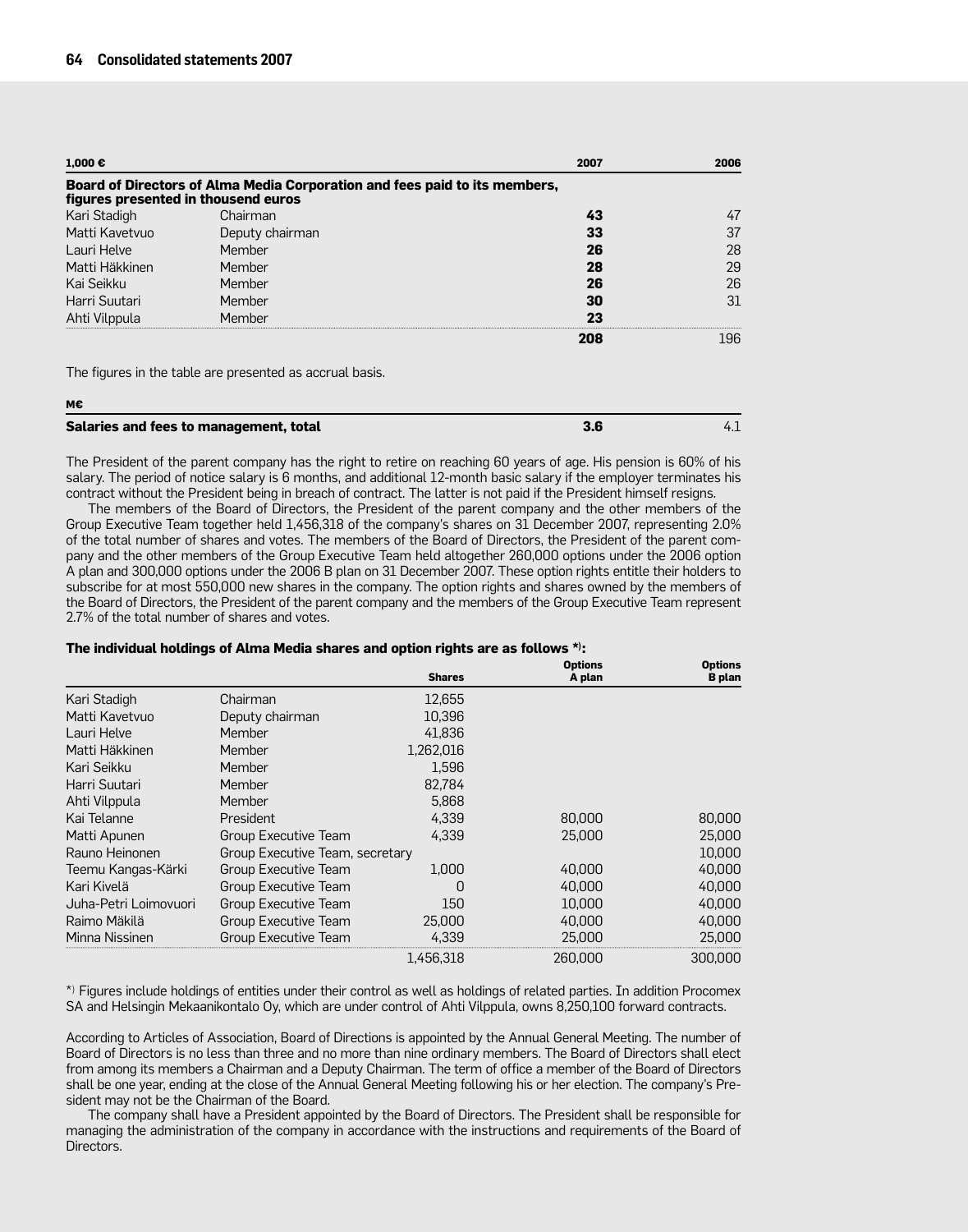## **8. Other operating expenses**

Specification of other operating expenses by business:

| м€                                                                    | 2007   | 2006   |
|-----------------------------------------------------------------------|--------|--------|
| Information technology and telecommunication                          | 11.9   | 10.2   |
| <b>Business premises</b>                                              | 9.9    | 9.3    |
| Other costs                                                           | 35.0   | 30.8   |
| Total                                                                 | 56.8   | 50.4   |
| 9. Financial income and expenses                                      |        |        |
| м€                                                                    | 2007   | 2006   |
| <b>Financial income</b>                                               |        |        |
| Interest income on investments held to maturity                       | 1.1    | 1.9    |
| Dividend income on other non-current investments                      | 0.2    | 0.2    |
| Total                                                                 | 1.2    | 2.1    |
| <b>Financial expenses</b>                                             |        |        |
| Interest costs                                                        |        |        |
| Interest costs from other interest-bearing debt                       | 0.0    | $-1.4$ |
| Interest costs from finance leases                                    | $-1.0$ | $-1.1$ |
| Foreign exchange gains and losses                                     | $-0.1$ | 0.0    |
| Total                                                                 | $-1.1$ | $-2.6$ |
| <b>Financial income and expenses, total</b>                           | 0.1    | $-0.5$ |
| Financial income presented by categories as required by IAS 39        |        |        |
| Interest income on investments held to maturity                       | 1.1    | 1.9    |
| Dividend income from available-for-sale financial assets              | 0.2    | 0.2    |
| Financial income, total                                               | 1.2    | 2.1    |
| Financial expenses presented by categories as required by IAS 39      |        |        |
| Interest costs from interest-bearing debts measured at amortized cost | 0.0    | $-1.4$ |
| Interest costs from finance leases measured at amortized cost         | $-1.0$ | $-1.1$ |
| Foreign exchange losses (loans and receivables)                       | $-0.1$ | 0.0    |
| Financial expenses, total                                             | $-1.1$ | $-2.6$ |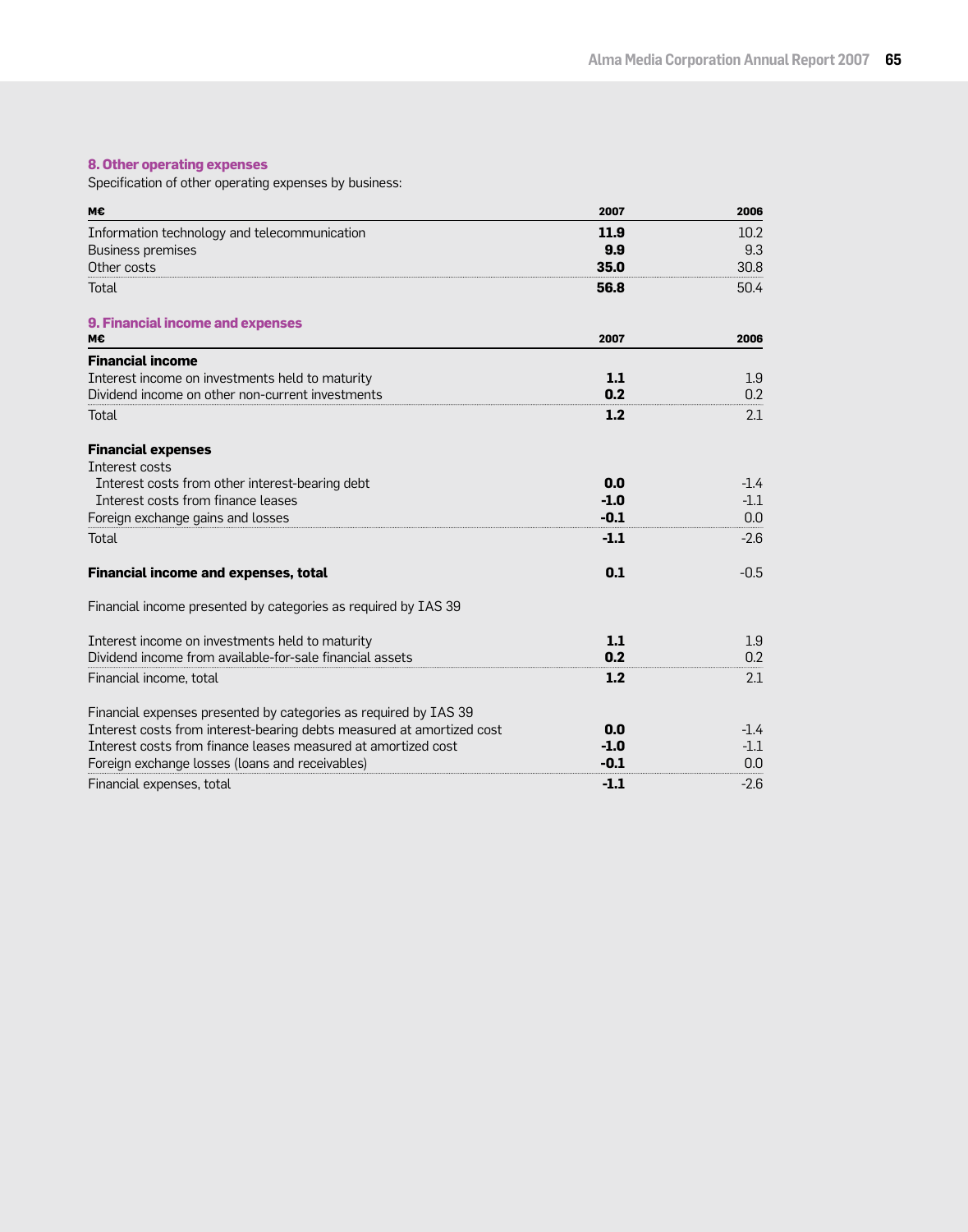#### **10. Income tax**

| М€                                         | 2007 | 2006 |
|--------------------------------------------|------|------|
| Tax based on taxable income for the period | 13.7 |      |
| Tax from previous periods                  |      |      |
| Deferred taxes                             |      | כ?   |
| Total                                      | 16 A | クト   |

#### **Reconciliation of tax expense in income statement and tax calculated on Finnish tax rate:**

The Finnish corporate tax rate in 2007 and 2006 was 26%.

| Income before tax                                                             | 68.0 | 49.9 |
|-------------------------------------------------------------------------------|------|------|
| - Share of associated companies' result                                       | -3.5 |      |
|                                                                               | 64.5 | 48.6 |
| Tax calculated on the parent company's tax rate                               | 16.8 | 12.6 |
| Impact of varying tax rates of foreign subsidiaries                           | n 1  | -0.1 |
| Tax-free income                                                               | -0.1 | 0.O  |
| Non-tax-deductable expenses                                                   | 0.2  | 0.2  |
| Items from previous periods                                                   | 0.1  | 0.1  |
| Use of previously non-entered deferred tax assets                             | -0.1 | -0.5 |
| Recognition in balance sheet of previously non-entered deferred tax assets *) | 0.0  | n 2  |
| Other items                                                                   |      |      |
| Tax shown in the income statement                                             | 16.8 | 12.5 |

\*) Based on re-evaluation of usability of deferred tax assets

#### **11. Discontinued operations**

The Group sold its Broadcasting business segment in spring 2005. There is no discontinued operations reported in 2006 and 2007.

#### **12. Non-current assets available for sale**

The Group's long-term receivable from the associated company Acta Print Kivenlahti Oy is shown in the balance sheet under non-current assets available for sale. Alma Media intends to relinquish its entire holding in Acta Print Kivenlahti Oy. This disvestment is not expected to have a significant impact on Alma Media's financial position.

The sale, at the beginning of 2007, of the property used by Lapin Kansa in Rovaniemi was treated as a non-current asset for sale in the 2006 annual accounts.

#### **13. Earnings per share**

Basic earnings per share is calculated by dividing income for the period belonging to the parent company's owners by the weighted average number of shares in the period. Diluted earnings per share is calculated by dividing the income for the period belonging to the parent company's owners by the weighted average number of diluted shares during the period.

| M€                                                                   | 2007   | 2006              |
|----------------------------------------------------------------------|--------|-------------------|
| Parent company owners' income in the period, continuing operations   | 50.5   | 37.0              |
| Parent company owners' income in the period, discontinued operations | 0.0    | 0.0 <sub>1</sub>  |
| Number of shares (x 1000)                                            |        |                   |
| Weighted average number of outstanding shares                        | 74,613 | 74.613            |
| Impact of issued share options calculated as number of shares        | 161    |                   |
| Diluted weighted average number of outstanding shares                | 74,773 | 74.613            |
| EPS, continuing operations, basic                                    | 0.68   | 0.50              |
| EPS, continuing operations, diluted                                  | 0.68   | 0.50              |
| EPS, discontinued operations, basic                                  | 0.00   | 0.00 <sub>1</sub> |
| EPS, discontinued operations, diluted                                | 0.00   | 0.00              |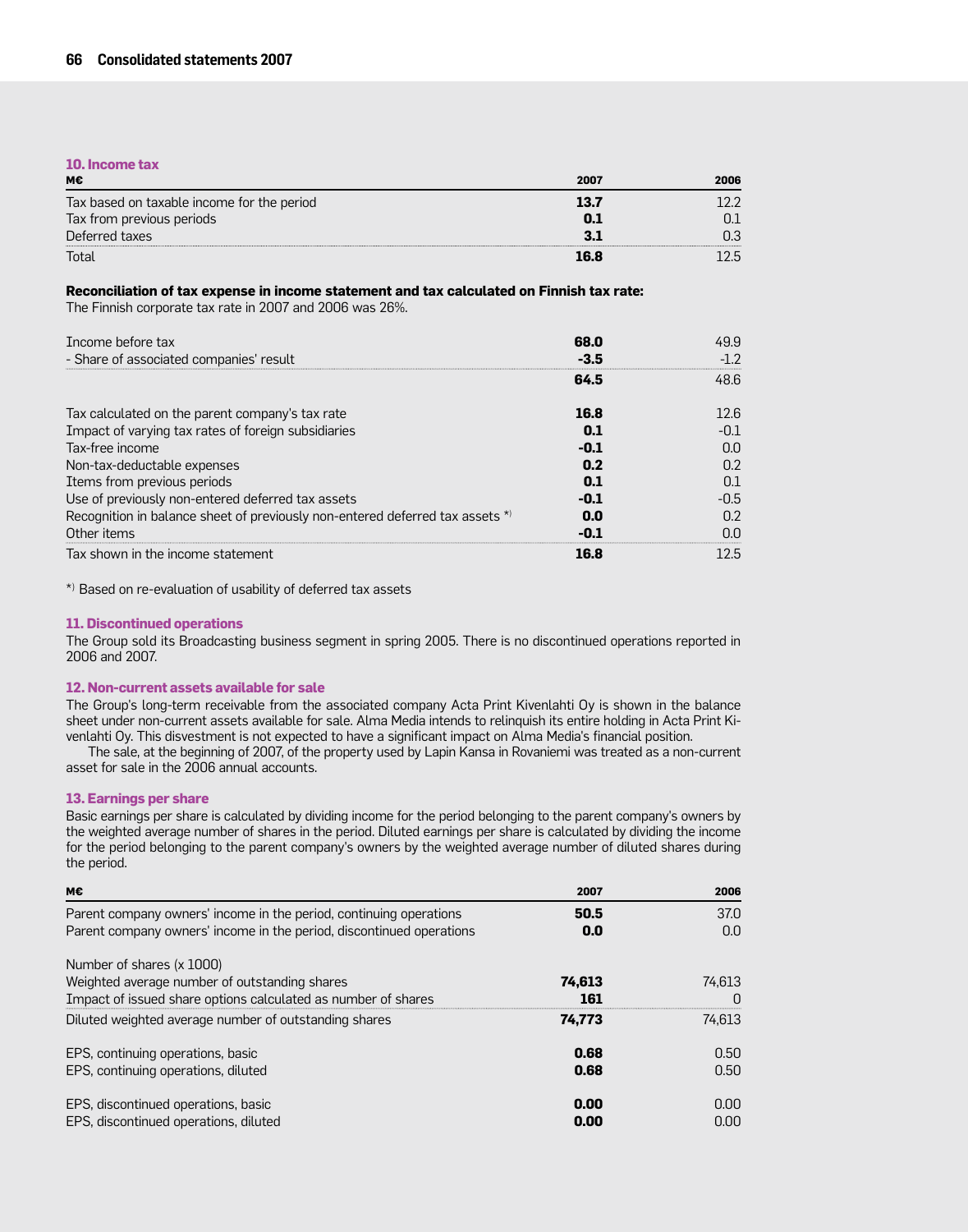## **14. Intangible assets and goodwill**

| <b>Financial year 2006</b><br>3.4<br>0.2<br>Acquisition cost 1.1.<br>14.5<br>19.0<br>37.2<br>0.1<br>0.1<br>New companies<br>3.8<br>11.2<br>16.0<br><b>Increases</b><br>0.7<br>0.3<br>$-0.2$<br>$-0.1$<br>$-1.2$<br>$-1.4$<br>Decreases<br>Exchange rate differences<br>0.1<br>0.1<br>0.1<br>Transfers between items<br>0.1<br>52.1<br>17.3<br>4.0<br>0.5<br>Acquisition cost 31.12.<br>30.4<br>9.6<br>0.2<br>Acc. depreciation, amortization and impairments 1.1.<br>1.1<br>10.9<br>0.0<br>0.0<br>0.0<br>New companies<br>$-0.9$<br>Acc. depreciation in decreases and transfers<br>$-0.2$<br>$-1.1$<br>2.0<br>2.4<br>Depreciation in period<br>0.4<br>Writedowns<br>0.0<br>12.2<br>10.8<br>1.3<br>0.0<br>0.2<br>Accumulated depreciation 31.12.<br>2.3<br>0.2<br>26.3<br>Book value 1.1.<br>4.9<br>18.9 | м€                | Intangible<br>rights | <b>Other</b><br>intangible<br>assets | <b>Advance</b><br>payments | Goodwill | <b>Total</b> |
|----------------------------------------------------------------------------------------------------------------------------------------------------------------------------------------------------------------------------------------------------------------------------------------------------------------------------------------------------------------------------------------------------------------------------------------------------------------------------------------------------------------------------------------------------------------------------------------------------------------------------------------------------------------------------------------------------------------------------------------------------------------------------------------------------------|-------------------|----------------------|--------------------------------------|----------------------------|----------|--------------|
|                                                                                                                                                                                                                                                                                                                                                                                                                                                                                                                                                                                                                                                                                                                                                                                                          |                   |                      |                                      |                            |          |              |
|                                                                                                                                                                                                                                                                                                                                                                                                                                                                                                                                                                                                                                                                                                                                                                                                          |                   |                      |                                      |                            |          |              |
|                                                                                                                                                                                                                                                                                                                                                                                                                                                                                                                                                                                                                                                                                                                                                                                                          |                   |                      |                                      |                            |          |              |
|                                                                                                                                                                                                                                                                                                                                                                                                                                                                                                                                                                                                                                                                                                                                                                                                          |                   |                      |                                      |                            |          |              |
|                                                                                                                                                                                                                                                                                                                                                                                                                                                                                                                                                                                                                                                                                                                                                                                                          |                   |                      |                                      |                            |          |              |
|                                                                                                                                                                                                                                                                                                                                                                                                                                                                                                                                                                                                                                                                                                                                                                                                          |                   |                      |                                      |                            |          |              |
|                                                                                                                                                                                                                                                                                                                                                                                                                                                                                                                                                                                                                                                                                                                                                                                                          |                   |                      |                                      |                            |          |              |
|                                                                                                                                                                                                                                                                                                                                                                                                                                                                                                                                                                                                                                                                                                                                                                                                          |                   |                      |                                      |                            |          |              |
|                                                                                                                                                                                                                                                                                                                                                                                                                                                                                                                                                                                                                                                                                                                                                                                                          |                   |                      |                                      |                            |          |              |
|                                                                                                                                                                                                                                                                                                                                                                                                                                                                                                                                                                                                                                                                                                                                                                                                          |                   |                      |                                      |                            |          |              |
|                                                                                                                                                                                                                                                                                                                                                                                                                                                                                                                                                                                                                                                                                                                                                                                                          |                   |                      |                                      |                            |          |              |
|                                                                                                                                                                                                                                                                                                                                                                                                                                                                                                                                                                                                                                                                                                                                                                                                          |                   |                      |                                      |                            |          |              |
|                                                                                                                                                                                                                                                                                                                                                                                                                                                                                                                                                                                                                                                                                                                                                                                                          |                   |                      |                                      |                            |          |              |
|                                                                                                                                                                                                                                                                                                                                                                                                                                                                                                                                                                                                                                                                                                                                                                                                          |                   |                      |                                      |                            |          |              |
|                                                                                                                                                                                                                                                                                                                                                                                                                                                                                                                                                                                                                                                                                                                                                                                                          |                   |                      |                                      |                            |          |              |
|                                                                                                                                                                                                                                                                                                                                                                                                                                                                                                                                                                                                                                                                                                                                                                                                          | Book value 31.12. | 6.5                  | 2.7                                  | 0.5                        | 30.2     | 39.9         |
| <b>Financial year 2007</b>                                                                                                                                                                                                                                                                                                                                                                                                                                                                                                                                                                                                                                                                                                                                                                               |                   |                      |                                      |                            |          |              |
| 30.4<br>Acquisition cost 1.1.<br>17.3<br>4.0<br>0.5<br>52.1                                                                                                                                                                                                                                                                                                                                                                                                                                                                                                                                                                                                                                                                                                                                              |                   |                      |                                      |                            |          |              |
| 2.3<br>0.0<br>0.1<br>1.2<br>3.6<br><b>Increases</b>                                                                                                                                                                                                                                                                                                                                                                                                                                                                                                                                                                                                                                                                                                                                                      |                   |                      |                                      |                            |          |              |
| $-2.9$<br>$-1.4$<br>$-0.1$<br>$-0.4$<br>Decreases<br>$-1.0$                                                                                                                                                                                                                                                                                                                                                                                                                                                                                                                                                                                                                                                                                                                                              |                   |                      |                                      |                            |          |              |
| Exchange rate differences<br>$-0.1$<br>$-0.1$                                                                                                                                                                                                                                                                                                                                                                                                                                                                                                                                                                                                                                                                                                                                                            |                   |                      |                                      |                            |          |              |
| Transfers between items<br>0.1<br>$-0.6$<br>0.5<br>0.0                                                                                                                                                                                                                                                                                                                                                                                                                                                                                                                                                                                                                                                                                                                                                   |                   |                      |                                      |                            |          |              |
| 18.3<br>52.8<br>Acquisition cost 31.12.<br>3.6<br>1.0<br>29.9                                                                                                                                                                                                                                                                                                                                                                                                                                                                                                                                                                                                                                                                                                                                            |                   |                      |                                      |                            |          |              |
| 10.8<br>0.0<br>0.2<br>12.2<br>Acc. depreciation, amortization and impairments 1.1.<br>1.3                                                                                                                                                                                                                                                                                                                                                                                                                                                                                                                                                                                                                                                                                                                |                   |                      |                                      |                            |          |              |
| Acc. depreciation in decreases and transfers<br>$-1.3$<br>$-1.0$<br>$-2.3$                                                                                                                                                                                                                                                                                                                                                                                                                                                                                                                                                                                                                                                                                                                               |                   |                      |                                      |                            |          |              |
| 1.7<br>2.8<br>Depreciation in period<br>1.1<br>0.0<br>Writedowns                                                                                                                                                                                                                                                                                                                                                                                                                                                                                                                                                                                                                                                                                                                                         |                   |                      |                                      |                            |          |              |
| 0.2<br>12.7<br>11.2<br>1.4<br>0.0<br>Accumulated depreciation 31.12.                                                                                                                                                                                                                                                                                                                                                                                                                                                                                                                                                                                                                                                                                                                                     |                   |                      |                                      |                            |          |              |
| 30.2<br>Book value 1.1.<br>6.5<br>2.7<br>0.5<br>39.9                                                                                                                                                                                                                                                                                                                                                                                                                                                                                                                                                                                                                                                                                                                                                     |                   |                      |                                      |                            |          |              |
| 7.0<br>2.2<br>1.0<br>29.7<br>40.0<br>Book value 31.12.                                                                                                                                                                                                                                                                                                                                                                                                                                                                                                                                                                                                                                                                                                                                                   |                   |                      |                                      |                            |          |              |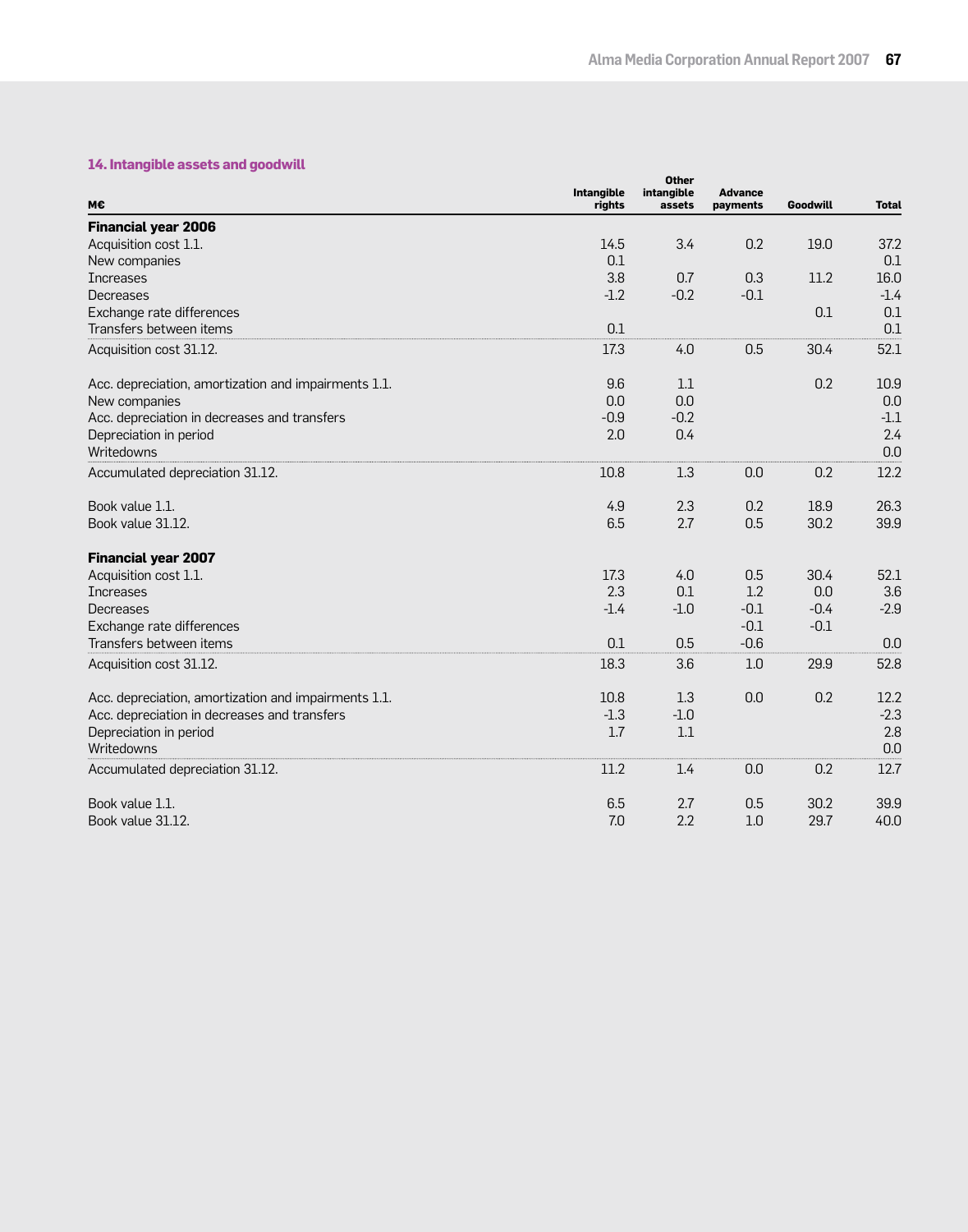Intangible assets include assets purchased through finance leases as follows:

| M€                              | <b>Intangible</b><br>rights | <b>Advance</b><br>payments | <b>Total</b> |
|---------------------------------|-----------------------------|----------------------------|--------------|
| <b>Financial year 2006</b>      |                             |                            |              |
| Acquisition cost 1.1.           | 1.6                         |                            | 1.6          |
| <b>Increases</b>                | 0.0                         |                            | 0.0          |
| Acquisition cost 31.12.         | 1.6                         | 0.0                        | 1.6          |
| Acc. Depreciation 1.1.          | 0.9                         |                            | 0.9          |
| Depreciation in period          | 0.2                         |                            | 0.2          |
| Accumulated depreciation 31.12. | 1.1                         |                            | 1.1          |
| Book value 31.12.               | 0.5                         | 0.0                        | 0.5          |
| <b>Financial year 2007</b>      |                             |                            |              |
| Acquisition cost 1.1.           | 1.6                         |                            | 1.6          |
| <b>Increases</b>                | 0.0                         |                            | 0.0          |
| Decreases                       | $-0.8$                      |                            | $-0.8$       |
| Acquisition cost 31.12.         | 0.8                         | 0.0                        | 0.8          |
| Acc. Depreciation 1.1.          | 1.1                         |                            | 1.1          |
| Acc. depreciation in decreases  | $-0.8$                      |                            | $-0.8$       |
| Depreciation in period          | 0.2                         |                            | 0.2          |
| Accumulated depreciation 31.12. | 0.4                         |                            | 0.4          |
| Book value 31.12.               | 0.4                         | 0.0                        | 0.4          |

The book value of intangible assets includes intangible rights totalling M€ 1.3 which are not depreciated; instead these rights are tested annually for impairment. These assets, which have an indefinite economic impact, are trademarks recognized at fair value by the Group at the time of acquisition. These non-depreciated intangible rights are allocated to the cash-generating units as follows:

| м€                          | 31.12.2007 | 31.12.2006 |
|-----------------------------|------------|------------|
| Kauppalehti 121             | 0.4        | 74         |
| Alma Media Lehdentekijät    |            |            |
| Kauppalehti Group, total    | 0.6        | ገና         |
| Homes and business premises | 0.8        |            |
| Marketplaces, total         | 0.8        |            |
| Group, total                |            |            |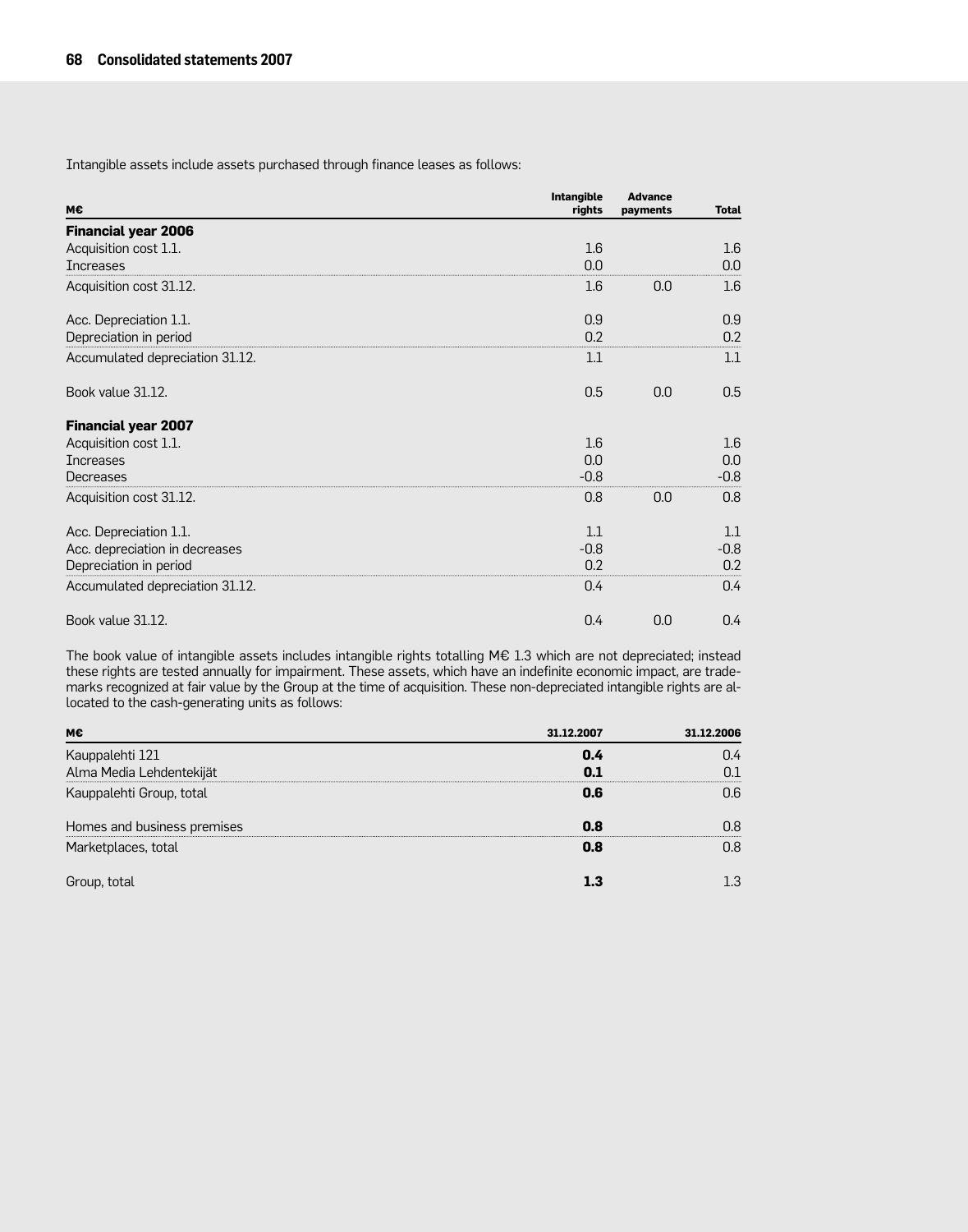## **Allocation of goodwill to cash-generating units**

A significant amount of goodwill has been allocated to the following cash-generating units:

| м€                                                  | 31.12.2007 | 31.12.2006 |
|-----------------------------------------------------|------------|------------|
| Aamulehti                                           | 0.0        | 0.0        |
| Kainuun Sanomat                                     | 2.3        | 2.3        |
| Lapin Kansa                                         | 2.5        | 2.5        |
| Northern Newspapers                                 | 1.0        | 1.0        |
| Satakunnan Kansa                                    | 4.1        | 4.1        |
| Local Newspapers group                              | 1.3        | 1.3        |
| Newspapers group, total                             | 11.2       | 11.2       |
| <b>Baltic News Service</b>                          | 0.8        | 0.8        |
| Kauppalehti                                         | 3.3        | 3.3        |
| Kauppalehti 121                                     | 5.2        | 5.2        |
| Alma Media Lehdentekijät                            | 3.1        | 3.1        |
| Kauppalehti Group, total                            | 12.4       | 12.4       |
| Homes and business premises                         | 5.7        | 6.2        |
| Vehicles and heavy machinery                        | 0.3        | 0.3        |
| Marketplaces, total                                 | 6.0        | 6.5        |
| Units allocated an insignificant amount of goodwill | 0.1        | 0.1        |
| Goodwill, total                                     | 29.7       | 30.2       |

No impairment losses were recorded in the financial year 2007 and 2006. Goodwill decrease from the year 2006 is caused by changes in final acquisition prices of acquired businesses in 2006.

In testing for impairment of goodwill and intangible rights, the recoverable amount is the value in use. Estimated cash flows determined in the test are based on the Group's strategic forecasts for the following three years confirmed by the company's management and Board of Directors. The years following this period are estimated by extrapolation, taking into account the business cycle. In addition to general economic factors, the main assumptions and variables used when determining cash flows are the forecast growth of media sales in different market segments and estimated growth of newspaper circulations. Goodwill allocated to new business areas, and goodwill arising from recent acquisitions, are more sensitive to impairment testing and therefore more likely to be subject to an impairment loss when the aforementioned main assumptions change. Based on a sensitivity analysis, the tested goodwill and intangible rights were not critical. A discount rate of 8.5% (interest rate before taxes) has been used. The interest rate is based on the weighted average yield set for shareholders' equity and liabilities.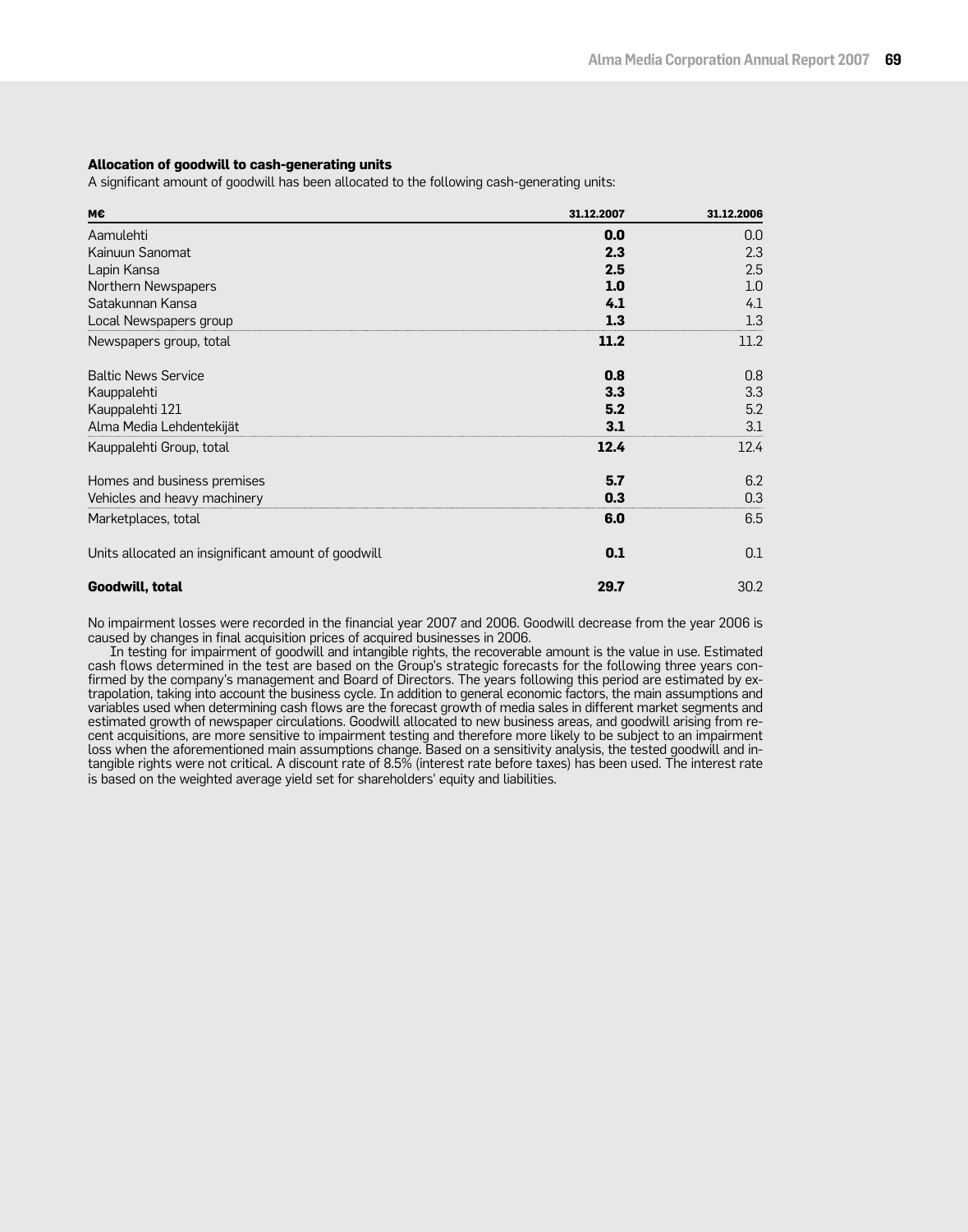## **15. Property, plant and equipment**

|                                                        | <b>Land and</b><br>water | <b>Buildings</b><br>and | <b>Machinery</b> | <b>Other</b><br>tangible | <b>Advance</b><br>payments<br>and<br>purchases |              |
|--------------------------------------------------------|--------------------------|-------------------------|------------------|--------------------------|------------------------------------------------|--------------|
| M€                                                     | areas                    | structures              | and equip.       | assets                   | in progress                                    | <b>Total</b> |
| <b>Financial year 2006</b>                             |                          |                         |                  |                          |                                                |              |
| Acquisition cost 1.1.                                  | 3.2                      | 51.6                    | 71.8             | 4.0                      | 1.0                                            | 131.6        |
| New companies                                          |                          | 0.1                     | 0.3<br>3.3       | 0.0<br>0.9               | 0.3                                            | 0.3<br>4.6   |
| <b>Increases</b><br><b>Decreases</b>                   | $-0.7$                   | $-6.3$                  | $-8.8$           | $-0.3$                   | $-0.1$                                         | $-16.3$      |
| Transfers between items                                | 0.0                      | $-1.2$                  | 1.0              | 0.0                      | $-1.0$                                         | $-1.2$       |
|                                                        |                          |                         |                  |                          | 0.2                                            |              |
| Acquisition cost 31.12.                                | 2.4                      | 44.1                    | 67.6             | 4.7                      |                                                | 119.0        |
| Acc. depreciation, amortization and impairments 1.1.   |                          | 22.4                    | 46.8             | 1.8                      |                                                | 71.0         |
| New companies                                          |                          | 0.0                     | 0.1              | 0.1                      |                                                | 0.2          |
| Accumulated depreciation in decreases and transfers    |                          | $-3.0$                  | $-8.5$           |                          |                                                | $-11.5$      |
| Depreciation in period                                 |                          | 1.7                     | 5.3              | 0.4                      |                                                | 7.5          |
| Writedowns                                             |                          |                         | 0.1              |                          |                                                | 0.1          |
| Acc. depreciation, amortization and impairments 31.12. | 0.0                      | 21.2                    | 43.8             | 2.3                      | 0.0                                            | 67.3         |
| Book value 1.1.                                        | 3.2                      | 29.2                    | 25.0             | 2.2                      | 1.0                                            | 60.6         |
| Book value 31.12.                                      | 2.4                      | 22.9                    | 23.7             | 2.4                      | 0.2                                            | 51.7         |
| Book value of machinery and equipment                  |                          |                         | 23.0             |                          |                                                |              |
| <b>Financial year 2007</b>                             |                          |                         |                  |                          |                                                |              |
| Acquisition cost 1.1.                                  | 2.4                      | 44.1                    | 67.6             | 4.7                      | 0.2                                            | 119.0        |
| New companies                                          |                          | 0.2                     | 4.6              | 0.2                      | 0.5                                            | 5.5          |
| <b>Increases</b>                                       | $-0.5$                   | $-18.9$                 | $-9.0$           | $-0.1$                   |                                                | $-28.5$      |
| Decreases                                              |                          | 0.0                     |                  |                          |                                                | 0.0          |
| Transfers between items                                |                          | 0.2                     | 0.0              | 0.0                      | $-0.2$                                         | 0.0          |
| Acquisition cost 31.12.                                | 1.9                      | 25.6                    | 63.2             | 4.8                      | 0.5                                            | 96.0         |
| Acc. depreciation, amortization and impairments 1.1.   | 0.0                      | 21.2                    | 43.8             | 2.3                      | 0.0                                            | 67.3         |
| Accumulated depreciation in decreases and transfers    |                          | $-7.9$                  | $-8.8$           | 0.0                      |                                                | $-16.7$      |
| Depreciation in period                                 |                          | 1.2                     | 5.3              | 0.4                      |                                                | 6.9          |
| Writedowns                                             |                          |                         |                  |                          |                                                | 0.0          |
| Acc. depreciation, amortization and impairments 31.12. | 0.0                      | 14.5                    | 40.3             | 2.7                      | 0.0                                            | 57.6         |
| Book value 1.1.                                        | 2.4                      | 22.9                    | 23.7             | 2.4                      | 0.2                                            | 51.7         |
| Book value 31.12.                                      | 1.9                      | 11.1                    | 22.8             | 2.1                      | 0.5                                            | 38.4         |
| Book value of machinery and equipment                  |                          |                         | 15.4             |                          |                                                |              |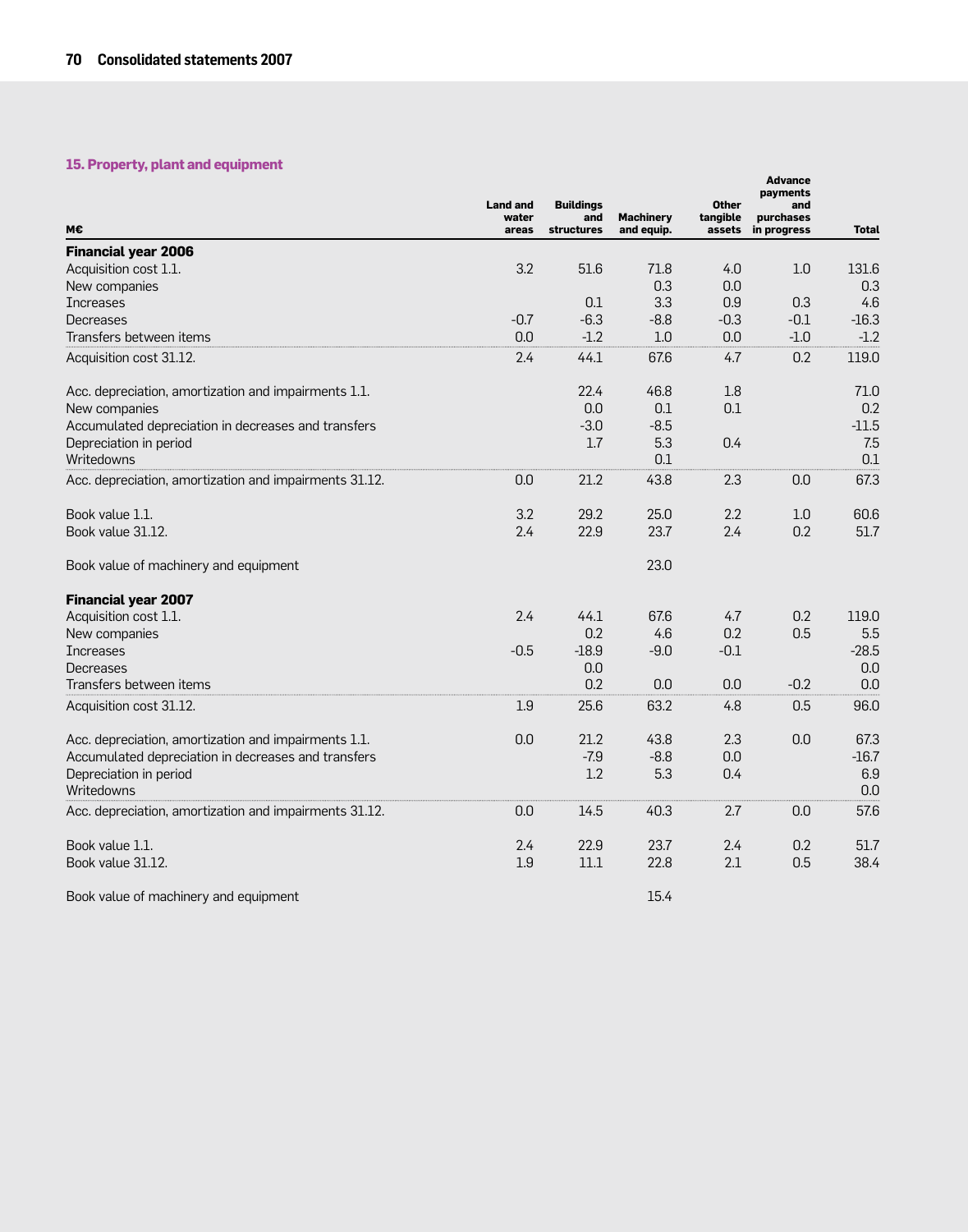Property, plant and equipment includes assets purchased through finance leases as follows:

| M€                                                            | <b>Buildings</b><br>and structures | <b>Machinery</b><br>and equip. | <b>Total</b> |
|---------------------------------------------------------------|------------------------------------|--------------------------------|--------------|
| <b>Financial year 2006</b>                                    |                                    |                                |              |
| Acquisition cost 1.1.                                         | 17.4                               | 8.9                            | 26.3         |
| <b>Increases</b>                                              | 0.0                                | 1.4                            | 1.4          |
| Acquisition cost 31.12.                                       | 17.4                               | 10.3                           | 27.6         |
| Acc. Depreciation 1.1.                                        | 4.3                                | 2.7                            | 7.0          |
| Depreciation in period                                        | 1.0                                | 1.6                            | 2.6          |
| Acc. Depreciation 31.12.                                      | 5.3                                | 4.3                            | 9.6          |
| Book value 31.12.                                             | 12.1                               | 6.0                            | 18.0         |
| <b>Financial year 2007</b>                                    |                                    |                                |              |
| Acquisition cost 1.1.                                         | 17.4                               | 10.3                           | 27.6         |
| <b>Increases</b>                                              |                                    | 2.6                            | 2.6          |
| Decreases                                                     | $-17.4$                            | $-2.2$                         | $-19.6$      |
| Acquisition cost 31.12.                                       | 0.0                                | 10.7                           | 10.7         |
| Acc. Depreciation 1.1.                                        | 5.3                                | 4.3                            | 9.6          |
| Accumulated depreciation in decreases                         | $-6.0$                             | $-2.2$                         | $-8.2$       |
| Depreciation in period                                        | 0.7                                | 2.0                            | 2.7          |
| Acc. Depreciation 31.12.                                      | 0.0                                | 4.1                            | 4.1          |
| Book value 31.12.                                             | 0.0                                | 6.6                            | 6.6          |
| <b>16. Investment properties</b><br>М€                        | 31.12.2007                         |                                | 31.12.2006   |
|                                                               |                                    |                                |              |
| Acquisition cost 1.1.<br><b>Increases</b>                     | 0.0<br>0.0                         |                                | 6.2<br>0.0   |
| Decreases                                                     | 0.0                                |                                | $-6.2$       |
| Acquisition cost 31.12.                                       | 0.0                                |                                | 0.0          |
| Accumulated depreciation, amortization and impairments 1.1.   | 0.0                                |                                | 3.7          |
| Accumulated depreciation in decreases and transfers           | 0.0                                |                                | $-3.8$       |
| Depreciation in period                                        | 0.0                                |                                | 0.1          |
| Accumulated depreciation, amortization and impairments 31.12. | 0.0                                |                                | 0.0          |
| Book value 1.1.                                               | 0.0                                |                                | 2.6          |
| Book value 31.12.                                             | 0.0                                |                                | 0.0          |
| м€                                                            | 2007                               |                                | 2006         |
| Rental income from investment properties                      | 0.0                                |                                | 0.4          |
| Maintenance expenses of investment properties                 | 0.0                                |                                | 0.1          |
| Fair values of investment properties                          | 0.0                                |                                | 0.0          |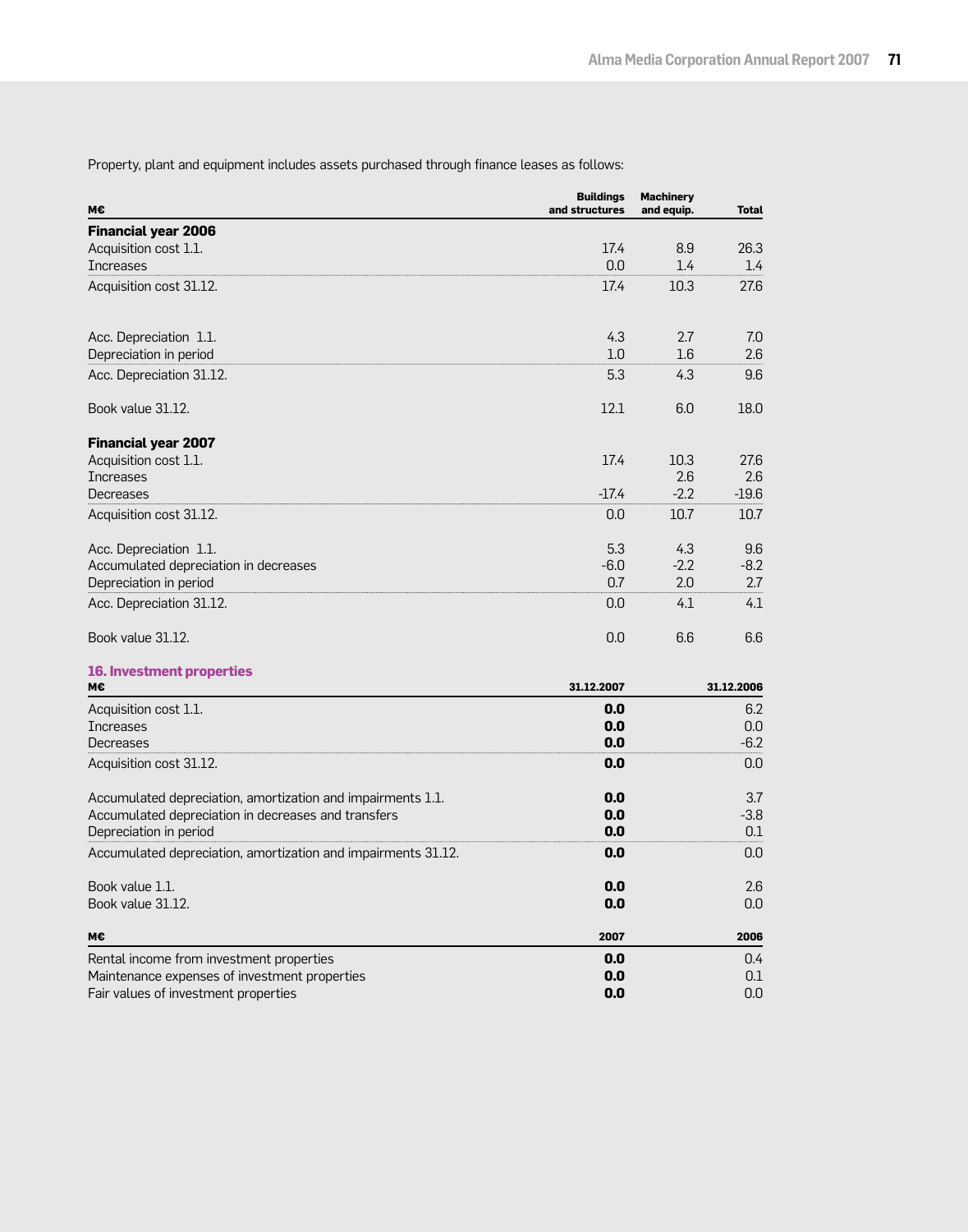## **17. Subsidiary companies**

| Company                               | <b>Registered</b><br>office | <b>Holding</b><br>% | <b>Share of</b><br>votes % |
|---------------------------------------|-----------------------------|---------------------|----------------------------|
| Aamujakelu Oy                         | Tampere, Finland            | 100.00              | 100.00                     |
| Agentura BNS SIA                      | Riga, Latvia                | 100.0               | 100.00                     |
| Alma Media Interactive Oy             | Helsinki, Finland           | 100.00              | 100.00                     |
| Alma Media Interactive Russia Oy      | Helsinki, Finland           | 77.00               | 77.00                      |
| Alma Media Lehdentekijät Oy           | Helsinki, Finland           | 100.00              | 100.00                     |
| Alma Media Palvelut Oy                | Helsinki, Finland           | 100.00              | 100.00                     |
| Arctic Press Oy                       | Rovaniemi, Finland          | 100.00              | 100.00                     |
| @Apartament SP.z.o.o                  | Warsaw, Poland              | 70.00               | 70.00                      |
| AS Autoinfo.ee                        | Tallinn, Estonia            | 90.00               | 90.00                      |
| AS Kinnisvaraportaal                  | Tallinn, Estonia            | 100.00              | 100.00                     |
| Balti Uudistetalituse AS              | Tallinn, Estonia            | 100.00              | 100.00                     |
| <b>BNS Eesti OÜ</b>                   | Tallinn, Estonia            | 100.00              | 100.00                     |
| <b>BNS Latvija SIA</b>                | Riga, Latvia                | 99.97               | 99.97                      |
| <b>BNS UAB</b>                        | Vilnius, Lithuania          | 99.93               | 99.93                      |
| <b>Bovision AB</b>                    | Stockholm, Sweden           | 100.00              | 100.00                     |
| City24 Adriatic d.o.o                 | Zagreb, Croatia             | 80.00               | 80.00                      |
| City24 EOOD                           | Sofia, Bulgaria             | 100.00              | 100.00                     |
| ETA Uudistetalituse OÜ                | Tallinn, Estonia            | 100.00              | 100.00                     |
| Etuovi Oy                             | Helsinki, Finland           | 100.00              | 100.00                     |
| Kainuun Sanomat Oy                    | Kajaani, Finland            | 100.00              | 100.00                     |
| Karenstock Oy                         | Helsinki, Finland           | 100.00              | 100.00                     |
| Kauppalehti Oy                        | Helsinki, Finland           | 100.00              | 100.00                     |
| Kauppalehti 121 Oy                    | Espoo, Finland              | 100.00              | 100.00                     |
| Kiinteistöalan Tietopalvelut R.E.I Oy | Espoo, Finland              | 100.00              | 100.00                     |
| Kustannus Oy Aamulehti                | Tampere, Finland            | 100.00              | 100.00                     |
| Kustannus Oy Otsikko                  | Tampere, Finland            | 100.00              | 100.00                     |
| Kustannusosakeyhtiö Iltalehti         | Helsinki, Finland           | 100.00              | 100.00                     |
| Lapin Kansa Oy                        | Rovaniemi, Finland          | 100.00              | 100.00                     |
| Mediaskopas                           | Tallinn, Estonia            | 100.00              | 100.00                     |
| Monster Oy                            | Helsinki, Finland           | 75.00               | 75.00                      |
| Objektvision AB                       | Stockholm, Sweden           | 100.00              | 100.00                     |
| Osakeyhtiö Harjavallan Kustannus      | Harjavalta, Finland         | 100.00              | 100.00                     |
| Pohjolan Sanomat Oy                   | Kemi, Finland               | 100.00              | 100.00                     |
| Porin Sanomat Oy                      | Pori, Finland               | 100.00              | 100.00                     |
| Satakunnan Kirjateollisuus Oy         | Pori, Finland               | 100.00              | 100.00                     |
| <b>SIA Autoinfo</b>                   | Riga, Latvia                | 90.00               | 90.00                      |
| SIA City24                            | Riga, Latvia                | 95.08               | 95.08                      |
| Suomen Business Viestintä SBV Oy      | Helsinki, Finland           | 100.00              | 100.00                     |
| Suomen Paikallissanomat Oy            | Tampere, Finland            | 100.00              | 100.00                     |
| TOB Citi 24                           | Kiev, Ukraine               | 70.00               | 70.00                      |
| UAB City24                            | Vilnius, Lithuania          | 99.88               | 99.88                      |
| <b>UAB Motors24</b>                   | Vilnius, Lithuania          | 100.00              | 100.00                     |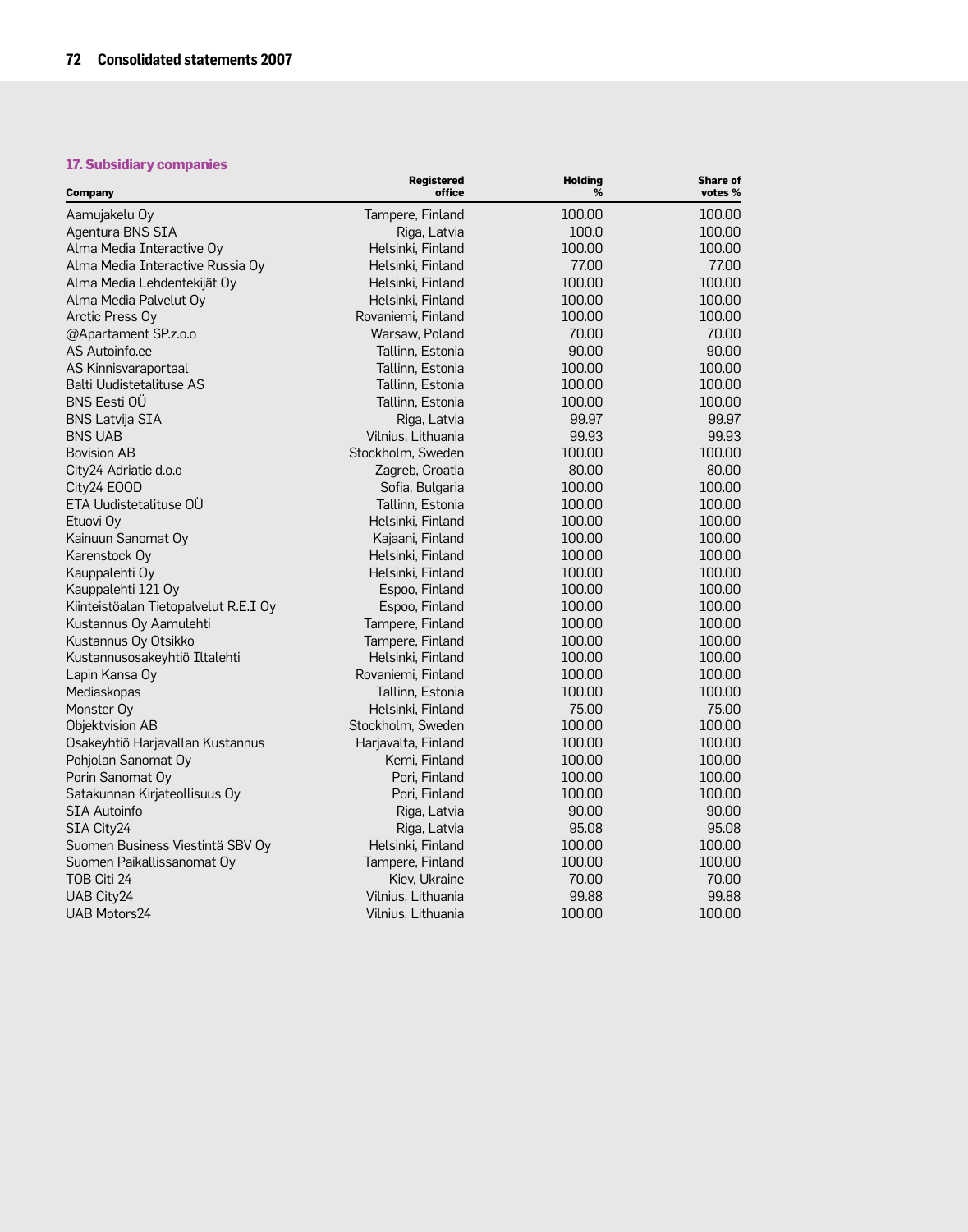### **18. Holdings in associated and joint venture companies**

| <b>Holdings in associated companies</b>                           |            |            |  |  |
|-------------------------------------------------------------------|------------|------------|--|--|
| м€                                                                | 31.12.2007 | 31.12.2006 |  |  |
| At start of period                                                | 32.1       | 40.4       |  |  |
| <b>Increases</b>                                                  | 1.5        | 0.0        |  |  |
| Decreases                                                         | 0.0        | 0.0        |  |  |
| Share of results                                                  | 3.4        | 1.2        |  |  |
| Share of items recognized directly in associated company's equity | 0.2        | -0.1       |  |  |
| Dividends received                                                | $-3.1$     | -6.1       |  |  |
| Transfers between items                                           | 0.0        | $-3.3$     |  |  |
| At end of period                                                  | 34.1       |            |  |  |

#### **Further information on associated companies**

The Group entered a writedown on the associated company Acta Print totalling M€ 0.4 in the 2006 accounts, which is allocated in its entirety to receivables from associated companies.

Talentum Oyj, included in the book value of associated companies at 31 December 2007, is a public listed company. The carrying value of the Talentum Oyj shares in Alma Media's consolidated financial statements at 31 December 2007 is M€ 29.0 and its market capitalization was M€ 36.3.

During 2006 the Group acquired the outstanding 51% of Kauppalehti 121 Oy, which thus became a wholly owned subsidiary. During 2007 the Group acquired a 40% holding in Tampereen Ykkösjakelut Oy in May 2007. Goodwill arising from associated companies totalled M€ 21.1 (M€ 19.7) at 31 December 2007.

| M€                                            | 31.12.2007 | 31.12.2006 |
|-----------------------------------------------|------------|------------|
| Book value of shares, total                   | 34.1       | 32.1       |
| Receivables from associated companies         | 4.7        | 4.6        |
| Liabilities to associated companies           | 0.1        | 0.1        |
| Summary (100%) of associated company totals   |            |            |
| Aggregate assets of associated companies      | 127.7      | 136.0      |
| Aggregate liabilities of associated companies | 94.9       | 79.5       |
| Aggregate net sales of associated companies   | 203.4      | 209.5      |
| Aggregate profit/loss of associated companies | 9.2        | 4.2        |

#### **Associated companies**

|                                                | <b>Holding</b><br>% | Share of<br>votes % |
|------------------------------------------------|---------------------|---------------------|
| Acta Print Kivenlahti Oy                       | 36,00               | 36.00               |
| Ahaa Sivunvalmistus Oy                         | 20,00               | 20,00               |
| Holding Oy Visio                               | 24.74               | 24.74               |
| Oy Suomen Tietotoimisto - Finska Notisbyrån Ab | 28.20               | 28.20               |
| Talentum Oyi                                   | 29.85               | 29.85               |
| Tampereen Tietoverkko Oy                       | 35.14               | 35.14               |
| Tampereen Ykkösjakelu Oy                       | 40.00               | 40.00               |
| Jämsänjokilaakson Paikallisviestintä Oy        | 49.00               | 49.00               |
| Kytöpirtti Oy                                  | 43.20               | 43.20               |
| Nokian Uutistalo Oy                            | 36.90               | 36.90               |

The Group's long-term receivable and shares from the associated company Acta Print Kivenlahti Oy is shown in the balance sheet under non-current assets available for sale. More details are described in Note 12.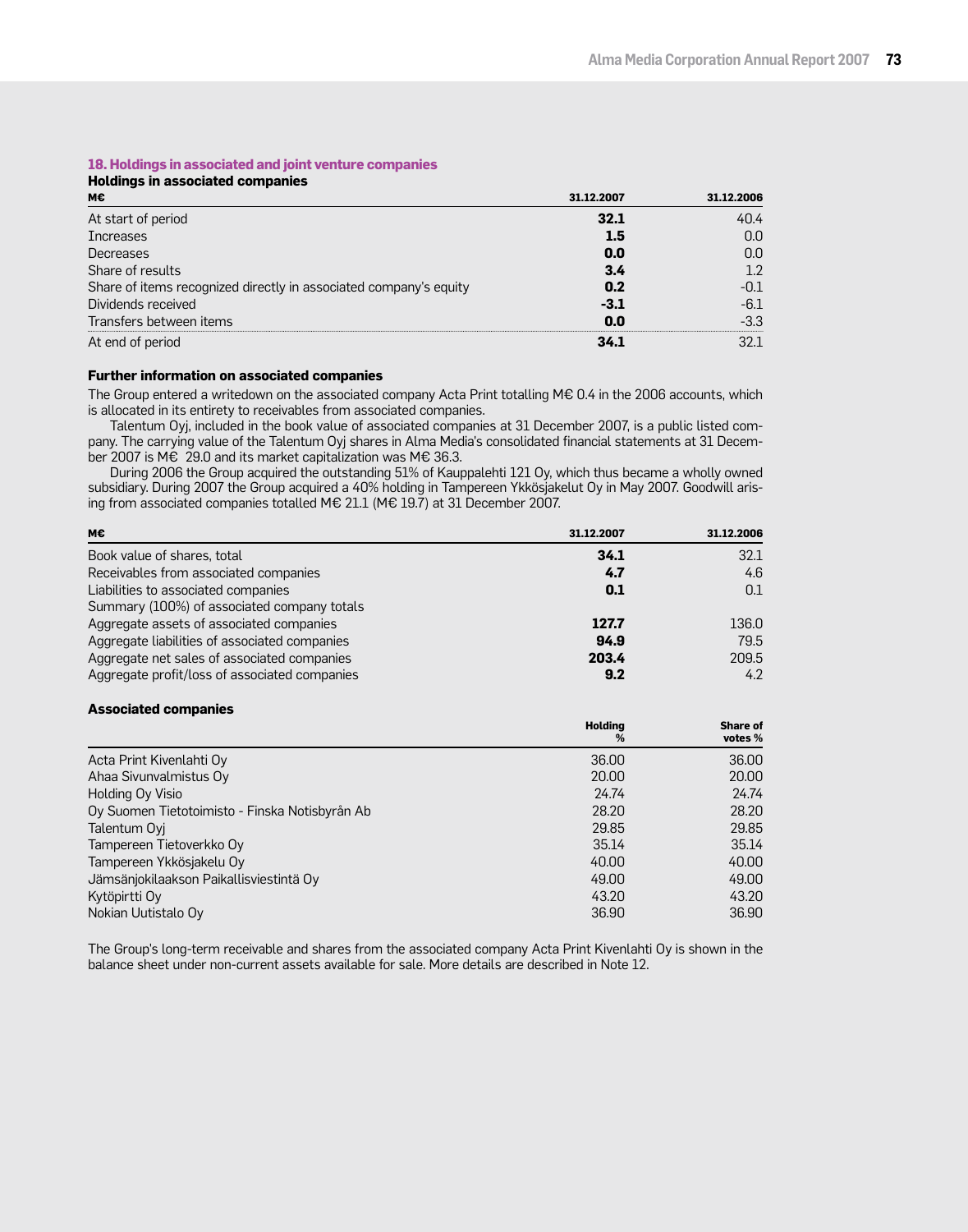#### **Joint venture companies**

The Group established a joint venture company, Mascus A/S, together with Bil Markedet Aps in Denmark in 2007. The Groups owns 50% of the joint venture and it is reported in Marketplace segment. In addition the Group treats as joint venture companies its mutual property and housing companies. The joint venture companies are consolidated using the proportionate consolidation method in accordance with IAS 31.

Group's share of balance sheets and results of joint venture companies:

| M€                                                 | 31.12.2007 | 31.12.2006 |
|----------------------------------------------------|------------|------------|
| Non-current assets                                 | 3.7        | 4.3        |
| Current assets                                     | 0.1        |            |
| Long-term liabilities                              | 0.1        |            |
| Current liabilities                                |            |            |
| M€                                                 | 2007       | 2006       |
| Net sales                                          | 0.0        |            |
| Operating profit                                   | 0.0        |            |
| Net income for the period                          | 0.0        |            |
| Average total workforce in joint venture companies | 1          |            |
| 19. Other long-term investments                    |            |            |
| м€                                                 | 31.12.2007 | 31.12.2006 |
| Non-listed shares                                  | 4.0        | 3.9        |

Other long-term investments are recognized at acquisition cost.

#### **20. Other receivables – non-current assets**

| м€                                    | <b>Book values</b><br>31.12.2007 | <b>Fair values Book values</b><br>31.12.2007 31.12.2006 | <b>Fair values</b><br>31.12.2006 |
|---------------------------------------|----------------------------------|---------------------------------------------------------|----------------------------------|
| Receivables from associated companies |                                  |                                                         |                                  |
| Loan receivables                      |                                  | 4.6                                                     | 4.6                              |
| Other receivables                     |                                  |                                                         |                                  |
|                                       |                                  |                                                         | 4 հ                              |
| Receivables from others               |                                  |                                                         |                                  |
| Loan receivables                      |                                  |                                                         |                                  |
| Other long-term receivables           |                                  |                                                         |                                  |
|                                       |                                  |                                                         | በ ን                              |
|                                       |                                  |                                                         |                                  |
| Other receivables, total              |                                  |                                                         |                                  |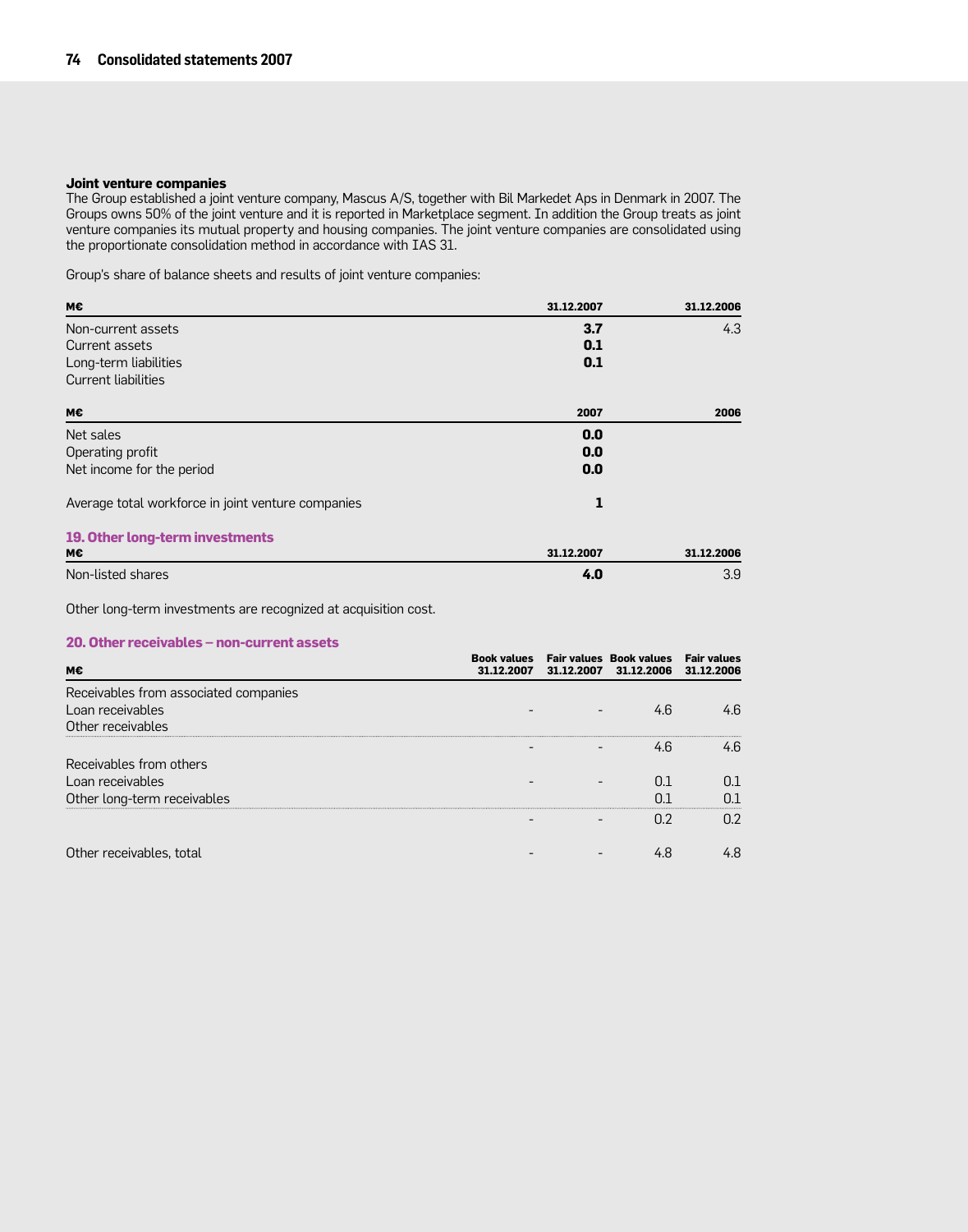| <b>21. Inventories</b> |            |            |
|------------------------|------------|------------|
| м€                     | 31.12.2007 | 31.12.2006 |
| Materials and supplies |            |            |
| Finished goods         |            |            |
| Other goods            |            |            |
| Total                  |            |            |

A M€ 0.1 writedown on inventories was entered in the 2007 accounts and allocated under book inventories (finished goods). Similar writedown, M€ 0.1, was entered also in 2006.

| 22. Accounts receivable and other receivables |            |            |
|-----------------------------------------------|------------|------------|
| м€                                            | 31.12.2007 | 31.12.2006 |
| Accounts receivable                           | 25.8       | 26.0       |
| Receivables from associated companies         |            |            |
| Accounts receivable                           | 0.0        | 0.0        |
| Loan receivables                              |            |            |
| Prepaid expenses and accrued income           |            |            |
| Other income                                  |            | 0.0        |
| Total                                         | 0.0        | 0.0        |
| Receivables from others                       |            |            |
| Loan receivables                              |            | 0.1        |
| Prepaid expenses and accrued income           | 2.6        | 2.5        |
| Other receivables                             | 1.5        | 0.2        |
| Total                                         | 4.0        | 2.8        |
| Receivables, total                            | 29.9       | 28.8       |
| 23. Other short-term investments              |            |            |
| М€                                            | 31.12.2007 | 31.12.2006 |
| Investments held to maturity                  | 3.0        | 2.4        |
| Total                                         | 3.0        | 2.4        |
| 24. Cash and cash equivalents                 |            |            |
| М€                                            | 31.12.2007 | 31.12.2006 |
| Cash and bank accounts                        | 8.2        | 6.4        |
| Investment certificates (1-3 months)          | 16.6       | 21.8       |
| Total                                         | 24.8       | 28.2       |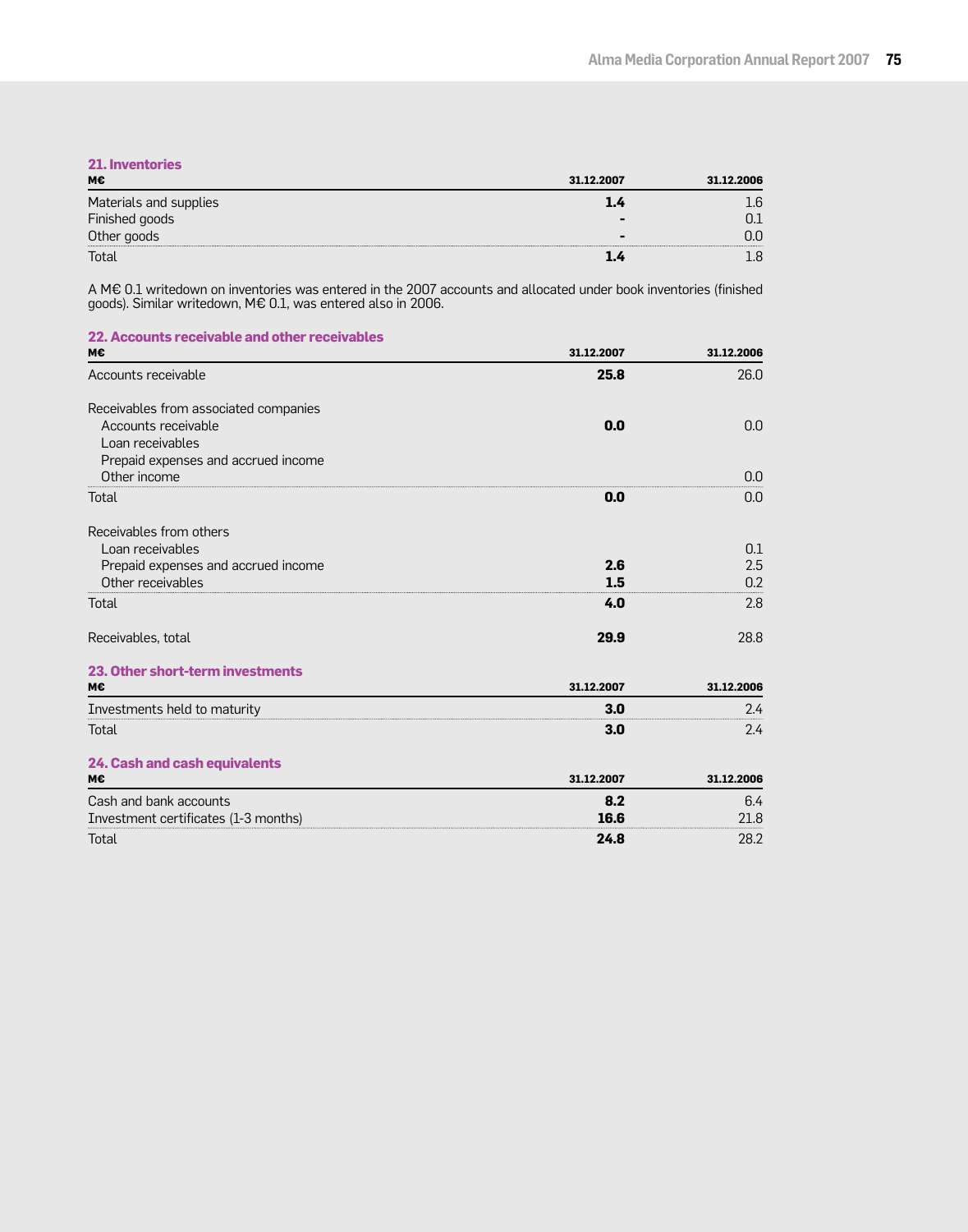#### **25. Information on shareholders' equity and it's administration**

The following describes information of Alma Media shares and changes in 2007.

|                 | Total<br>number of<br>shares | Share<br>capital<br>М€ | Share<br>premium fund<br>М€ |
|-----------------|------------------------------|------------------------|-----------------------------|
|                 |                              |                        | ם ר                         |
| 21 <sup>-</sup> |                              |                        | ם ר                         |

The company has one share series and all shares confer the same voting rights, one vote per share. The shares have no par value.

#### **Book-entry securities system**

The company's shares belong to the book-entry system. Only such shareholders shall have the right to receive distributable funds subscribe for shares in conjunction with an increase in the share capital, 1) who are listed on the record date as shareholders in the shareholders' register; or 2) whose right to receive payment is recorded on the record date in the book-entry account of a shareholder listed in the shareholders' register, and this right is entered in the shareholders' register; or 3) whose shares, in the case of nominee-registered shares, are registered in their bookentry account on the record date and, as required by §28 of the Book-Entry Securities Act, the respective manager of the shares is listed on the record date in the shareholders' register as the manager of the said shares. Shareholders whose ownership is registered in the waiting list on the record date shall have the right to receive distributable funds from the company, and the right to subscribe for shares in conjunction with an increase in the share capital, who are able to furnish evidence of ownership on the record date.

#### **Own shares**

The Group did not hold any of the company's own shares in 2007 or 2006.

#### **Translation differences**

The translation differences fund comprises the exchange rate differences arising from the translation into euros of the financial statements of the independent foreign units.

#### **Revaluation fund**

The revaluation fund comprises the changes in fair values of the investments available for sale. The Group has no available-for-sale financial assets in 2006 and 2007.

#### **Distributable funds**

The distributable funds of the Group's parent company on 31 December 2007 totalled € 76,998,277.

#### **Administration of shareholder's equity**

The purpose of administration of shareholder's equity and optimal capital structure is to secure normal business preconditions. The development of capital structure is followed with gearing and equity ratio key figures. Those key figures are presented in the following in 2006 and 2007.

| м€                                                        | 31.12.2007  | 31.12.2006   |
|-----------------------------------------------------------|-------------|--------------|
| Interest-bearing liabilities<br>Cash and cash equivalents | 6.8<br>24.8 | 21.7<br>28.2 |
| Interest-bearing net debt                                 | $-17.9$     | $-6.5$       |
| Shareholder's equity                                      | 118.3       | 115.3        |
| Gearing, %                                                | $-15.2$     | -5.6         |
| Equity ratio, %                                           | 69.8        | 61.3         |

#### **Dividend policy**

The Group does not have a predefined dividend policy. The dividend policy will depend on the equity ratio and the Group's needs, the final proposal being made to the AGM by the Board of Directors.

#### **Redemption of shares**

A shareholder whose proportional holding of all company shares, or whose proportional entitlement to votes conferred by the companyäs shares, either individually or jointly with other shareholder's, is or exceeds 33 1/3 per cent or 50 per cent as defined hereinafter is obliged on demand by other shareholders to redeem such shareholders' shares.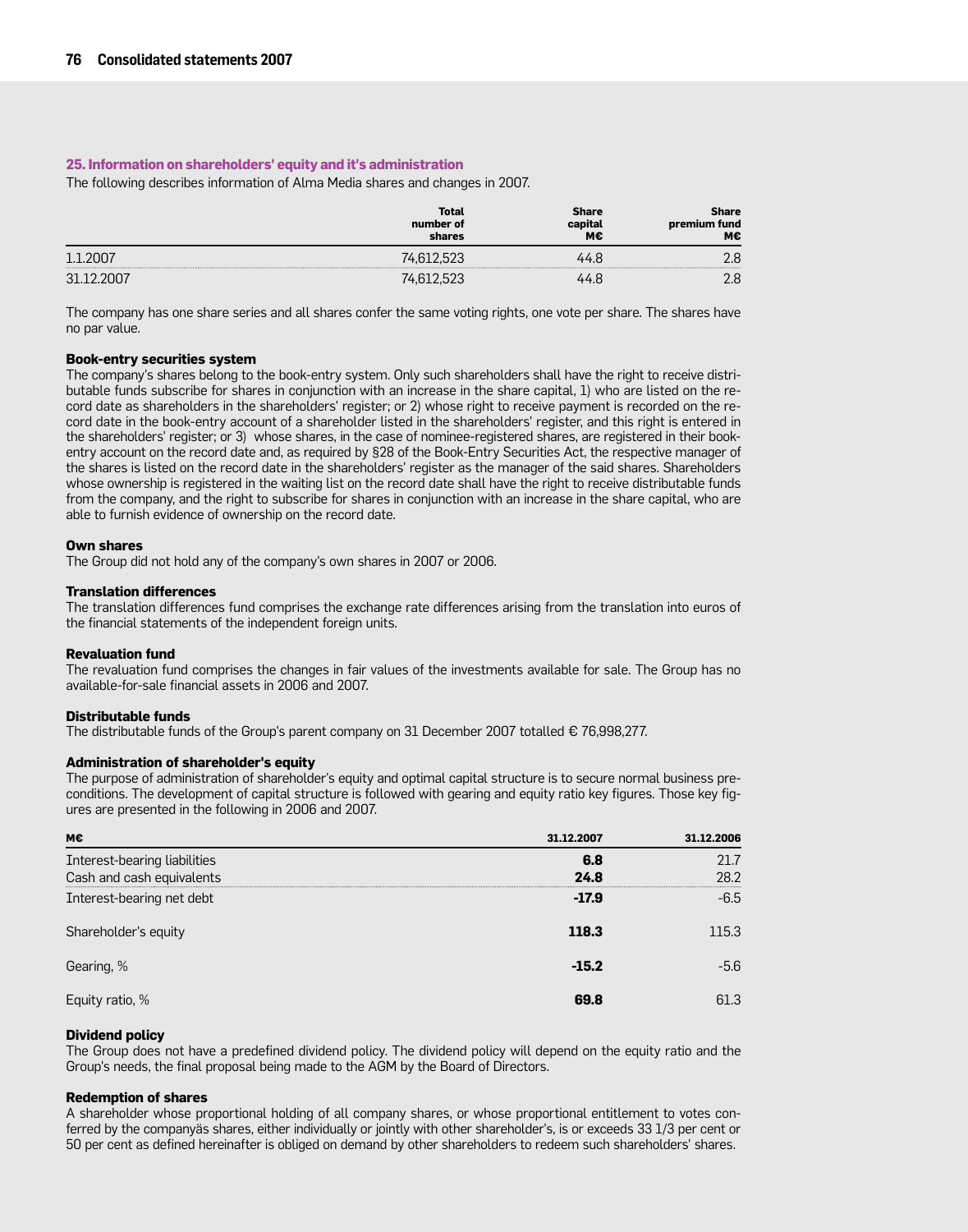#### **26. Share-based payments**

The Annual General Meeting held on 8 March 2006 decided on a new stock option scheme under which at most 1,920,000 options would be granted and these may be exercised to subscribe for at most 1,920,000 Alma Media shares with a book counter-value of 0.60 euros per share. This scheme forms part of the company's plan for motivating its senior management and ensuring their long-term commitment to the company. Of the total number of options, 640,000 were marked 2006A, 640,000 were marked 2006B and 640,000 were marked 2006C.

Share subscription periods: for stock options 2006A 1 April.2008 - 30.April.2010, for stock options 2006B 1 April 2009 - 30 April 2011, and for stock options 2006C 1 April 2010 - 30 April 2012.

As authorized by the AGM, the Board of Directors has so far granted 515,000 of the 2006A options to a total of 18 executives. Altogether 75,000 of the 2006A options have been returned to the company owing to the termination of employment contracts. On 8 March 2007 the company's Board of Directors decided to annul the 190,000 2006A option rights in the company's possession.

The share subscription price under the A options, 7.66 euros per share, was determined by the trade weighted average share price in public trading between 1 April and 31 May 2006. The subscription price of the 2006A options was reduced by the amount of capital repayment in 2006, i.e. by 0.53 euros per share and by dividend payment in March 2007, i.e. by 0.65 euros per share , to 6.48 per share. The vesting period for the options ends and the share subscription period begins on 1 April 2008.

In March 2007 the Board of Directors decided to issue 510,000 options under the 2006B scheme to Group management. The share subscription price under the 2006B option, 9.85 euros per share was determined by the trade weighted average share price in public trading between 1 April and 31 May 2007.

The remaining A and B options, as well as all the C options have been issued to the Group's subsidiary, Karenstock Oy, which can grant them later at the time and in the manner decided by the Board of Directors. If all the subscription rights were exercised, this programme would dilute the holdings of the earlier shareholders by 2.3%.

The stock option plan is entered in the accounts as required by IFRS 2 - Share-Based Payments. The option rights granted are measured at their fair value at the grant date using the Forward Start Option Rubinstein (1990) model based on the Black & Scholes pricing model and expensed in the income statement under personnel expenses over the vesting period. An expense of M€ 0.6 was entered in the 2007 accounts (M€ 0.3 in 2006). The expected volatility has been determined by calculating the historical volatility of the company's share price, which includes the volatility of the shares of the previous Alma Media Corporation.

#### **Specification of option rights**

|                |               |                |         |        | <b>Share</b><br>subscription<br>period |          | <b>Period determining</b><br>subscription price<br>(trade volume weighted |           |
|----------------|---------------|----------------|---------|--------|----------------------------------------|----------|---------------------------------------------------------------------------|-----------|
| <b>Options</b> | <b>Number</b> | <b>Annuled</b> | Free    | begins | ends                                   |          | average share price)                                                      |           |
| 2006A          | 640,000       | 190,000        | 10,000  | 1/4/08 | 30/4/10                                | 1.4.2006 | $\qquad \qquad -$                                                         | 31.5.2006 |
| 2006B          | 640,000       |                | 130,000 | 1/4/09 | 30/4/11                                | 1.4.2007 | -                                                                         | 31.5.2007 |
| 2006C          | 640,000       |                | 640,000 | 1/4/10 | 30/4/12                                | 1.4.2008 | $\overline{\phantom{a}}$                                                  | 31.5.2008 |

The share subscription prices will be reduced by the amount of dividend per share and capital payment per share decided after the period for determination of the share subscription price but before share subscription.

|                                             |         | A option plan                                           | <b>B</b> option plan |
|---------------------------------------------|---------|---------------------------------------------------------|----------------------|
| Principal terms and conditions (A options): |         |                                                         |                      |
| Grant date                                  |         | 26 April 2006                                           | 8 March 2007         |
| Number of options granted                   | options | 515,000                                                 | 510,000              |
| Subscription price                          | €       | 6.48                                                    | 9.85                 |
| Share subscription price at grant date      | €       | 7.66                                                    | 9.85                 |
| Total duration of option scheme             | days    | 1,496                                                   | 1,521                |
| Expected volatility                         | $\%$    | 30                                                      | 23                   |
| Vesting period                              | days    | 736                                                     | 761                  |
| Risk-free interest rate                     | $\%$    | 3.5                                                     | 4.5                  |
| Payment method                              |         | as shares                                               | as shares            |
| Expected personnel reductions               | %       |                                                         | 0                    |
| Expected dividend yield                     | $\%$    | O                                                       | O                    |
| Value of option at grant date               | €/share | 1,526                                                   | 1,731                |
|                                             |         | total M $\epsilon$ 1.0                                  | total M€ 1.1         |
| Value pricing model                         |         | Black & Scholes (Forward Start Option, 1990 Rubinstein) |                      |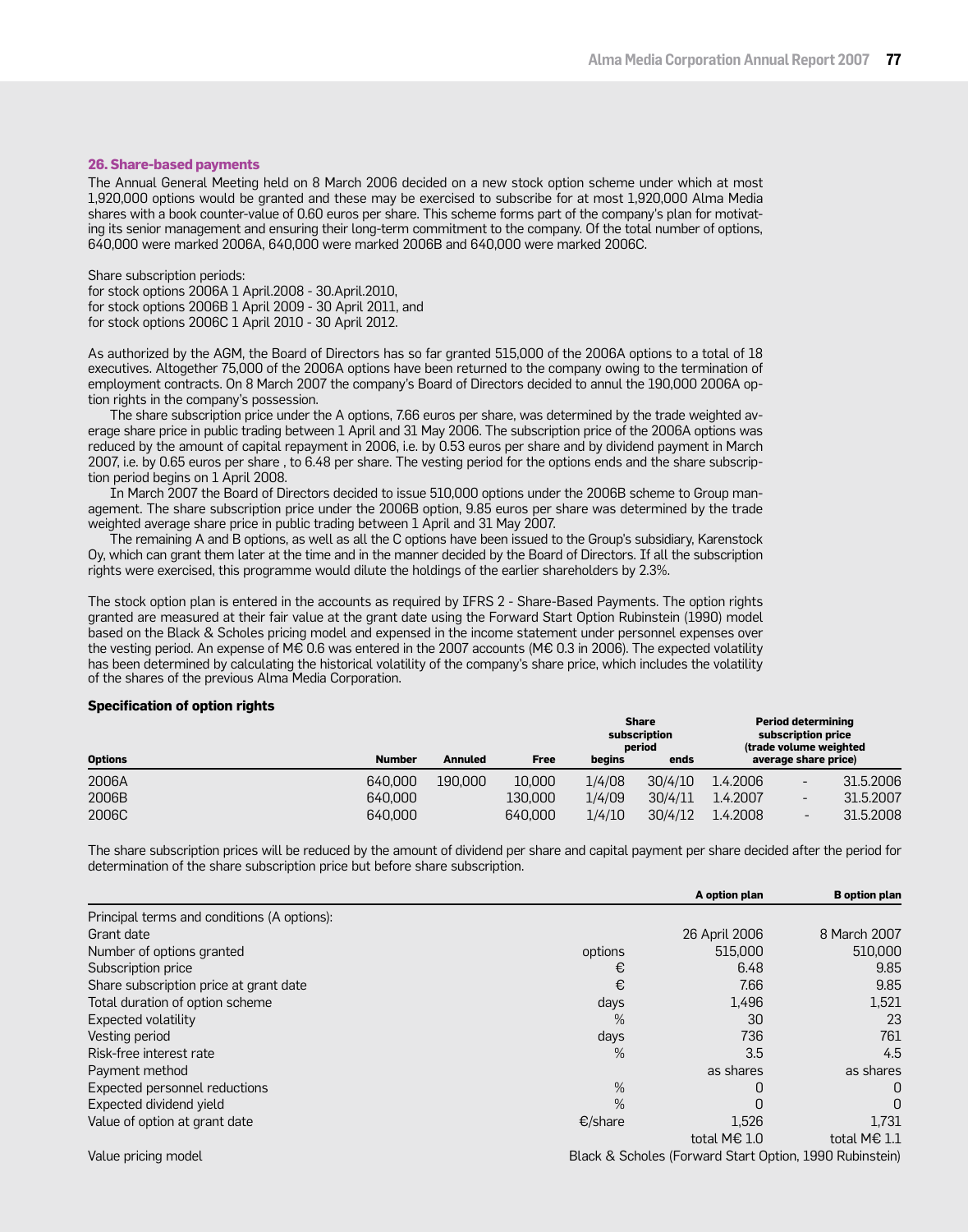The option rights are granted on condition that the person receiving the options pledges to subscribe for shares corresponding to at least 25% of the gross value of the options granted to him/her when the options are sold and to refrain from selling the subscribed shares for at least one year from the end of the share subscription period for each option right in question.

Should the option holder's work or employment contract with Alma Media end for reasons other than the death or retirement, as determined by the company, or permanent work disability of the option holder, or for another reason determined by the Board of Directors and independent of the option holder, the option holder shall return to the company without consideration such option certificates for which the share subscription period has not begun on the date on which his/her work or employment contract ended. Altogether 75,000 options have been returned to the company as a result of the termination of employment contracts.

The option rights may be freely transferred when the share subscription period that applies to them has commenced. Before the share subscription period for the options in question has commenced, option rights may only be transferred with the consent of the Board of Directors.

#### **Changes during option period**

|                               |           | A option plan |         | <b>B</b> option plan |
|-------------------------------|-----------|---------------|---------|----------------------|
| <b>Number of options</b>      | 2007      | 2006          | 2007    | 2006                 |
| At start of financial year    | 450,000   |               |         | 0                    |
| Number of new options granted | 0         | 515,000       | 510,000 | $\Omega$             |
| Number of options forfeited   | $-10.000$ | $-65.000$     |         | $\Omega$             |
| Number of options exercised   |           |               |         | $\Omega$             |
| Cancelled / nullified options |           |               |         | $\Omega$             |
| At end of financial year      | 440,000   | 450,000       | 510,000 | $\Omega$             |

The share and option holdings of the company's senior management are detailed in Note 7, Expenses Arising from Employee Benefits.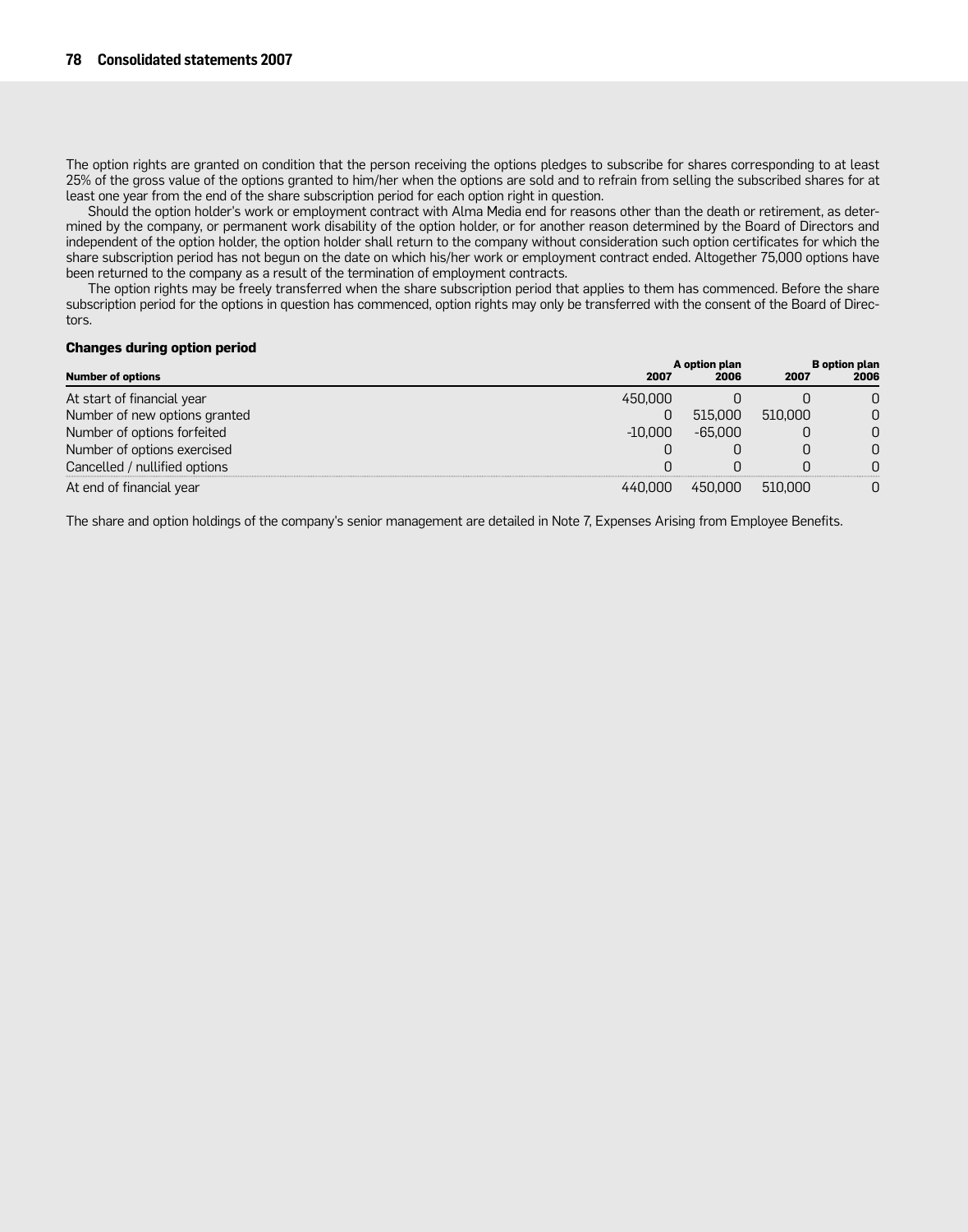## **27. Deferred tax assets and liabilities**

### **Changes in deferred taxes during 2006:**

|                                                         |            | <b>Entered</b><br>in income | <b>Entered</b><br>under | Acquired/<br>sold   |            |
|---------------------------------------------------------|------------|-----------------------------|-------------------------|---------------------|------------|
| М€                                                      | 31.12.2005 | statement                   |                         | equity subsidiaries | 31.12.2006 |
| <b>Deferred tax assets:</b>                             |            |                             |                         |                     |            |
| <b>Provisions</b>                                       | 1.2        | $-0.6$                      |                         |                     | 0.6        |
| Pension benefits                                        | 0.1        | 0.0                         |                         |                     | 0.1        |
| Deferred depreciation                                   | 1.0        | 0.2                         |                         |                     | 1.2        |
| Sale and lease-back agreement                           | 2.6        | 0.0                         |                         |                     | 2.6        |
| Other items                                             | 0.4        | 0.2                         |                         |                     | 0.6        |
| Total                                                   | 5.2        | $-0.2$                      | 0.0                     | 0.0                 | 5.0        |
| Taxes, net                                              | $-0.5$     |                             |                         |                     | $-0.9$     |
| Deferred tax assets in balance sheet                    | 4.8        |                             |                         |                     | 4.1        |
| <b>Deferred tax liabilities:</b>                        |            |                             |                         |                     |            |
| Accumulated depreciation differences                    | 0.9        | $-0.5$                      |                         |                     | 0.4        |
| Fair value measurement of property, plant and equipment |            |                             |                         |                     |            |
| and intangible assets in business combinations          | 0.3        | $-0.1$                      |                         | 0.7                 | 0.9        |
| Retained earnings of subsidiary companies               | 0.0        | 0.7                         |                         |                     | 0.7        |
| Other items                                             | 0.8        | $-0.1$                      |                         |                     | 0.7        |
| Total                                                   | 2.0        | 0.0                         | 0.0                     | 0.7                 | 2.7        |
| Taxes, net                                              | $-0.5$     |                             |                         |                     | $-0.9$     |
| Deferred tax liabilities in balance sheet               | 1.5        |                             |                         |                     | 1.8        |
| Deferred tax, net                                       | 3.3        | $-0.3$                      |                         | $-0.7$              | 2.3        |

### **Changes in deferred taxes during 2007:**

|                                                         |            | <b>Entered</b><br>in income | <b>Entered</b><br>under | Acquired/<br>sold   |            |
|---------------------------------------------------------|------------|-----------------------------|-------------------------|---------------------|------------|
|                                                         | 31.12.2006 | statement                   |                         | equity subsidiaries | 31.12.2007 |
| <b>Deferred tax assets:</b>                             |            |                             |                         |                     |            |
| Provisions                                              | 0.6        | $-0.5$                      |                         |                     | 0.1        |
| Pension benefits                                        | 0.1        | 0.0                         |                         |                     | 0.1        |
| Deferred depreciation                                   | 1.2        | 0.1                         |                         | 0.0                 | 1.3        |
| Sale and lease-back agreement                           | 2.6        | $-2.6$                      |                         |                     | 0.0        |
| Other items                                             | 0.6        | $-0.1$                      |                         |                     | 0.5        |
| Total                                                   | 5.0        | $-3.0$                      | 0.0                     | 0.0                 | 2.0        |
| Taxes, net                                              | $-0.9$     |                             |                         |                     | $-1.0$     |
| Deferred tax assets in balance sheet                    | 4.1        |                             |                         |                     | 1.0        |
| <b>Deferred tax liabilities:</b>                        |            |                             |                         |                     |            |
| Accumulated depreciation differences                    | 0.4        | 0.0                         |                         |                     | 0.4        |
| Fair value measurement of property, plant and equipment |            |                             |                         |                     |            |
| and intangible assets in business combinations          | 0.9        | $-0.3$                      |                         | 0.1                 | 0.6        |
| Retained earnings of subsidiary companies               | 0.7        | 0.1                         |                         |                     | 0.8        |
| Other items                                             | 0.7        | 0.3                         |                         |                     | 1.0        |
| Total                                                   | 2.7        | 0.1                         | 0.0                     | 0.1                 | 2.8        |
| Taxes, net                                              | $-0.9$     |                             |                         |                     | $-1.0$     |
| Deferred tax liabilities in balance sheet               | 1.8        |                             |                         |                     | 1.8        |
| Deferred tax, net                                       | 2.3        | $-3.1$                      |                         | $-0.1$              | $-0.8$     |

No deferred tax asset has been calculated on the confirmed tax losses (M€ 0.5) of Group companies in 2007. Utilization of this tax asset requires that the normal operations of such companies would generate taxable income. The losses expire beween the years 2011 and 2015.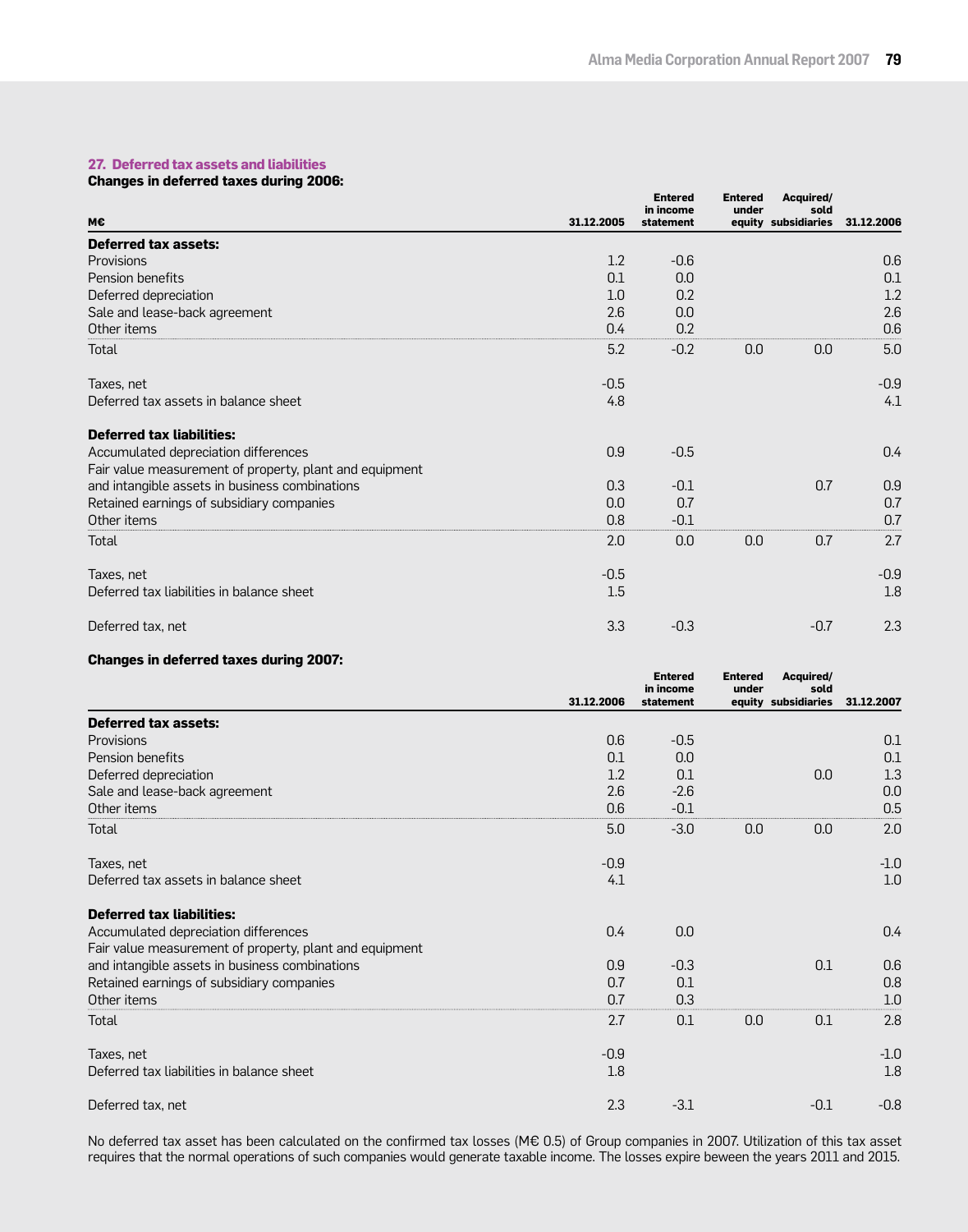### **28. Pension obligations**

The Group has defined benefit pension plans, most of which consist of supplementary pension insurance plans for company executives. In addition the Group has defined benefit pension obligations based on former pension funds of Aamulehti Oy.

|  |  |  |  | The defined benefit pension obligation in the balance sheet is determined as follows: |  |
|--|--|--|--|---------------------------------------------------------------------------------------|--|
|  |  |  |  |                                                                                       |  |

| M€                                                       | 31.12.2007 | 31.12.2006       |
|----------------------------------------------------------|------------|------------------|
| Present value of unfunded obligations at start of period | 7.2        | 7.2              |
| Service cost during period                               | 0.1        | 0.2              |
| Interest cost                                            | 0.3        | 0.3              |
| Actuarial gains and losses                               | $-1.5$     |                  |
| Payments of defined benefit obligations                  | $-0.5$     | $-0.5$           |
| Adjustments                                              | 0.5        |                  |
| Present value of funded obligations at end of period     | 6.1        | 7.2              |
| Fair value of plan assets at start of period             | 6.8        | 6.8              |
| Expected return on plan assets                           | 0.3        | 0.3              |
| Actuarial gains and losses                               | $-1.8$     |                  |
| Incentive payments                                       | 0.1        | 0.2              |
| Payments of defined benefit obligations                  | $-0.5$     | $-0.5$           |
| Adjustments                                              | 0.3        | 0.0              |
| Present value of plan assets at end of period            | 5.2        | 6.8              |
| Deficit/surplus                                          | 0.9        | 0.4 <sub>1</sub> |
| Unrecognized actuarial gains $(-)$ and losses $(+)$      | $-0.5$     | 0.0              |
| Unrecognized costs based on retroactive service          | 0.0        | 0.0              |
| Defined benefit pension liabilities in the balance sheet | 0.5        | 0.4              |

#### **Time series of present value of obligations and fair value of plan assets**

| м€                                  | 31.12.2007 | 31.12.2006 | 31.12.2005 | 31.12.2004 |
|-------------------------------------|------------|------------|------------|------------|
| Present value of funded obligations |            |            |            | 9.0        |
| Fair value of assets                |            |            |            |            |
| Deficit/surplus                     | n g        |            |            |            |

The time series is shown exceptionally for four years only because the company adopted IFRS practice from 1 January 2004. The plan assets are invested primarily in interest- and share-based instruments and they have an aggregate expected annual return of 4.7%. A more detailed specification of the plan assets is not available.

#### **The defined benefit pension expense in the income statement is determined as follows:**

| М€                                  | 1.1. - 31.12.2007 | 1.1. - 31.12.2006 |
|-------------------------------------|-------------------|-------------------|
| Service cost during period          | 0.1               |                   |
| Interest cost                       | 0.3               | 0.3               |
| Expected return on plan assets      | $-0.3$            | $-0.3$            |
| Actuarial gains and losses          | 0.1               | 0.0               |
| Losses/gains from plan curtailments | 0.0               |                   |
|                                     |                   |                   |

## **Changes in liabilities shown in balance sheet:**

| мє                                                  | 31.12.2007 | 31.12.2006 |
|-----------------------------------------------------|------------|------------|
| Start of period                                     | 0.4        | J.4        |
| Incentive payments paid                             | -0.1       |            |
| Pension expense in income statement                 | 0.2        |            |
| Divestments of subsidiaries                         | 0.0        |            |
| Defined benefit pension obligation in balance sheet | 0.5        |            |

A similar investment is expected to be made in the plan in 2008 as in 2007.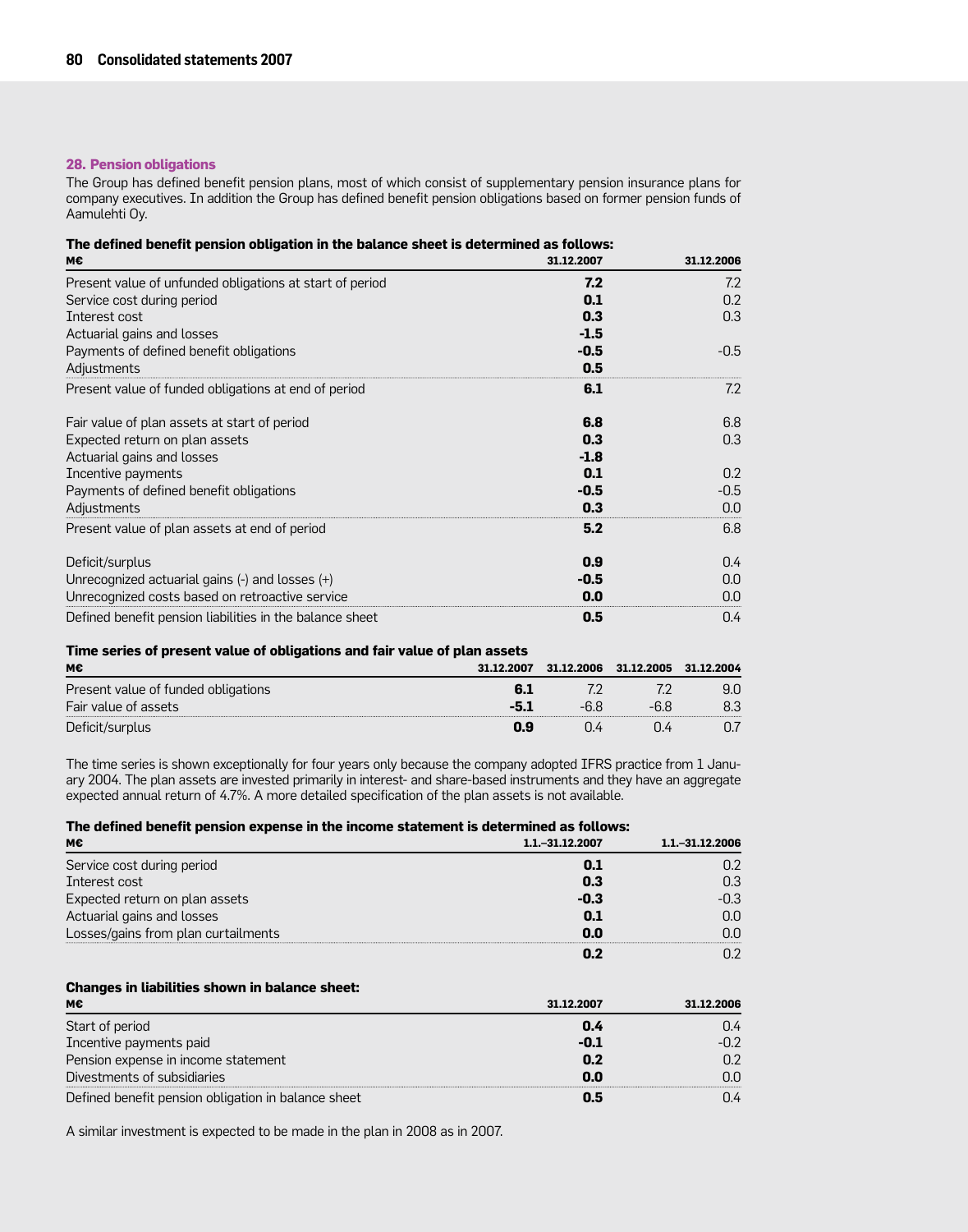### **Actuarial assumptions used:**

| %                                                   | 1.1. - 31.12.2007 | 1.1. - 31.12.2006 |
|-----------------------------------------------------|-------------------|-------------------|
| Discount rate                                       | 4.7               | 4.5               |
| Expected return on plan assets                      | 4.7               | 4.5               |
| Future salary increase assumption                   | 3.5               | 3.5               |
| Inflation assumption                                | 2.0               | 2.0               |
| Pension obligation in balance sheet                 |                   |                   |
| м€                                                  | 31.12.2007        | 31.12.2006        |
| Defined benefit pension obligation in balance sheet | 0.5               | 0.4               |
| Other pension obligation in balance sheet           | 3.2               | 3.3               |

Pension obligation in balance sheet, total **3.7** 3.6

#### **29. Provisions**

|                                                                          | <b>Restructuring Loss-making</b><br>provision | contracts | <b>Other</b><br>provisions | <b>Total</b>  |
|--------------------------------------------------------------------------|-----------------------------------------------|-----------|----------------------------|---------------|
| 1.1.2007                                                                 | 1.9                                           | 0.2       | 0.3                        | 2.3           |
| Increase in provisions                                                   |                                               |           | 0.1                        | 0.1           |
| Provisions employed                                                      | $-1.6$                                        | -01       | $-0.3$                     | $-2.0$        |
| Reversals of unemployed provisions<br>Impact of changes in discount rate |                                               |           |                            |               |
| 31.12.2007                                                               | 0.3                                           | n.n       | N 1                        | $0.4^{\circ}$ |
| Current                                                                  | 0.3                                           | 0.0       | 0.O                        | 0.3           |
| Non-current                                                              | O.C                                           | O.C       |                            |               |

Restructuring provision: this provision has been made to cover implemented or possible personnel reductions in different companies and the costs arising from the divestment of the Broadcasting operation. The provision is expected to be realized in 2008 and 2009.

Loss-making agreements: mainly consists of rental commitments for unoccupied business premises. The provision will be realized in 2008 and 2009.

Other provisions: mainly consists of the environmental provision for sold property

#### **30. Contingent assets and liabilities**

#### **Contingent liabilities**

The Group has contingent liabliities totalling M€ 7.8. The tax authorities have issued a claim to correct the company's income tax for 2003. The tax authorities consider that the loss arising from Alma Media's disposal of the shares of its associated company Talentum to Kauppalehti Oy at the market price should not have been tax-deductable. At the end of 2006 (20 December 2006) the company was informed of a ruling by the Adjustments Board of the Corporate Taxation Centre to the effect that the Adjustments Board rejected the claim by the tax authorities.

The tax authorities have appealed the Adjustments Board's ruling to the Helsinki Administrative Court. The company continues to believe that it is improbable that the claim will lead to additional tax consequences since the transaction was carried out at market prices for commercial reasons. The decision of the Helsinki Administrative Court is expected early in 2008.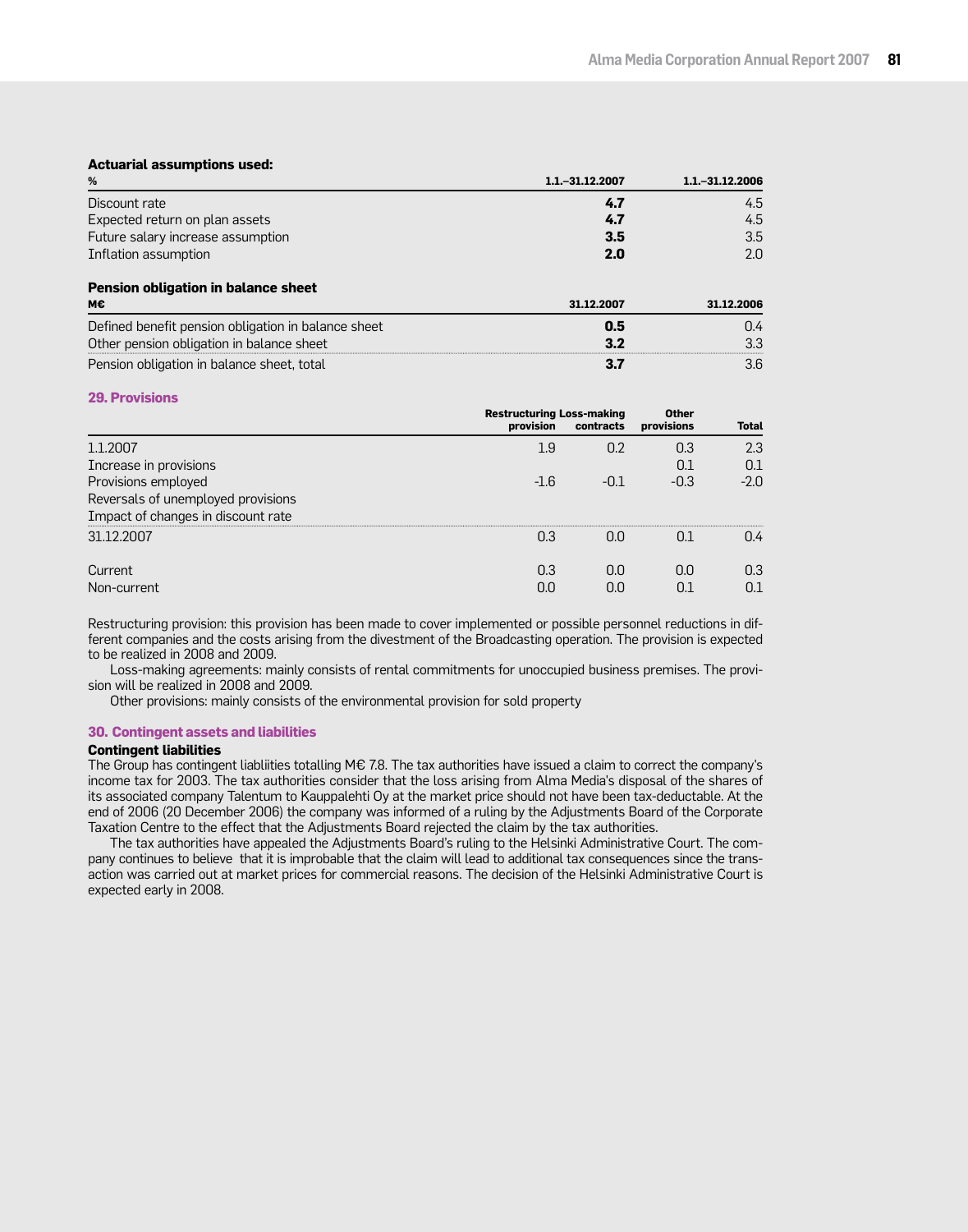## **31. Interest-bearing liabilities**

| мє                                                                                                                          | <b>Book values</b><br>31.12.2007 | 31.12.2007        | <b>Fair values Book values</b><br>31.12.2006 | <b>Fair values</b><br>31.12.2006 |
|-----------------------------------------------------------------------------------------------------------------------------|----------------------------------|-------------------|----------------------------------------------|----------------------------------|
| Non-current:                                                                                                                |                                  |                   |                                              |                                  |
| Finance lease liabilities                                                                                                   | 4.6                              | 4.6               | 19.1                                         | 19.1                             |
|                                                                                                                             | 4.6                              | 4.6               | 19.1                                         | 19.1                             |
| Current:                                                                                                                    |                                  |                   |                                              |                                  |
| Other current interest-bearing debt                                                                                         |                                  |                   | 0.2                                          | 0.2                              |
| Finance lease liabilities                                                                                                   | 2.2                              | 2.2               | 2.4                                          | 2.4                              |
|                                                                                                                             | 2.2                              | 2.2               | 2.6                                          | 2.6                              |
| The fair values in the table are based on discounted cash flows.                                                            |                                  |                   |                                              |                                  |
| Non-current debt matures as follows:                                                                                        |                                  |                   |                                              |                                  |
| м€                                                                                                                          |                                  | 31.12.2007        |                                              | 31.12.2006                       |
| 2008                                                                                                                        |                                  |                   |                                              | 2.1                              |
| 2009                                                                                                                        |                                  | 1.6               |                                              | 1.6                              |
| 2010                                                                                                                        |                                  | 0.9               |                                              | 1.3                              |
| 2011                                                                                                                        |                                  | 0.5               |                                              | 1.2                              |
| 2012                                                                                                                        |                                  | 0.4               |                                              | 1.1                              |
| Later                                                                                                                       |                                  | 1.2               |                                              | 11.8                             |
|                                                                                                                             |                                  | 4.6               |                                              | 19.1                             |
| Interest-bearing non-current debt is divided by currency as follows:                                                        |                                  |                   |                                              |                                  |
| м€                                                                                                                          |                                  | 31.12.2007        |                                              | 31.12.2006                       |
| <b>EUR</b>                                                                                                                  |                                  | 4.6               |                                              | 19.1                             |
| Weighted averages of the effective tax rates for the interest-bearing<br>non-current debt at 31 Dec. 2007 and 31 Dec. 2006: |                                  |                   |                                              |                                  |
| %                                                                                                                           |                                  | 1.1. - 31.12.2007 |                                              | 1.1. - 31.12.2006                |
| Finance lease liabilities                                                                                                   |                                  | 5.9               |                                              | 5.5                              |
| Interest-bearing current debt is divided by currency as follows:                                                            |                                  |                   |                                              |                                  |
| м€                                                                                                                          |                                  | 31.12.2007        |                                              | 31.12.2006                       |
| <b>EUR</b>                                                                                                                  |                                  | 2.2               |                                              | 2.6                              |
| Weighted averages of the effective tax rates for the interest-bearing<br>current debt at 31 Dec. 2007 and 31 Dec. 2006:     |                                  |                   |                                              |                                  |
| %                                                                                                                           |                                  | 1.1. - 31.12.2007 |                                              | 1.1. - 31.12.2006                |
| Finance lease liabilities                                                                                                   |                                  | 5.9               |                                              | 5.5                              |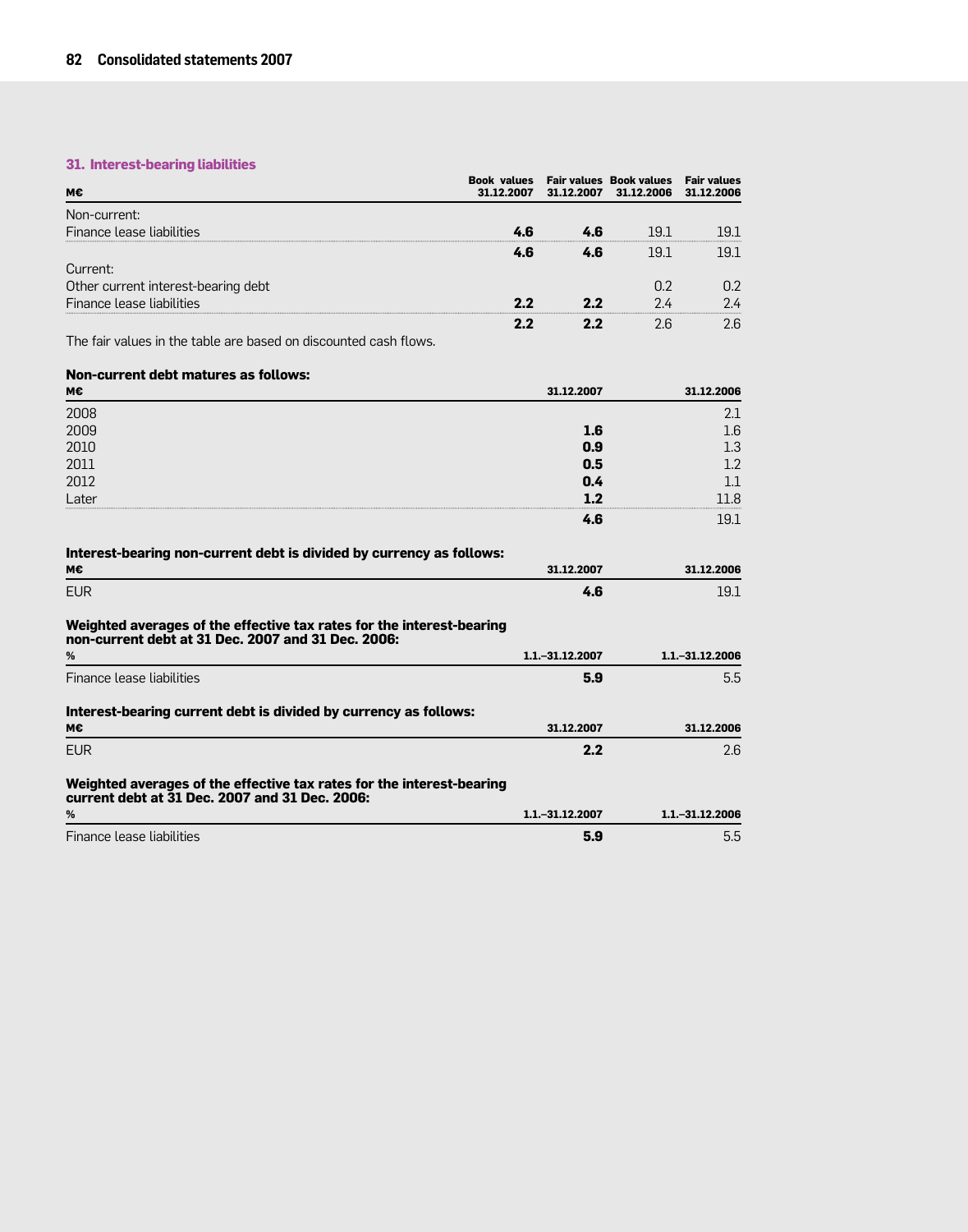## **Maturity of finance leases**

| M€                                                                   | 31.12.2007 | 31.12.2006 |
|----------------------------------------------------------------------|------------|------------|
| Finance lease liabilities - total minimum lease payments:            |            |            |
| 2007                                                                 |            | 3.4        |
| 2008                                                                 | 2.5        | 3.5        |
| 2009                                                                 | 1.9        | 3.5        |
| 2010                                                                 | 1.1        | 3.5        |
| 2011                                                                 | 0.6        | 1.9        |
| 2012                                                                 | 0.5        | 1.9        |
| Later                                                                | 1.2        | 13.0       |
|                                                                      | 7.7        | 30.7       |
| Finance lease liabilities - present value of minimum lease payments: |            |            |
| 2007                                                                 |            | 2.4        |
| 2008                                                                 | 2.2        | 2.1        |
| 2009                                                                 | 1.6        | 1.6        |
| 2010                                                                 | 0.9        | 1.3        |
| 2011                                                                 | 0.5        | 1.2        |
| 2012                                                                 | 0.4        | 1.1        |
| Later                                                                | 1.2        | 11.8       |
|                                                                      | 6.8        | 21.5       |
| Financial expenses accruing in the future                            | 0.9        | 9.2        |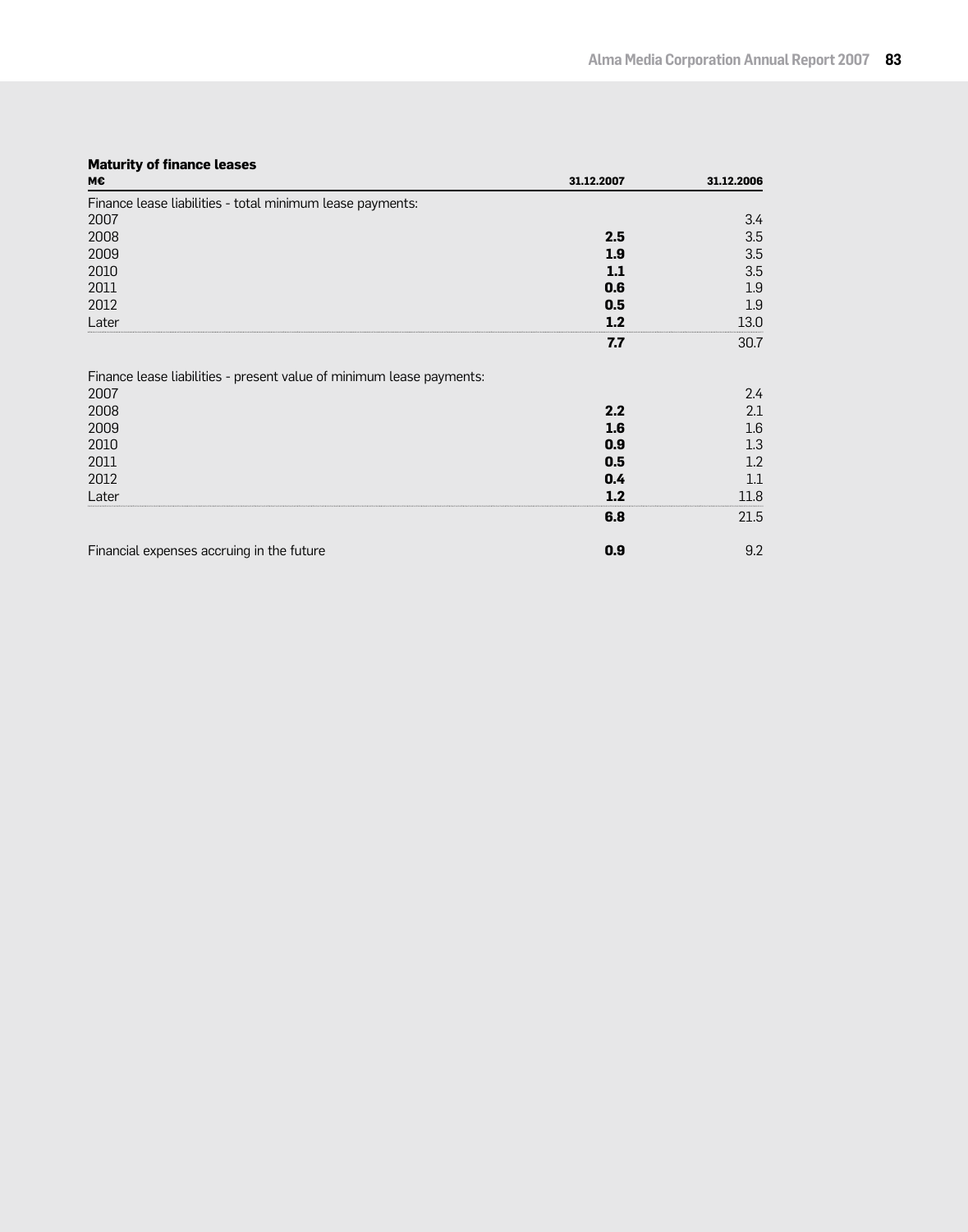#### **32. Financial risks**

Alma Media Corporation's risk management policy requires that the risk management strategy and plan, the control limits imposed and the course of action are reviewed annually. Risk management takes place through the risk management organization and process based on the company's risk management policy. The risk management process identifies the risks threatening the company's business, assesses and updates them, develops the necessary risk management methods, and regularly reports on the risks to the risk management organization. Risk management employs an online reporting system. Financial risk management is part of the Group's risk management policy. Alma Media categorizes its financial risks as follows:

#### **Interest rate risk:**

The interest rate risk describes how changes in interest rates and maturities related to various interest-bearing business transactions and balance sheet items could affect the Group's financial position, investment portfolio and net profit. The impact of the interest rate risk on net profit can be reduced using interest rate swaps, interest forwards and futures, and interest and foreign exchange options. The Group had no open interest rate derivatives on the balance sheet date.

The Group's interest-bearing debt totalled M€ 6.8 at 31 December 2007, all of which carried a variable rate. A one percentage point increase in the interest rate would increase the Group's financial expenses by M€ 0.1.

#### **Foreign exchange risks:**

**Transaction risk:** The transaction risk describes the impact of changes in foreign exchange rates on sales, purchases and balance sheet items denominated in foreign currencies. The impact of changes in exchange rates on net profit in the currencies of most importance to the Group can be reduced by taking the following measures:

• Cash flows in the same currency are netted through a common foreign exchange account whenever the cost or benefit is significant

• Larger one-time payments (min. book countervalue of M€ 1), are always 100% hedged over the following rolling 18-month period,

\* At least 50% of known continuous foreign currency cash flow (min. book countervalue of M€ 1) is always hedged over the following 18-month period.

The Group had no open foreign currency derivatives on the balance sheet date.

**Translation risk:** A foreign exchange risk that arises when on the translation of foreign investments into the functional currency of the parent company. The risk associated with translating long-term net investments in foreign currencies is not hedged. However, should there be a clear risk of a currency falling in value, Group management can decide to hedge the company's foreign currency exposure. The foreign exchange risk arising from the translation of foreign investments is generally reduced by arranging financing in the same currency in which the investment was made, assuming that this is possible and economically viable.

#### **Commodity risk:**

The commodity risk refers to the impact of changes in the prices of commodities, e.g. raw materials, on the Group's net profit. The Group regularly assesses its commodity risk exposure and hedges this risk employing generally used commodity derivatives whenever this is possible and economically viable.

A 1% change in the price of paper would reduce the Group's operating profit by an estimated M€ 0.2. The Group had not open paper derivatives on the balance sheet date. The Group had open electricity derivative contracts at the balance sheet date. The values of these open derivatives are described in more detail in Note 36 to the consolidated financial statements.

#### **Capital management risks:**

**Liquidity management:** To secure its liquidity, Alma Media issues its own commercial papers if required via brokers, and hedges over-liquidity according to the plan laid down in its treasury policy. Liquidity is assessed daily and liquidity forecasts are drawn up at weekly, monthly and 12-month rolling intervals.

**Financing of working capital:** To finance its working capital, Alma Media uses financial programmes (syndicated credit facilities, medium-term notes), as well as direct credit lines, bonds, and various products offered by financial companies (leases etc.).

The company had a M€ 100 commercial paper programme in Finland on the balance sheet date that allows the company to issue papers between M $\epsilon$  0 and M $\epsilon$  100.

**Long-term capital funding:** To secure its long-term financing needs, Alma Media uses either capital market facilities or other especially long-term facilities. Examples are share issues, convertible bonds, notes and especially long direct credit lines.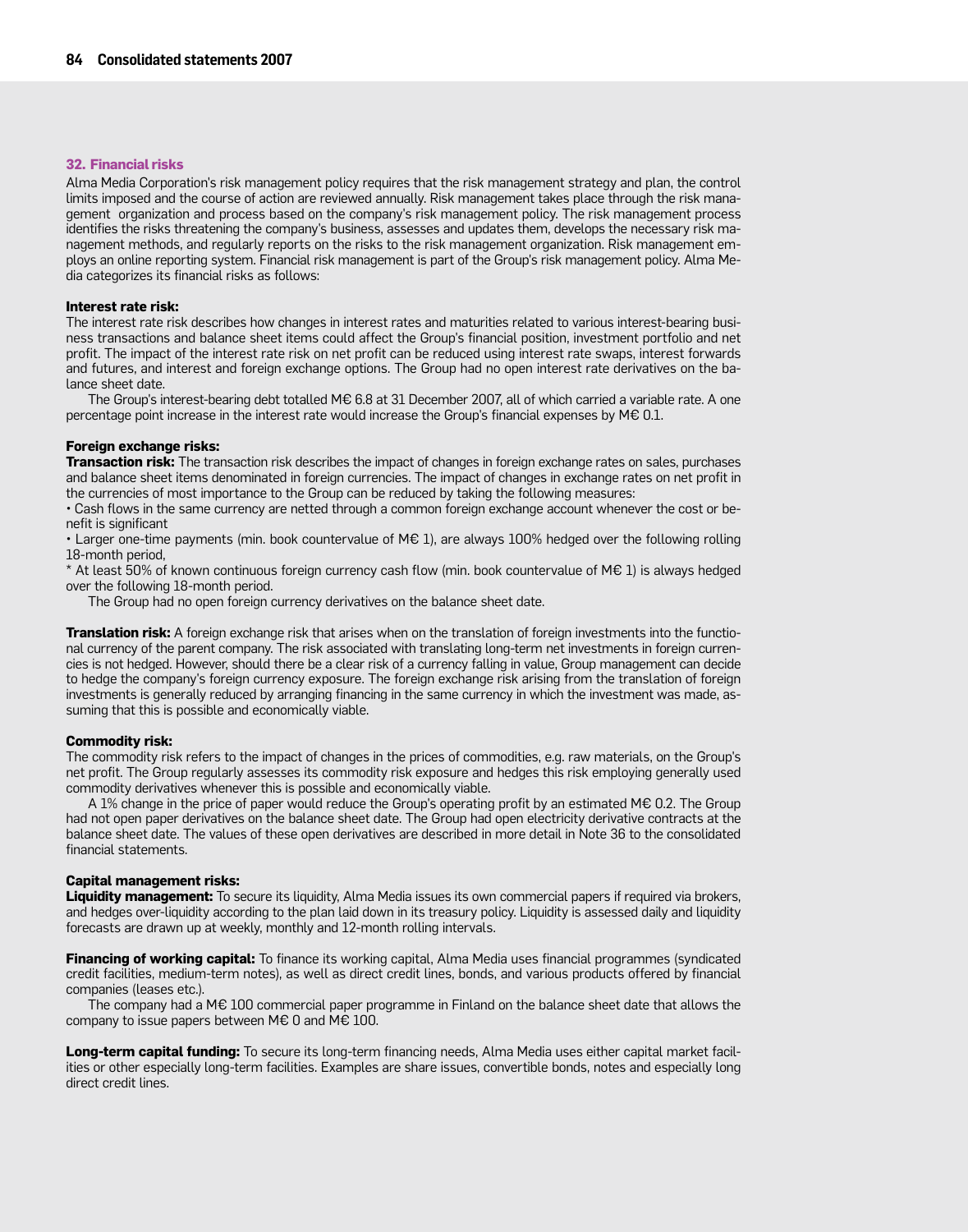### **Credit risk:**

The following table details the maturities of the company's accounts receivable at 31 December 2007:

| м€                                                           | 31.12.2007 | 31.12.2006 |
|--------------------------------------------------------------|------------|------------|
| Non-matured receivables and receivables maturing in 1-4 days | 20.0       |            |
| Maturing in 5-30 days                                        | 4.5        | 2.4        |
| Maturing in 31-120 days                                      | 1.0        | ೧.6        |
| Maturing after 120 days                                      | 0.3        | nз         |
| Accounts receivable, total                                   | 25.9       |            |

Company has not done any specific write downs for accounts receivable at 31 December 2007. There has not been realized any major bad debts during the years 2006 and 2007. Company evaluates regularly invoicing and credit risks for major customers.

### **33. Financial instruments**

Comparison between book values and fair values of the financial instruments are presented as follows. In addition financial instruments are presented by categories as required by IAS 39.

|                                                       |            | <b>Book values</b> |            | <b>Fair values</b> |
|-------------------------------------------------------|------------|--------------------|------------|--------------------|
| M€                                                    | 31.12.2007 | 31.12.2006         | 31.12.2007 | 31.12.2006         |
| <b>Financial assets</b>                               |            |                    |            |                    |
| Financial assets at fair value through profit or loss |            |                    |            |                    |
| Commodity derivate contracts                          | 0.1        |                    | 0.1        |                    |
| Held-to-maturity investments                          |            |                    |            |                    |
| Other short-term investments                          | 3.0        | 2.4                | 3.0        | 2.4                |
| Available-for-sale financial assets                   |            |                    |            |                    |
| Other long-term investments                           | 4.0        | 3.9                | 4.0        | 3.9                |
| Loans and receivables                                 |            |                    |            |                    |
| Accounts receivables and other receivables            | 29.8       | 28.8               | 29.8       | 28.8               |
| Cash and cash equivalents                             | 24.8       | 28.2               | 24.8       | 28.2               |
|                                                       | 61.7       | 63.3               | 61.7       | 63.3               |
| <b>Financial liabilities</b>                          |            |                    |            |                    |
| Measured at amortized costs                           |            |                    |            |                    |
| <b>Financial leases</b>                               | 6.8        | 21.5               | 6.8        | 21.5               |
| Other interest-bearing liabilities                    |            | 0.2                |            | 0.2                |
| Accounts payable and other liabilities                | 36.4       | 33.9               | 36.4       | 33.9               |
|                                                       | 43.2       | 55.6               | 43.2       | 55.6               |

The book values of accounts recevables, other receivables (both long term and short term) and other short term investments are estimated to correspond with their fair values. The effect of discounting is not significant.

More details concerning derivative contracts are given in Note 36.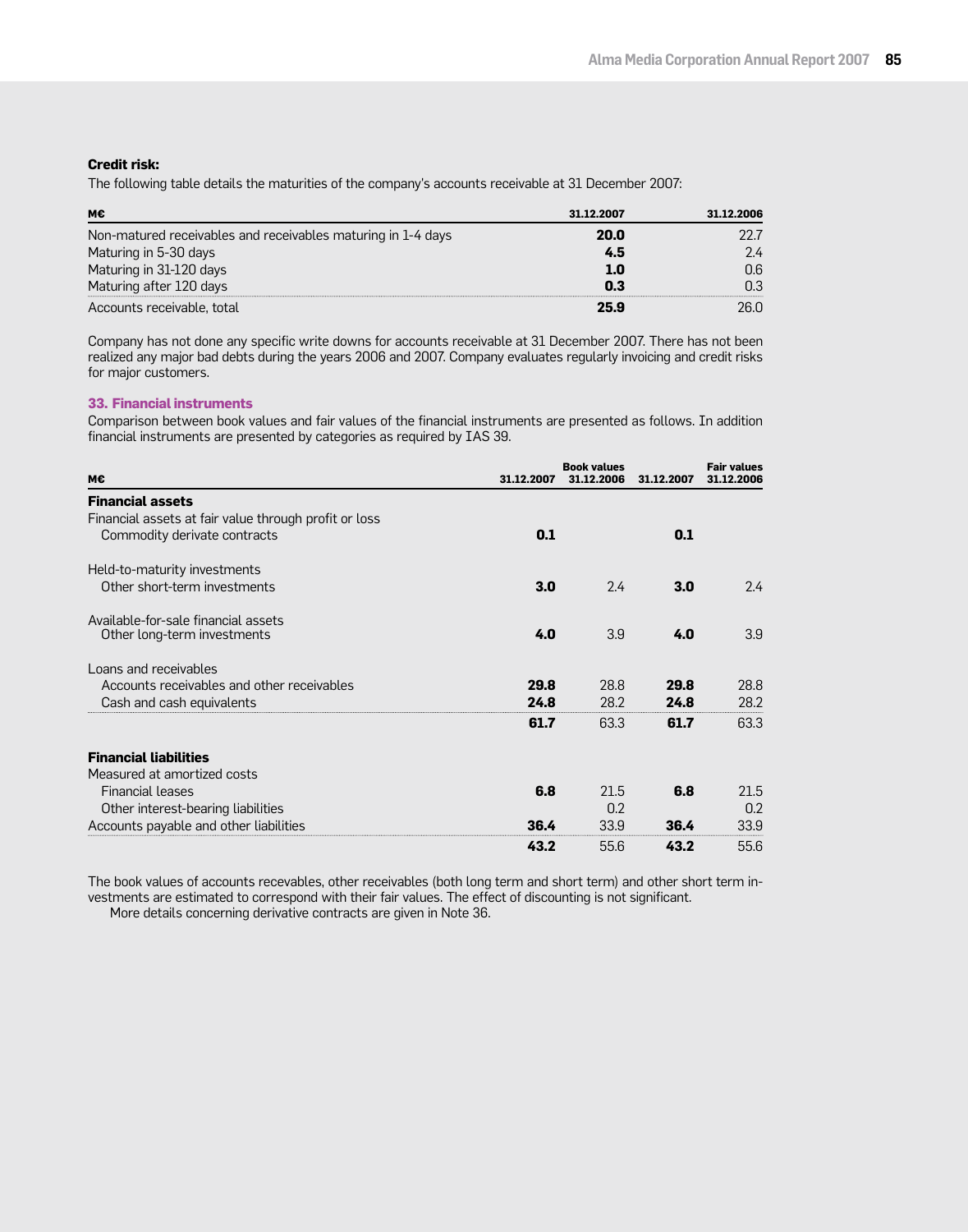### **34. Accounts payable and other liabilities**

| М€                                  | 31.12.2007 | 31.12.2006 |
|-------------------------------------|------------|------------|
| Accounts payable                    | 8.8        | 7.4        |
| Owed to associated companies        |            |            |
| Accounts payable                    | 0.1        |            |
| Accrued expenses and prepaid income |            |            |
| Accrued expenses and prepaid income | 21.7       | 20.3       |
| Other liabilities                   | 5.9        | 61         |
| Total                               | 36.4       | 33.9       |

The book values of accounts payable and other liabilities are estimated to correspond with their fair values.

The effect of discounting is not significant.

The main items in accrued expenses and prepaid income are allocated wages, salaries and other personnel expenses.

#### **35. Other leases**

#### **The Group as lessee:**

Minimum lease payments payable based on other non-cancellable leases:

| M€                                | 31.12.2007 | 31.12.2006 |
|-----------------------------------|------------|------------|
| Within one year                   | 7.5        |            |
| Within 1-5 years<br>After 5 years | 18.1       | 46         |
|                                   | 26.5       |            |
| Total                             |            |            |

The Group's companies largely operate in leased premises. Rental agreements vary in length from 6 months to 15 years.

The company cancelled the finance leasing agreement for the office and printing works building in Tampere Patamäenkatu and agreed on a new leasing contract for the property with a new landlord in 2007.

The new operating leasing agreement is 15 years length. Alma Media has agreed on termination events concerning equity and gearing commitments with the new landlord.

| Purchase agreements under IFRIC 4 that contain another lease component, as described in IAS 17<br>м€ | 31.12.2007 | 31.12.2006 |
|------------------------------------------------------------------------------------------------------|------------|------------|
| Minimum payments payable based on these purchase agreements                                          | 4.6        | 7.7        |
| The Group as lessor:<br>Minimum rental payments receivable based on other non-cancellable leases:    |            |            |
| Within one year                                                                                      | 2.0        | 1.6        |
| Within 1-5 years                                                                                     | 2.6        | 3.0        |
| After 5 years                                                                                        |            |            |
|                                                                                                      |            | 4 6        |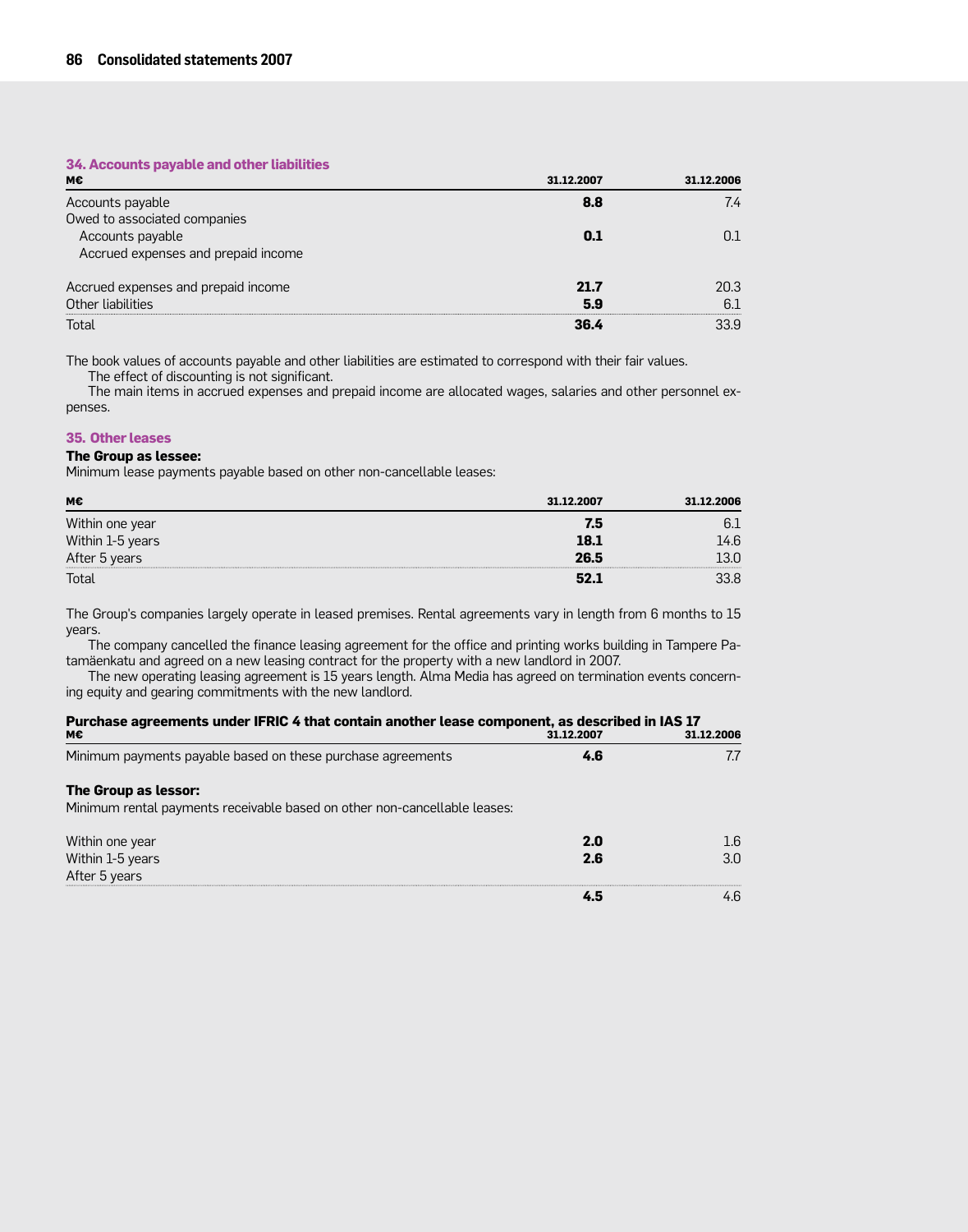# **36. Derivative contracts**

| мє                                                      | 31.12.2007 | 31.12.2006 |
|---------------------------------------------------------|------------|------------|
| Commodity derivative contracts, electricity derivatives |            |            |
| Fair value $*$                                          | 0.1        |            |
| Value of underlying instrument                          | 0.4        |            |

\*) The fair value represents the return that would have arisen if the derivative positions had been cleared on the balance sheet date.

The fair values of foreign exchange forward contracts and raw material derivatives have been calculated using market values on the balance sheet date. Fair values of share options have been calculated using the option price model.

#### **37. Commitments and contingencies**

| м€                              | 31.12.2007 | 31.12.2006 |
|---------------------------------|------------|------------|
| Collateral for others:          |            |            |
| Guarantees                      | 0.O        |            |
| Other commitments:              |            |            |
| Commitments based on agreements | n 1        |            |
|                                 |            |            |

#### **38. Related parties**

Alma Media Group's related parties are its associated companies (see Note 18) and the companies that they own. Related parties also include the company's management (Board of Directors, the Presidents and Group Executive Team). The employee benefits of management and other related party transactions between management and the company are detailed in Note 7.

Sales of goods and services with inner circle members are based on the Group's prices in force at the time of transaction:

## **Related party transactions with associated companies:**

| М€                                 | 1.1. - 31.12.2007 | $1.1 - 31.12.2006$ |
|------------------------------------|-------------------|--------------------|
| a) Sales of goods and services     | 0.2               | 0.4                |
| b) Purchases of goods and services | 5.9               | 4.4                |
| c) Accounts receivable             | 4.7               | 4.6                |
| d) Accounts payable                | 0.1               | 0.1                |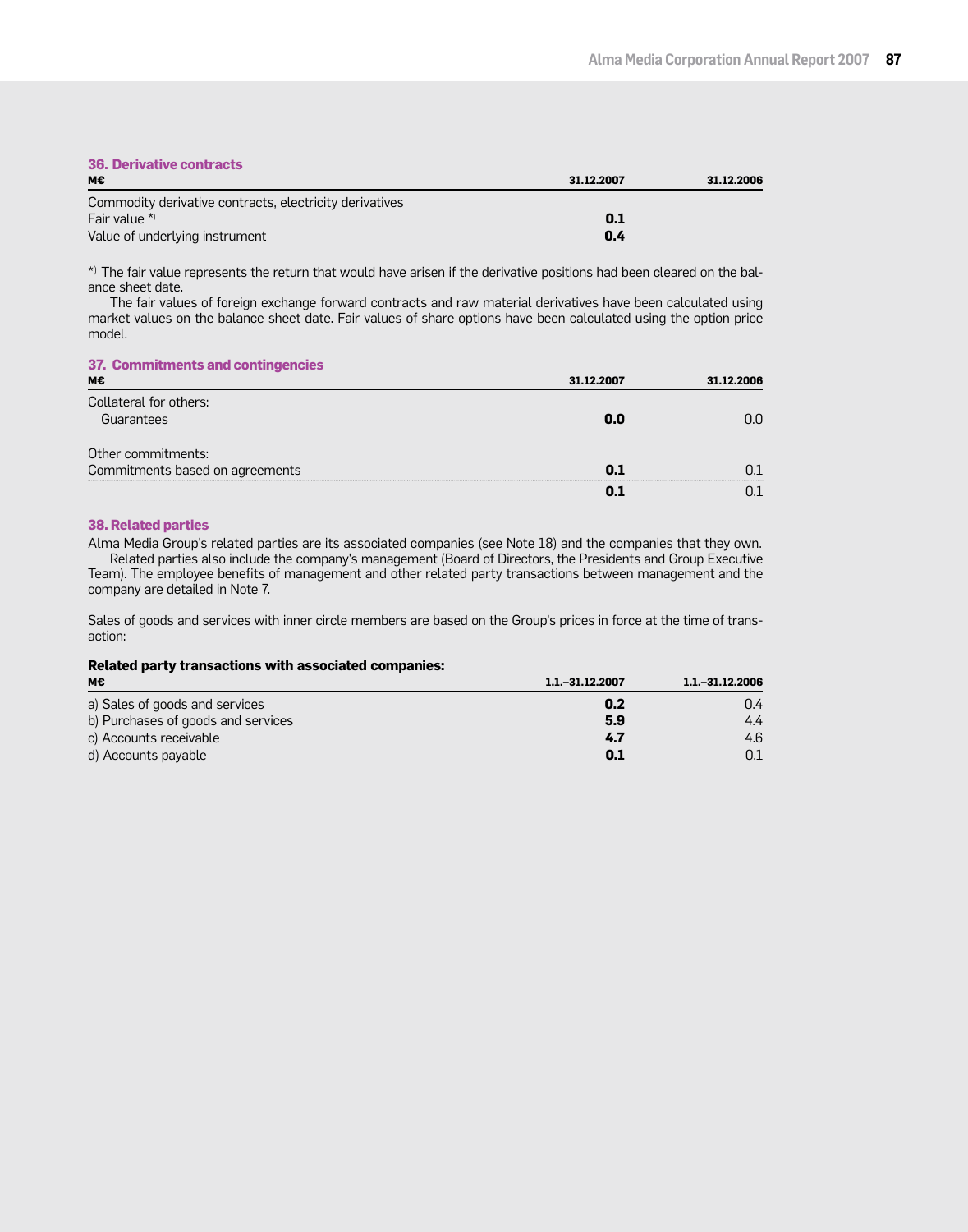## **39. Shareholdings**

## **20 principal shareholders at 31 December 2007**

|                                                           | No.        | $%$ of<br>total shares | $%$ of<br>total votes |
|-----------------------------------------------------------|------------|------------------------|-----------------------|
| 1. Nordea Pankki Suomi Oyj                                | 11,785,762 | 15.8                   | 15.8                  |
| 2. Oy Herttaässä Ab                                       | 7,592,798  | 10.2                   | 10.2                  |
| 3. Varma Mutual Pension Insurance Company                 | 6,705,994  | 9.0                    | 9.0                   |
| 4. Sampo Life Insurance Company Ltd                       | 6,665,912  | 8.9                    | 8.9                   |
| 5. Kaleva Mutual Insurance Company                        | 4,189,281  | 5.6                    | 5.6                   |
| 6. C.V. Åkerlund Fund                                     | 3,080,071  | 4.1                    | 4.1                   |
| 7. Ilkka -Yhtymä Oyj                                      | 2,463,791  | 3.3                    | 3.3                   |
| 8. Ilmarinen Mutual Pension Insurance Company             | 2,128,018  | 2.9                    | 2.9                   |
| 9. Tapiola Mutual Pension Insurance Company               | 1,852,800  | 2.5                    | 2.5                   |
| 10. Evli Pankki Oyj                                       | 950,462    | 1.3                    | 1.3                   |
| 11. Keskisuomalainen Oyj                                  | 635,089    | 0.9                    | 0.9                   |
| 12. The Finnish Cultural Foundation                       | 576,000    | 0.8                    | 0.8                   |
| 13. Federation of Finnish Textile and Clothing Industries | 533,462    | 0.7                    | 0.7                   |
| 14. Häkkinen Heikki estate                                | 517,332    | 0.7                    | 0.7                   |
| 15. FIM Pankkiiriliike Oy                                 | 497,375    | 0.7                    | 0.7                   |
| 16. Investment Fund Nordea Fennia                         | 474,132    | 0.6                    | 0.6                   |
| 17. Häkkinen Veera estate                                 | 461,911    | 0.6                    | 0.6                   |
| 18. Sinkkonen Raija                                       | 460,000    | 0.6                    | 0.6                   |
| 19. Neste Oil Pension Fund                                | 459,698    | 0.6                    | 0.6                   |
| 20. Nordea Life Assurance Finland Ltd                     | 427,549    | 0.6                    | 0.6                   |
| Total                                                     | 52,457,437 | 70.3                   | 70.3                  |
| Nominee-registered                                        | 8,542,295  | 11.4                   | 11.4                  |
| Other                                                     | 13,612,791 | 18.2                   | 18.2                  |
| Grand total                                               | 74,612,523 | 100.0                  | 100.0                 |

The holdings of the Board of Directors, the President and the members of the Group Executive Team are shown in Note 7.

## **Ownership structure at 31 December 2007**

|                                      | <b>Number</b><br>of owners | $%$ of<br>total | <b>Number</b><br>of shares | $%$ of<br>shares |
|--------------------------------------|----------------------------|-----------------|----------------------------|------------------|
| Private corporations                 | 265                        | 6.0             | 12,709,986                 | 17.0             |
| Financial and insurance institutions | 24                         | 0.5             | 26,179,739                 | 35.1             |
| Public entities                      | 18                         | 0.4             | 12,026,538                 | 16.1             |
| <b>Households</b>                    | 3,903                      | 89.0            | 8,924,589                  | 12.በ             |
| Non-profit associations              | 145                        | 3.3             | 5,987,452                  | 8.0              |
| Foreign owners                       | 20                         | 0.5             | 38.465                     |                  |
| Nominee-registered shares            | 9                          | 0.2             | 8,542,295                  | 11 4             |
| In general account                   |                            |                 | 203.459                    |                  |
| Total                                |                            |                 |                            | nn n             |

## **Distribution of ownership**

| <b>Number of shares</b> | <b>Number</b><br>of owners | $%$ of<br>total | <b>Number</b><br>of shares | $%$ of<br>shares |
|-------------------------|----------------------------|-----------------|----------------------------|------------------|
| $1 - 100$               | 880                        | 20.1            | 45.517                     |                  |
| $101 - 1,000$           | 2,168                      | 49.5            | 1,023,947                  | 1.4              |
| $1,001 - 10,000$        | .112                       | 25.4            | 3,419,810                  | 4.6              |
| $10,001 - 100,000$      | 180                        | 4.              | 765.981                    | 6.4              |
| 100,001 - 500,000       | 28                         | 0.6             | 7,185,801                  | 9.6              |
| $500,000 -$             | 16                         | 0.4             | 57,968,008                 | 77.7             |
| In general account      |                            |                 | 203.459                    | 0.3              |
| Total                   |                            |                 |                            |                  |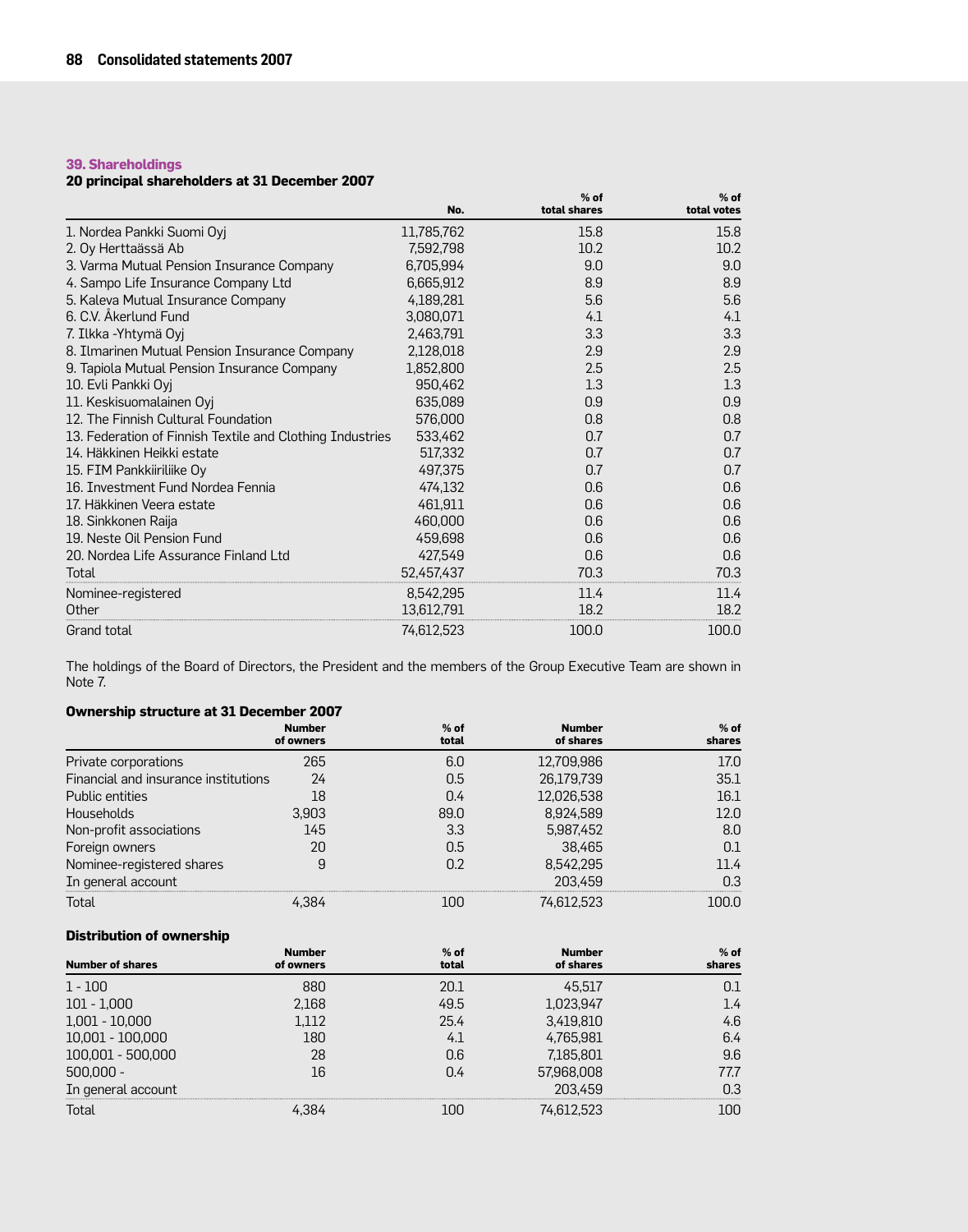# **Parent company income statement (FAS)**

| 11.7<br>10.3<br>21.2<br>1.4                                                                  |
|----------------------------------------------------------------------------------------------|
|                                                                                              |
|                                                                                              |
| $-1.6$                                                                                       |
| $-0.4$                                                                                       |
| $-10.3$                                                                                      |
| $-0.7$                                                                                       |
| 39.6                                                                                         |
| 38.9                                                                                         |
| 39.2                                                                                         |
| 78.1                                                                                         |
| 0.0                                                                                          |
| $-9.7$                                                                                       |
| 68.5                                                                                         |
| $-3.1$<br>$-0.3$<br>$-12.3$<br>17.2<br>4.1<br>21.3<br>46.6<br>68.0<br>0.0<br>$-11.9$<br>56.0 |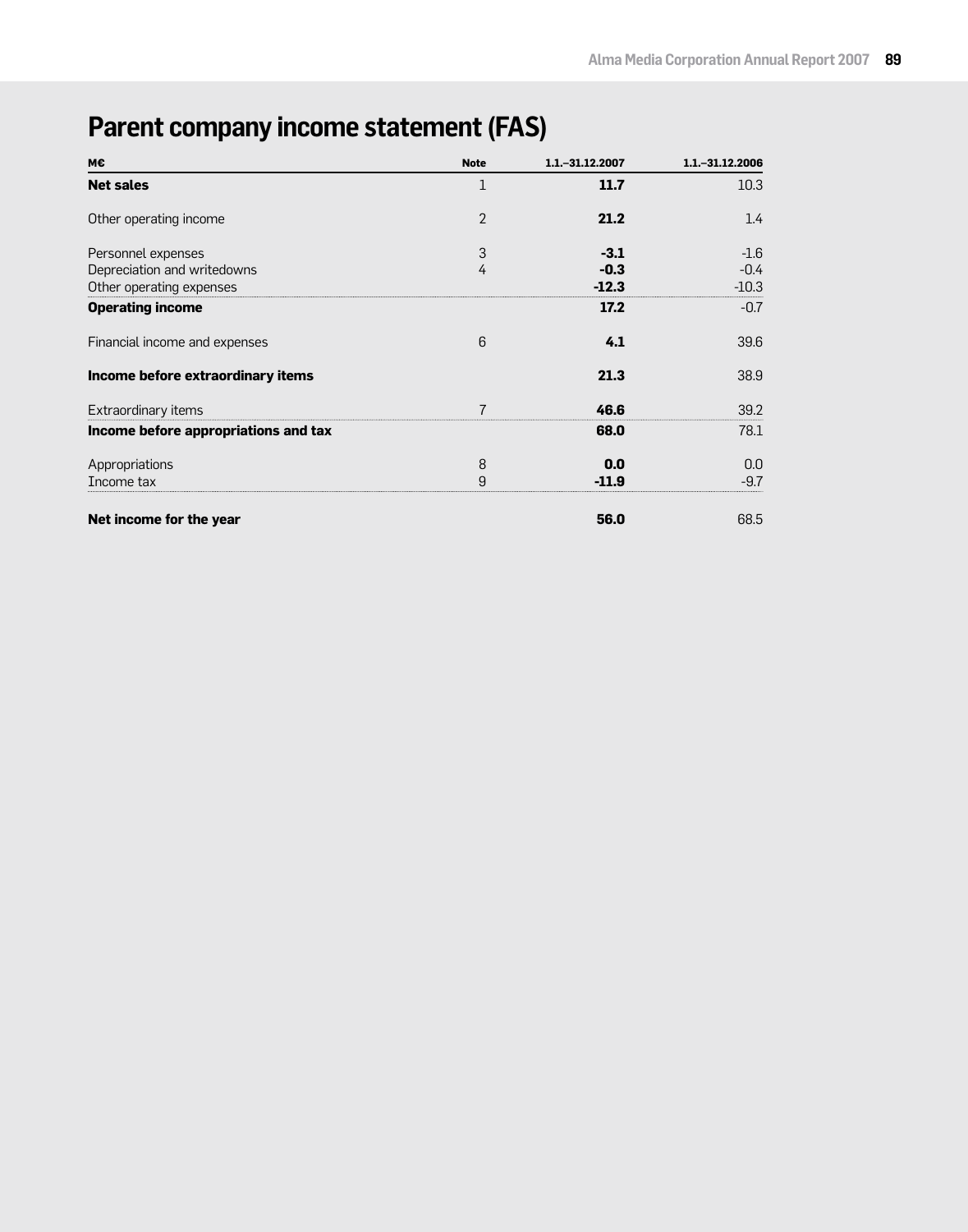# **Parent company balance sheet (FAS)**

| М€                                          | <b>Note</b> | 31.12.2007 | 31.12.2006 |
|---------------------------------------------|-------------|------------|------------|
| <b>Assets</b>                               |             |            |            |
| <b>Fixed assets</b>                         |             |            |            |
| Intangible assets                           | 10          | 0.9        | 0.3        |
| Tangible assets                             | 11          | 3.4        | 3.5        |
| <b>Investments</b>                          |             |            |            |
| Holdings in Group companies                 | 12          | 474.8      | 423.5      |
| Other investments                           | 12          | 8.5        | 2.6        |
| Fixed assets, total                         |             | 487.6      | 430.0      |
| Current assets                              |             |            |            |
| Short-term receivables                      | 13          | 54.0       | 102.0      |
| Cash and bank                               |             | 21.6       | 25.7       |
| Current assets, total                       |             | 75.6       | 127.7      |
| <b>Assets, total</b>                        |             | 563.2      | 557.7      |
| м€                                          | <b>Note</b> | 31.12.2007 | 31.12.2006 |
| <b>Shareholders' equity and liabilities</b> |             |            |            |
| Shareholders' equity                        |             |            |            |
| Share capital                               |             | 44.8       | 44.8       |
| Share premium fund                          |             | 414.4      | 414.4      |
| Other funds                                 |             | 5.4        | 5.4        |
| Retained earnings (loss)                    |             | 21.0       | 1.0        |
| Net income for the period (loss)            |             | 56.0       | 68.5       |
| Shareholders' equity, total                 | 14          | 541.5      | 534.0      |
| Accumulated appropriations                  | 15          | 0.1        | 0.0        |
| Provisions                                  | 16          | 0.1        | 0.8        |
| Liabilities                                 |             |            |            |
| Long-term liabilities                       | 17          | 2.5        | 2.1        |
| Short-term liabilities                      | 18          | 19.0       | 20.8       |
| Liabilities, total                          |             | 21.5       | 22.9       |
| Shareholders' equity and liabilities, total |             | 563.2      | 557.7      |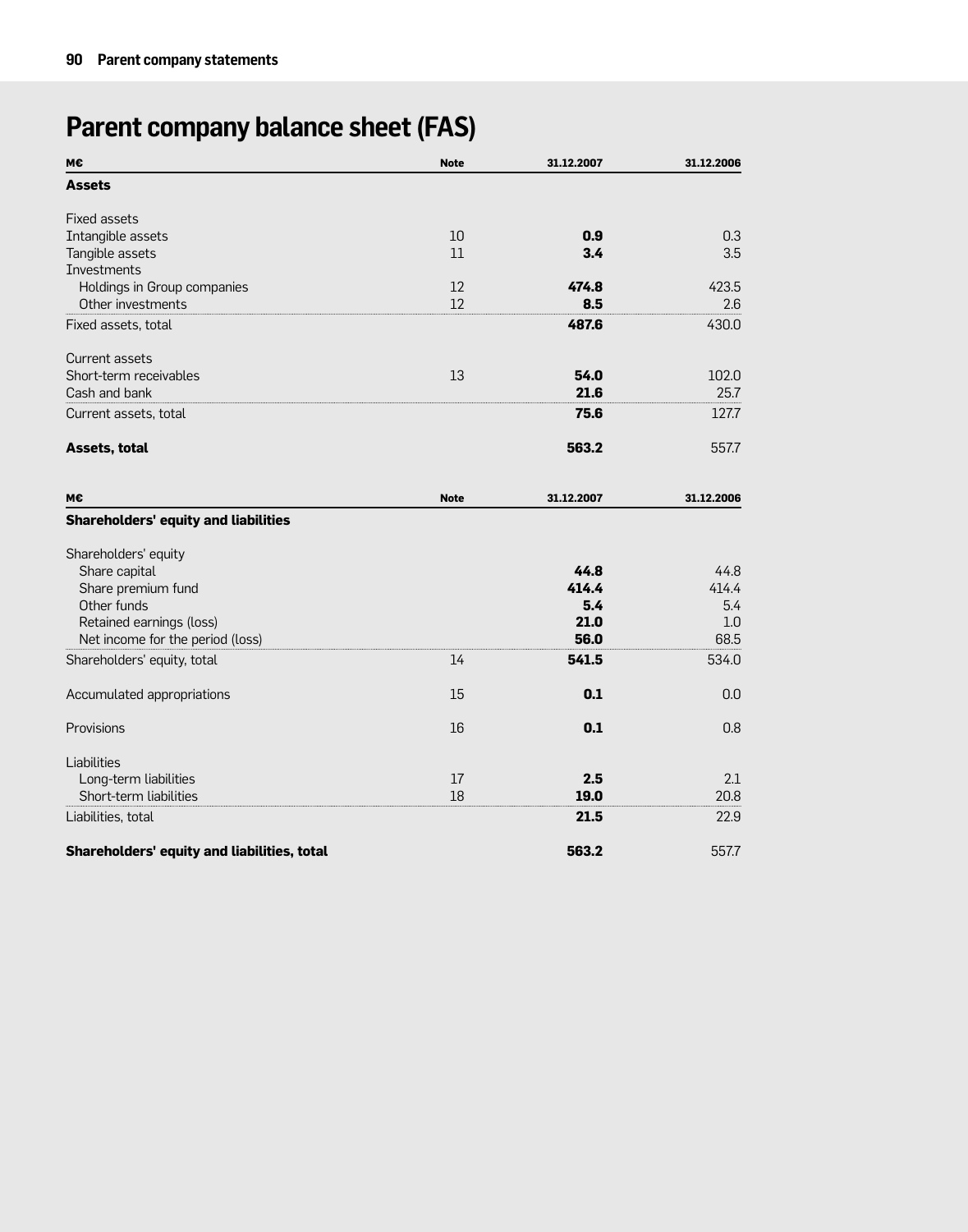# **Parent company cash flow statement (FAS)**

| M€                                                                            | 1.1. - 31.12.2007 | 1.1. - 31.12.2006 |
|-------------------------------------------------------------------------------|-------------------|-------------------|
| <b>Operating cash flow</b>                                                    |                   |                   |
| Net income for the year                                                       | 56.0              | 68.5              |
| Adjustments                                                                   |                   |                   |
| Depreciation and writedowns                                                   | 0.3               | 0.4               |
| Capital gains (losses) on sale of fixed assets and other investments          | 0.0               | $-1.3$            |
| Financial income and expenses                                                 | $-4.1$            | $-39.6$           |
| Taxes                                                                         | 11.9              | 9.7               |
| Other adjustments                                                             | $-68.0$           | $-39.1$           |
| Change in working capital:                                                    |                   |                   |
| Total increase (-) / decrease (+) in current non-interest-bearing receivables | $-0.4$            | 0.9               |
| Increase (+) / decrease (-) in current non-interest-bearing liabilities       | 0.9               | $-2.0$            |
| Dividend income received                                                      | 0.7               | 34.2              |
| Interest income received                                                      | 4.7               | 5.9               |
| Interest expenses paid                                                        | $-1.3$            | $-3.0$            |
| Taxes paid                                                                    | $-11.2$           | $-10.3$           |
| Net cash from operating activities                                            | $-10.6$           | 24.2              |
| <b>Investments:</b>                                                           |                   |                   |
| Investments in tangible and intangible assets                                 | $-1.7$            | $-0.7$            |
| Proceeds from disposal of tangible and intangible assets                      | 1.0               | 3.5               |
| Investments in other securities                                               | $-0.1$            | 0.0               |
| Proceeds from disposal of other investments                                   | 0.2               | 1.5               |
| Associated company shares acquired                                            |                   | 0.0               |
| Net cash from investing activities                                            | $-0.6$            | 4.2               |
| <b>Cash flow before financing activities</b>                                  | $-11.2$           | 28.4              |
| <b>Financing:</b>                                                             |                   |                   |
| Long-term loans, repayments                                                   |                   | $-33.6$           |
| Short-term loans raised                                                       | 2.0               |                   |
| Short-term loans, repayments                                                  | $-2.2$            | $-39.1$           |
| Group contributions received                                                  | 46.6              | 39.2              |
| Increase (-) or decrease (+) in interest-bearing receivables                  | 9.2               | 11.4              |
| Dividends paid and capital repayment                                          | $-48.5$           | $-48.5$           |
| Net cash used in financing activities                                         | 7.1               | $-70.6$           |
| Change (increase + / decrease -) in cash reserves                             | $-4.1$            | $-42.2$           |
| Cash reserves at start of period                                              | 25.7              | 67.8              |
| Cash reserves at end of period                                                | 21.6              | 25.7              |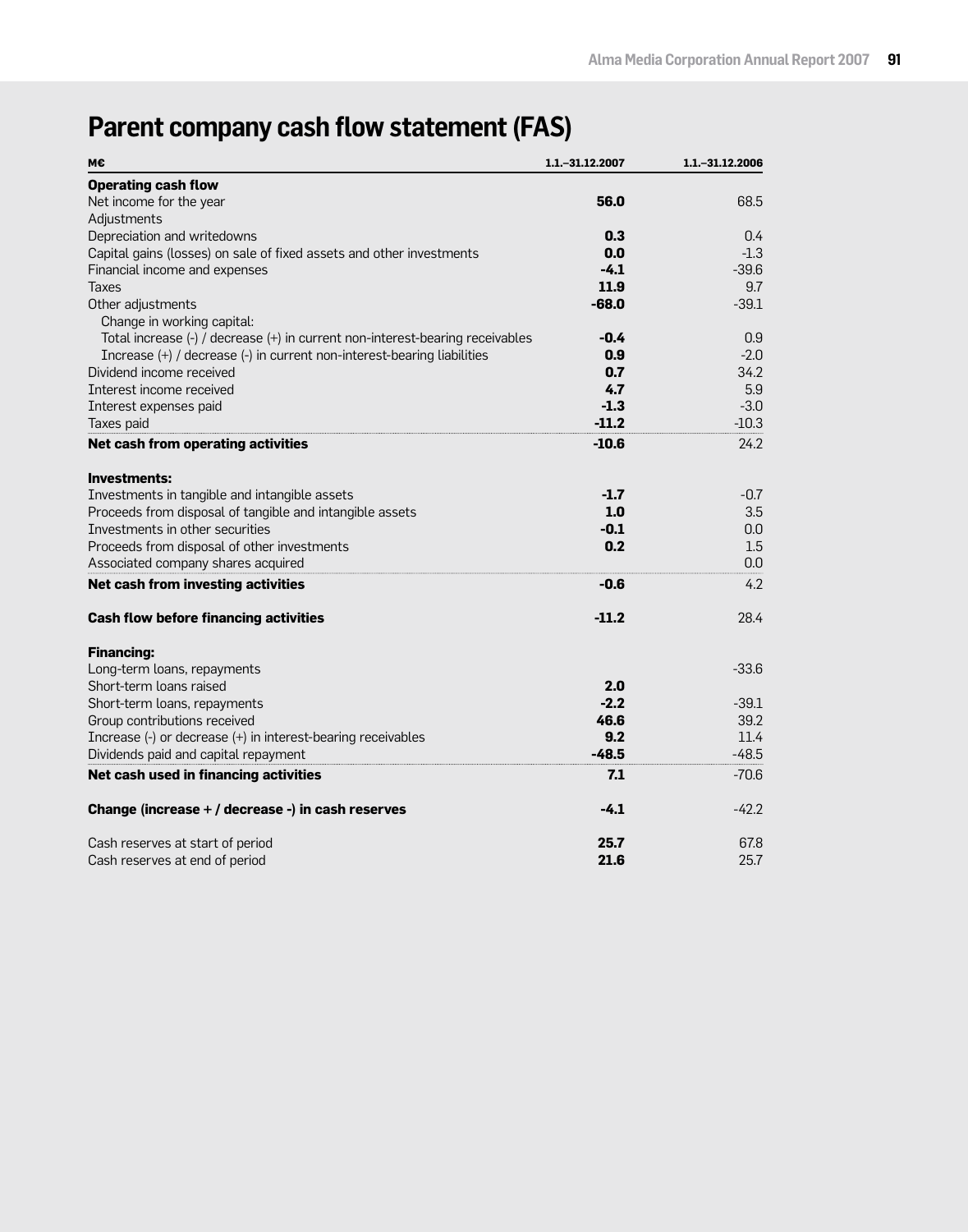# **Accounting principles used in the parent company's FAS financial statements**

# **General information**

Alma Media Corporation is a Finnish public limited company incorporated under Finnish law. Its registered office is in Helsinki, address: Eteläesplanadi 20, P.O. Box 140, 00101 Helsinki, Finland.

# **Parent company financial statements**

The financial statements of the parent company are prepared according to Finnish Accounting Standards (FAS).

The parent company was established on 27 January 2005. On 7 November 2005 the old Alma Media Corporation was merged with Almanova Corporation, which adopted the new name of Alma Media Corporation. The merger difference arising in conjunction with the merger has been capitalized to the Group's shares.

The Alma Media Corporation subsidiaries Suomalainen Lehtipaino Oy, Alpress Oy and Marcenter Oy were merged with Alma Media Corporation on 31 December 2007.

# **Comparability**

The location in fixed assets in the balance sheet for presenting connection fees and renovation costs for leased apartments has been changed from other long-term expenses under intangible rights to property, plant and equipment. The presentation has been corrected retroactively for the 2006 figures. The change in presentation has no effect on the result or shareholders' equity.

# **Fixed assets**

Tangible and intangible assets are capitalized at direct acquisition cost less planned depreciation and writedowns. Planned depreciation is calculated from the original acquisition cost based on the estimated economic life of the asset. Depreciation is not entered on land. The economic lifetimes used are as follows:

| <b>Buildings</b>         | $30-40$ year |
|--------------------------|--------------|
| Structures               | 5 years      |
| Machinery and equipment  | $3-10$ years |
| Other long-term expenses | $5-10$ vears |

# **Research and development costs**

Research and development (R&D) costs are entered as an expense in the financial period during which they are incurred. R&D costs are capitalized when it is expected that the intangible asset will generate corresponding economic added value and the costs arising from this can be reliably determined.

# **Inventories**

The balance sheet value of inventories is the lower of direct acquisition cost or the probable market value. Inventories are amortized on a FIFO (first-in-first-out) basis.

# **Taxes**

Taxes in the income statement are the taxes corresponding to the results of the Group's companies during the financial year as well as adjustments to taxes in previous years. No deferred tax assets are entered in the parent company's accounts.

# **Foreign exchange items**

Foreign currency items are entered at the rates prevailing on the transaction date. Receivables and payables on the balance sheet date are valued at the average rate on the balance sheet date. Exchange rate differences arising from sales and purchases are treated as additions or subtractions respectively in the income statement. Realized and unrealized exchange rate differences related to loans and loan receivables are taken to other financial income and expenses in the income statement. The parent company does not have significant foreign currency loans.

# **Pension commitments**

Statutory and voluntary employee pension benefits are arranged mainly through pension insurance companies.

# **Other employee benefits**

The parent company has a current stock option scheme launched in spring 2006 for the company's senior management. In compliance with Finnish Accounting Standards (FAS) the option benefit is not measured at fair value, nor is the calculated employee benefit expensed in the income statement.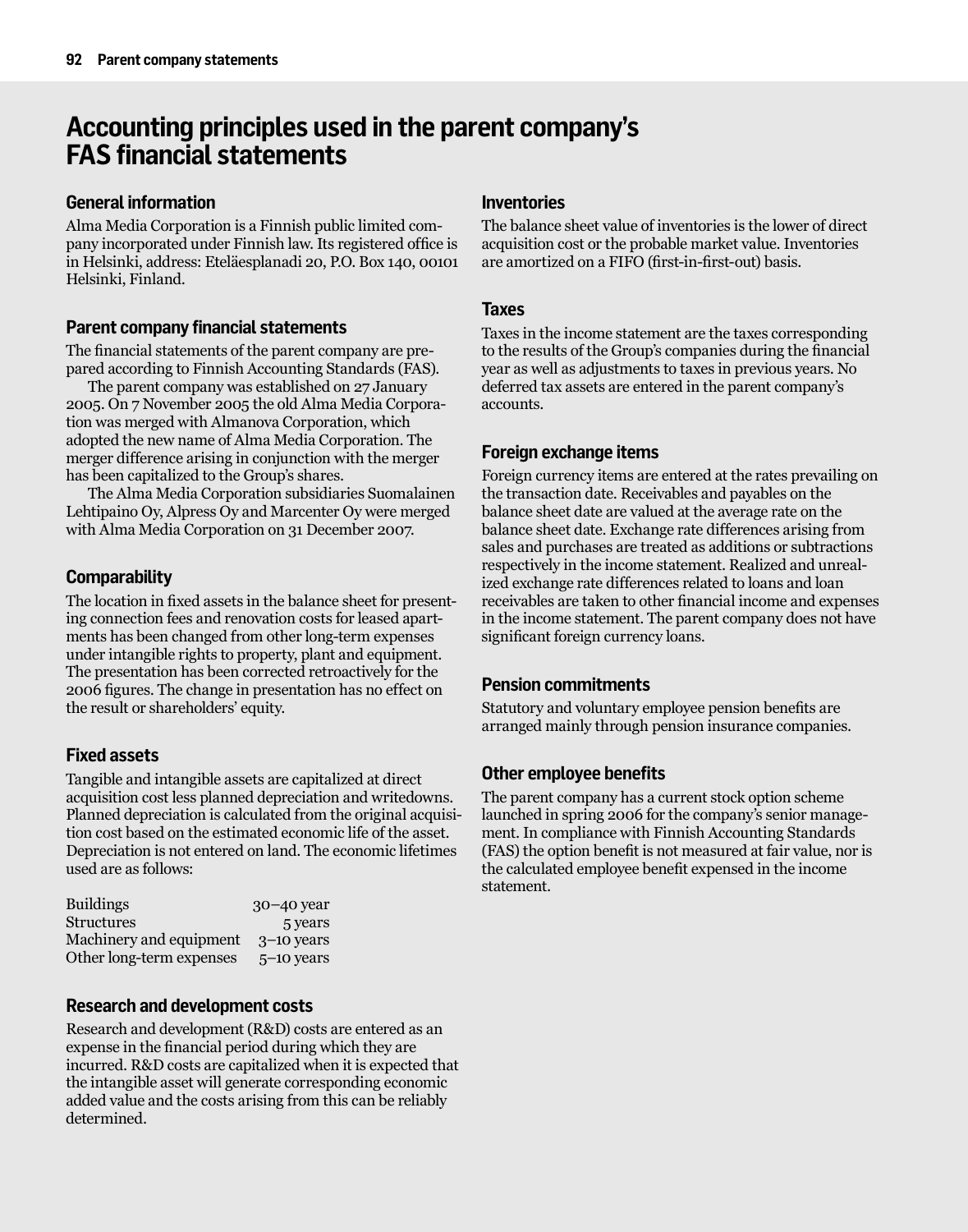# **Notes to the parent company financial statements (FAS)**

| 1. Net sales by market area |  |  |  |
|-----------------------------|--|--|--|
|-----------------------------|--|--|--|

| м€                            | 1.1. - 31.12.2007  | $1.1 - 31.12.2006$ |
|-------------------------------|--------------------|--------------------|
| Finland                       | 11 7               | 10.3               |
| Total                         | 11.7               | 10.3               |
| 2. Other operating income     |                    |                    |
| м€                            | $1.1 - 31.12.2007$ | 1.1. - 31.12.2006  |
| Gains on sale of fixed assets | 0.O                | .3                 |
| Other income                  |                    |                    |
|                               |                    |                    |

Major balance in other operating income consists of merger gains, M€ 20.8. The mergers of Alma Media Corporation's subsidiaries Suomalainen Lehtipaino Oy, Alpress Oy and Marcenter Oy with their parent company were registered in the Trade Register on 31 December 2007

# **3. Personnel expenses**

| м€                              | $1.1 - 31.12.2007$ | 1.1. - 31.12.2006 |
|---------------------------------|--------------------|-------------------|
| Wages, salaries and fees        | 24                 |                   |
| Pension expenses                | 0.4                | 0.6               |
| Other social expenses           | 0.3                |                   |
| Total                           | 31                 | 1.6               |
| Average number of employees     | 25                 | 24                |
| Salaries and fees to management |                    |                   |
| President                       | በ 4                | በ 4               |
| <b>Board of Directors</b>       | 0.2                | በ ን               |
| Total                           |                    | Ი.Ნ               |

The benefits to which the president of the parent company is entitled are described in more detail in Note 7 to the consolidated financial statements.

# **4. Depreciation and writedowns**

| мє                                                         | 1.1. - 31.12.2007 | 1.1. - 31.12.2006 |
|------------------------------------------------------------|-------------------|-------------------|
| Depreciation on tangible and intangible assets             | 0.3               | 7.4               |
| Writedowns on fixed assets and other long-term investments |                   |                   |
| Total                                                      | 0.3               | 14                |

### **5. Research and development expenses**

The company's research and development expenses in 20067 totalled M€ 0.8 (M€ 0.3 in 2006). M€ 0.7 of R&D expenses were capitalized to the balance sheet (M€ 0.2 in 2006).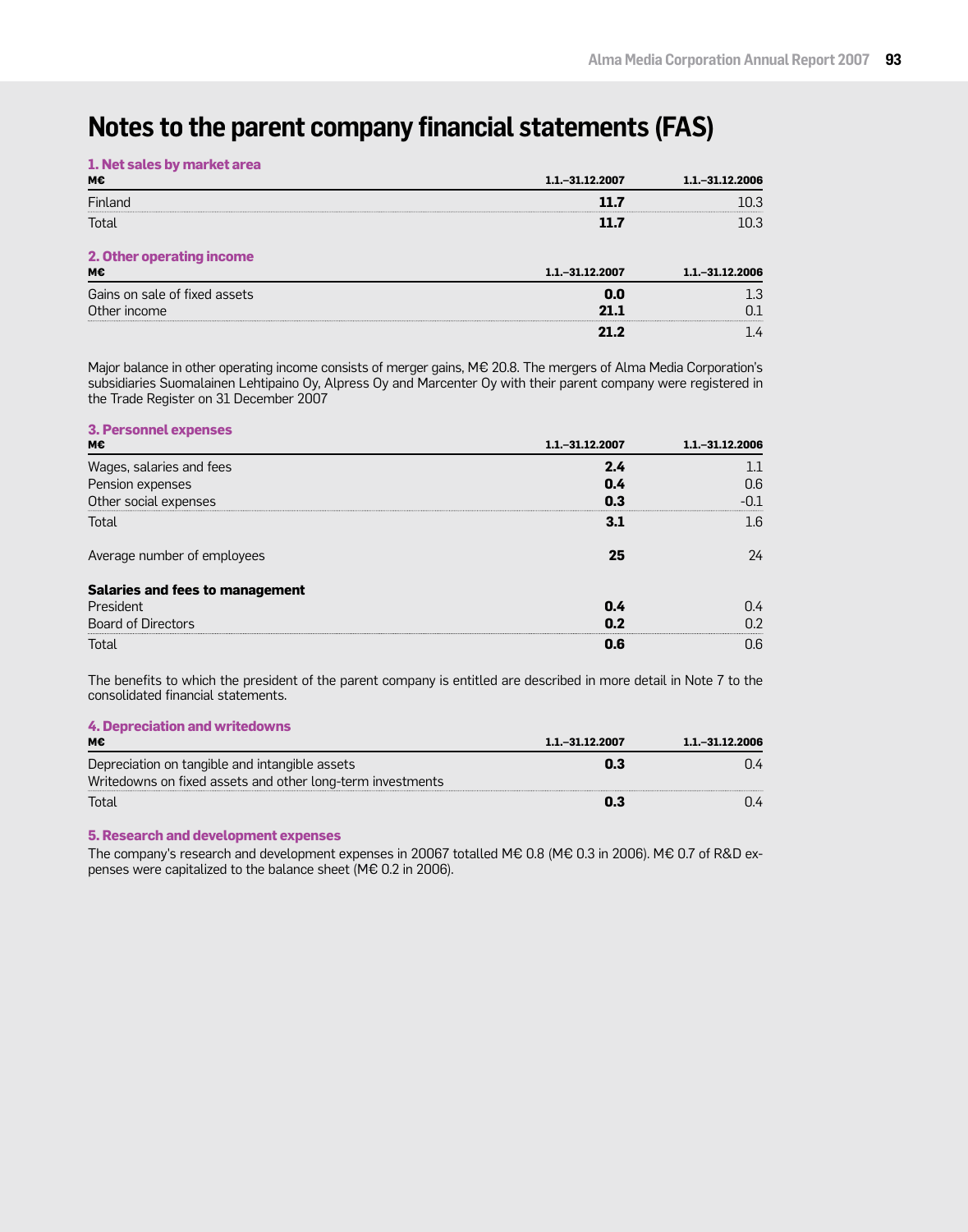## **6. Financial income and expenses**

| М€                                                                         | 1.1 .- 31.12.2007 | 1.1 .- 31.12.2006 |  |  |
|----------------------------------------------------------------------------|-------------------|-------------------|--|--|
| <b>Dividend income:</b>                                                    |                   |                   |  |  |
| From Group companies                                                       | 0.0               | 34.1              |  |  |
| From associated companies                                                  | 0.6               | 2.2               |  |  |
| From others                                                                | 0.0               | 0.0               |  |  |
|                                                                            | 0.7               | 36.2              |  |  |
| <b>Other interest and financial income:</b>                                |                   |                   |  |  |
| From Group companies                                                       | 4.0               | 4.2               |  |  |
| From others                                                                | 0.8               | 1.7               |  |  |
| Total                                                                      | 4.7               | 5.9               |  |  |
| Interest expenses and other financial expenses:                            |                   |                   |  |  |
| To Group companies                                                         | $-1.2$            | $-1.1$            |  |  |
| To others                                                                  | $-0.1$            | $-1.4$            |  |  |
| <b>Total</b>                                                               | $-1.3$            | $-2.5$            |  |  |
| Financial income and expenses, total                                       | 4.1               | 39.6              |  |  |
| Interest and other financial income includes translation differences (net) | 0.0               | 0.0               |  |  |
| <b>7. Extraordinary items</b>                                              |                   |                   |  |  |
| M€                                                                         | 1.1. - 31.12.2007 | 1.1. - 31.12.2006 |  |  |
| Group contribution received                                                | 46.6              | 39.2              |  |  |
| <b>8. Appropriations</b>                                                   |                   |                   |  |  |
| м€                                                                         | 1.1 .- 31.12.2007 | 1.1 .- 31.12.2006 |  |  |
| Difference between planned depreciation                                    |                   |                   |  |  |
| and depreciation made for tax purposes                                     | 0.0               | 0.0               |  |  |
| 9. Income tax                                                              |                   |                   |  |  |
| м€                                                                         | 1.1. - 31.12.2007 | 1.1 .- 31.12.2006 |  |  |
| Income tax payable on extraordinary items                                  | $-12.1$           | $-10.2$           |  |  |
| Income tax from regular business operations                                | 0.2               | 0.5               |  |  |
|                                                                            | $-11.9$           | $-9.7$            |  |  |

On the balance sheet date the parent company had M€ 1.8 in confirmed but unused tax losses from 2005. The unrecognized tax asset calculated on this amount totals M€ 0.5.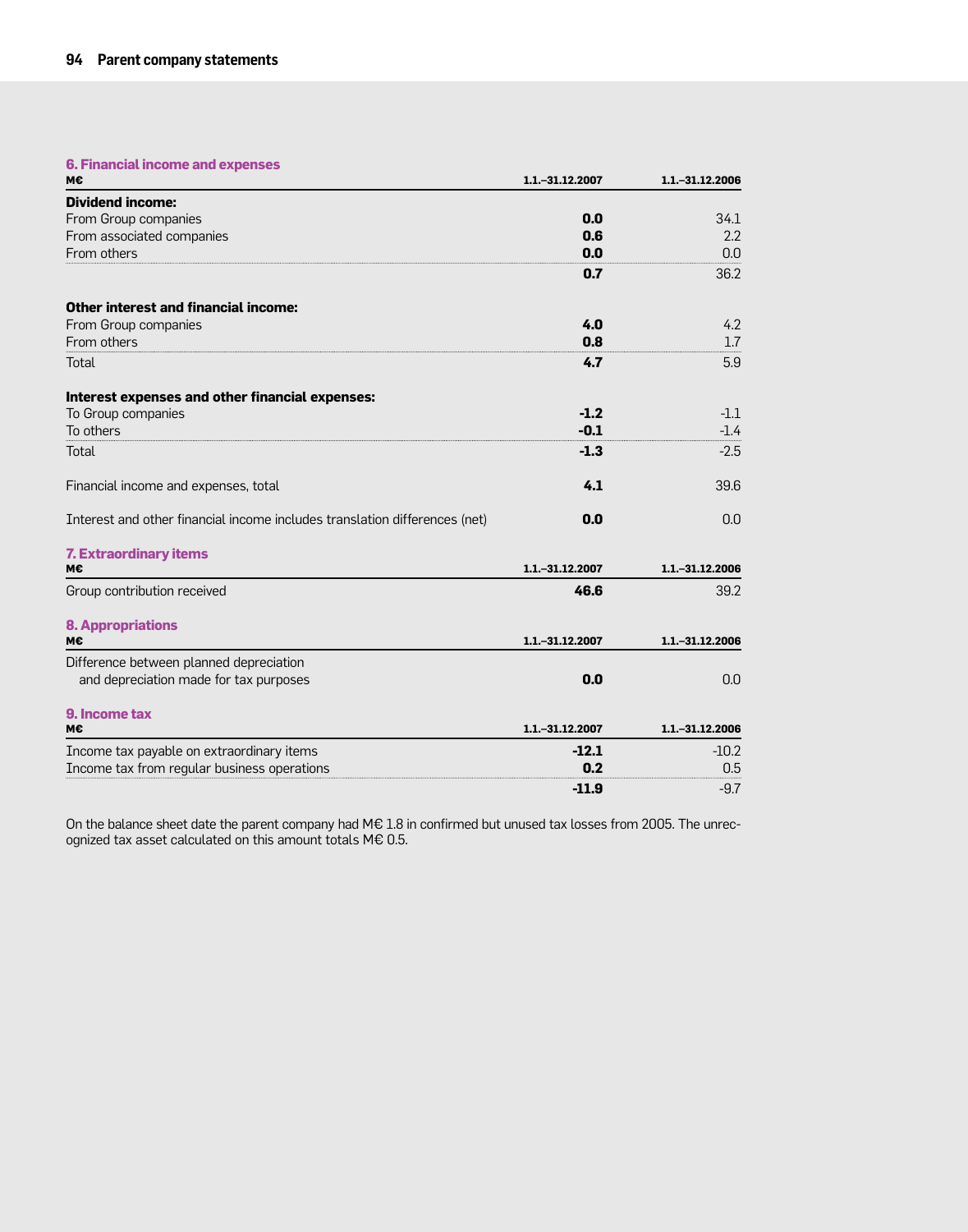## **10. Intangible assets**

| м€                                                 | <b>Intangible</b><br>rights | <b>Advance</b><br>payments | Total |
|----------------------------------------------------|-----------------------------|----------------------------|-------|
| <b>Financial year 2006</b>                         |                             |                            |       |
| Acquisition cost 1.1.2006                          | 0.5                         | 0.0                        | 0.5   |
| <b>Increases</b>                                   | 0.0                         | 0.2                        | 0.2   |
| Decreases                                          | 0.0                         |                            | 0.0   |
| Transfers between items                            |                             |                            | 0.0   |
| Acquisition cost 31.12.2006                        | 0.5                         | 0.2                        | 0.8   |
| Accumulated depreciation and writedowns 1.1.2006   | 0.5                         |                            | 0.5   |
| Accumulated depreciation in decreases              | 0.0                         |                            | 0.0   |
| Depreciation in period                             | 0.0                         |                            | 0.0   |
| Writedowns                                         |                             |                            | 0.0   |
| Accumulated depreciation and writedowns 31.12.2006 | 0.5                         | 0.0                        | 0.5   |
| Book value 31.12.2006                              | 0.1                         | 0.2                        | 0.3   |

| м€                                                                                        | <b>Intangible</b><br>rights | <b>Advance</b><br>payments | <b>Total</b> |
|-------------------------------------------------------------------------------------------|-----------------------------|----------------------------|--------------|
| <b>Financial year 2007</b>                                                                |                             |                            |              |
| Acquisition cost 1.1.2007                                                                 | 0.5                         | 0.2                        | 0.8          |
| <b>Increases</b>                                                                          | 0.2                         | 1.4                        | 1.6          |
| Decreases                                                                                 |                             | $-1.0$                     | $-1.0$       |
| Transfers between items                                                                   |                             |                            | 0.0          |
| Acquisition cost 31.12.2007                                                               | 0.7                         | 0.7                        | 1.4          |
| Accumulated depreciation and writedowns 1.1.2007<br>Accumulated depreciation in decreases | $0.5\,$                     | 0.0                        | 0.5<br>0.0   |
| Depreciation in period<br>Writedowns                                                      | 0.0                         |                            | 0.0          |
| Accumulated depreciation and writedowns 31.12.2007                                        | 0.5                         | n.n                        | 0.5          |
| Book value 31.12.2007                                                                     | 0.2                         | 0.7                        | 0.9          |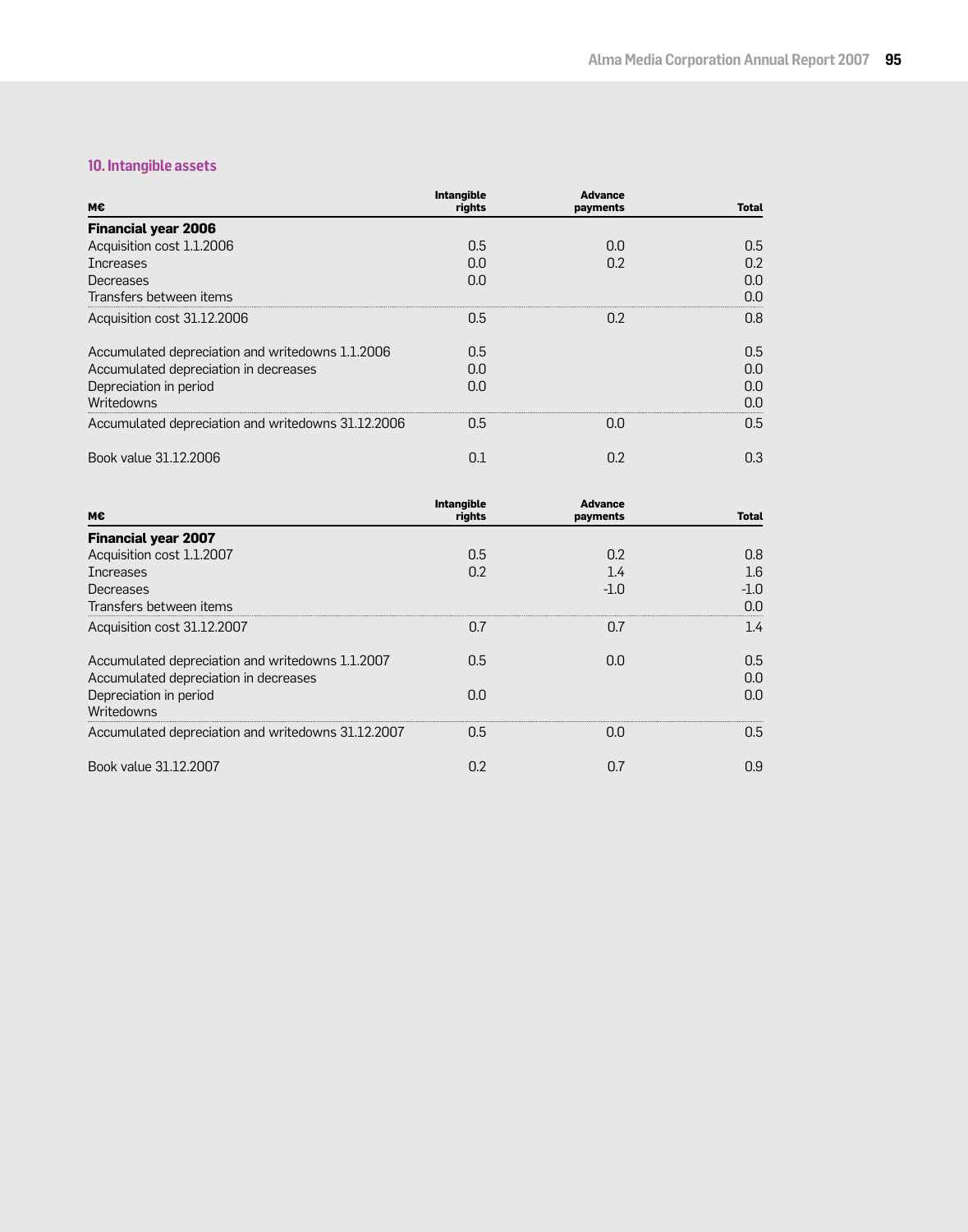## **11. Tangible assets**

| M€                                    | <b>Land and</b><br>water | <b>Buildings</b><br>and<br><b>structures</b> | <b>Machinery</b><br>and<br>equipment | <b>Other</b><br>tangible<br>assets | <b>Advance</b><br>payments<br>and<br>unfinished<br>purchases | <b>Total</b> |
|---------------------------------------|--------------------------|----------------------------------------------|--------------------------------------|------------------------------------|--------------------------------------------------------------|--------------|
| <b>Financial year 2006</b>            |                          |                                              |                                      |                                    |                                                              |              |
| Acquisition cost 1.1.2006             | 1.0                      | 8.7                                          | 1.7                                  | 0.9                                | 0.0                                                          | 12.2         |
| <b>Increases</b>                      |                          | 0.0                                          | 0.1                                  | 0.3                                | 0.1                                                          | 0.5          |
| Decreases                             | $-0.5$                   | $-4.4$                                       | $-0.5$                               | $-0.2$                             | 0.0                                                          | $-5.6$       |
| Transfers between items               |                          |                                              | 0.0                                  | 0.0                                | 0.0                                                          | 0.0          |
| Acquisition cost 31.12.2006           | 0.5                      | 4.3                                          | 1.3                                  | 1.0                                | 0.1                                                          | 7.2          |
| Accumulated depreciation 1.1.2006     | 0.0                      | 4.1                                          | 1.6                                  | 0.3                                | 0.0                                                          | 6.0          |
| Accumulated depreciation in decreases |                          | $-2.0$                                       | $-0.5$                               | $-0.2$                             |                                                              | $-2.7$       |
| Depreciation in period                |                          | 0.2                                          | 0.0                                  | 0.1                                |                                                              | 0.3          |
| Accumulated depreciation 31.12.2006   | 0.0                      | 2.3                                          | 1.1                                  | 0.2                                | 0.0                                                          | 3.7          |
| Book value 31.12.2006                 | 0.5                      | 2.0                                          | 0.1                                  | 0.8                                | 0.1                                                          | 3.5          |
| Balance sheet value of                |                          |                                              |                                      |                                    |                                                              |              |
| machinery and equipment 31.12.2006    |                          |                                              | 0.1                                  |                                    |                                                              |              |

|                                                              |                          | <b>Buildings</b>         | <b>Machinery</b> | <b>Other</b>       | <b>Advance</b><br>payments<br>and |              |
|--------------------------------------------------------------|--------------------------|--------------------------|------------------|--------------------|-----------------------------------|--------------|
| М€                                                           | <b>Land and</b><br>water | and<br><b>structures</b> | and<br>equipment | tangible<br>assets | unfinished<br>purchases           | <b>Total</b> |
| <b>Financial year 2007</b>                                   |                          |                          |                  |                    |                                   |              |
| Acquisition cost 1.1.2007                                    | 0.5                      | 4.3                      | 1.3              | 1.0                | 0.1                               | 7.2          |
| Merger, Suomalainen Lehtipaino Oy                            |                          |                          |                  | 0.0                |                                   | 0.0          |
| <b>Increases</b>                                             |                          | 0.0                      | 0.1              | 0.0                | 0.0                               | 0.1          |
| Decreases                                                    |                          |                          | 0.0              |                    |                                   | 0.0          |
| Transfers between items                                      |                          | 0.1                      |                  |                    | $-0.1$                            | 0.0          |
| Acquisition cost 31.12.2007                                  | 0.5                      | 4.4                      | 1.3              | 1.0                | 0.0                               | 7.3          |
| Accumulated depreciation 1.1.2007                            | 0.0                      | 2.3                      | 1.2              | 0.2                | 0.0                               | 3.7          |
| Accumulated depreciation in decreases                        |                          |                          | 0.0              |                    |                                   | 0.0          |
| Depreciation in period                                       |                          | 0.1                      | 0.0              | 0.1                |                                   | 0.2          |
| Accumulated depreciation 31.12.2007                          | 0.0                      | 2.4                      | 1.2              | 0.3                | 0.0                               | 3.9          |
| Book value 31.12.2007                                        | 0.5                      | 2.0                      | 0.1              | 0.7                | 0.0                               | 3.4          |
| Balance sheet value of<br>machinery and equipment 31.12.2007 |                          |                          | 0.1              |                    |                                   |              |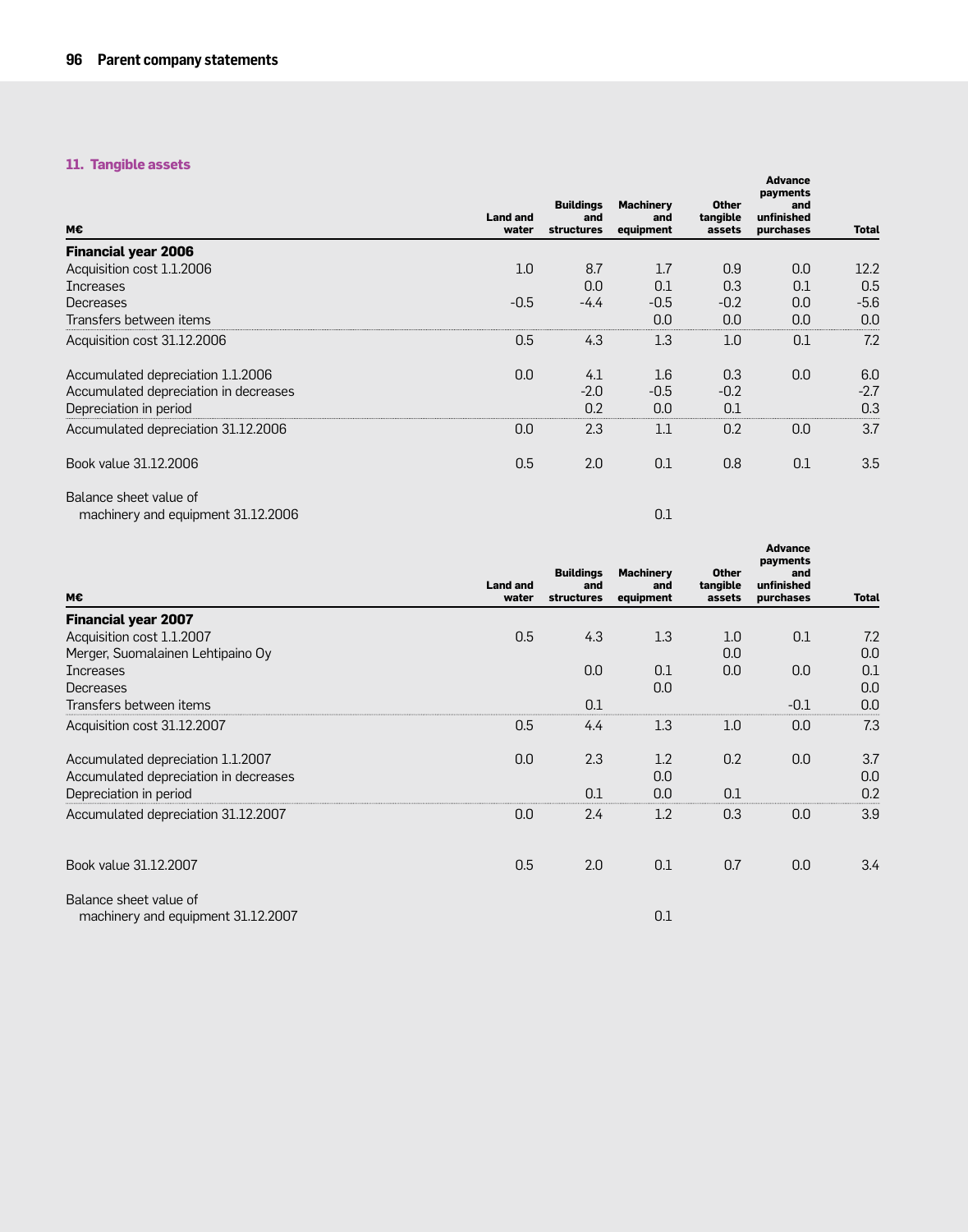#### **12. Investments**

|                                                    | <b>Shares</b><br>Group<br>companies        | <b>Shares</b><br>associated<br>companies | <b>Shares</b><br>other | Group<br>companies        | <b>Receivables Receivables</b><br>associated<br>companies | <b>Total</b> |
|----------------------------------------------------|--------------------------------------------|------------------------------------------|------------------------|---------------------------|-----------------------------------------------------------|--------------|
| <b>Financial year 2006</b>                         |                                            |                                          |                        |                           |                                                           |              |
| Acquisition cost 1.1.2006                          | 423.5                                      | 1.9                                      | 0.9                    | 5.9                       |                                                           | 432.3        |
| <b>Increases</b>                                   | 0.0                                        | 0.0                                      | 0.0                    |                           |                                                           | 0.0          |
| Decreases                                          |                                            |                                          | $-0.4$                 | $-5.5$                    |                                                           | $-5.9$       |
| Acquisition cost 31.12.2006                        | 423.5                                      | 1.9                                      | 0.5                    | 0.4                       | 0.0                                                       | 426.4        |
| Accumulated depreciation and writedowns 1.1.2006   | 0.0                                        | 0.0                                      | 0.2                    | 0.0                       |                                                           | 0.2          |
| Accumulated depreciation and writedowns 31.12.2006 | 0.0                                        | 0.0                                      | 0.2                    | 0.0                       | 0.0                                                       | 0.2          |
| Book value 31.12.2006                              | 423.5                                      | 1.9                                      | 0.3                    | 0.4                       | 0.0                                                       | 426.2        |
|                                                    | <b>Shares</b><br><b>Group</b><br>companies | <b>Shares</b><br>associated<br>companies | <b>Shares</b><br>other | <b>Group</b><br>companies | <b>Receivables Receivables</b><br>associated<br>companies | <b>Total</b> |
| <b>Financial year 2007</b>                         |                                            |                                          |                        |                           |                                                           |              |
| Acquisition cost 1.1.2007                          | 423.5                                      | 1.9                                      | 0.5                    | 0.4                       |                                                           | 426.4        |
| Merger, Alpress Oy,                                |                                            |                                          |                        |                           |                                                           |              |
| Suomalainen Lehtipaino Oy ja Marcenter Oy          | 51.3                                       | 0.5                                      | 1.3                    | $-0.4$                    | 4.7                                                       | 57.3         |
| Increases                                          | 0.0                                        |                                          | 0.1                    |                           |                                                           | 0.1          |

| Decreases                                          |       |     |     |     |     | $-0.2$ |
|----------------------------------------------------|-------|-----|-----|-----|-----|--------|
| Acquisition cost 31.12.2007                        | 474.8 | 2.4 |     | 0.0 | 4.7 | 483.6  |
| Accumulated depreciation and writedowns 1.1.2007   | 0.0   | 0.0 | 0.2 | 0.0 |     | 0.2    |
| Accumulated depreciation and writedowns 31.12.2007 | 0.0   | 0.0 | n 2 | 0.0 | 0.0 | 0.2    |
| Book value 31.12.2007                              | 474.8 | 2.4 | L.b | 0.0 | 4.7 | +83.4  |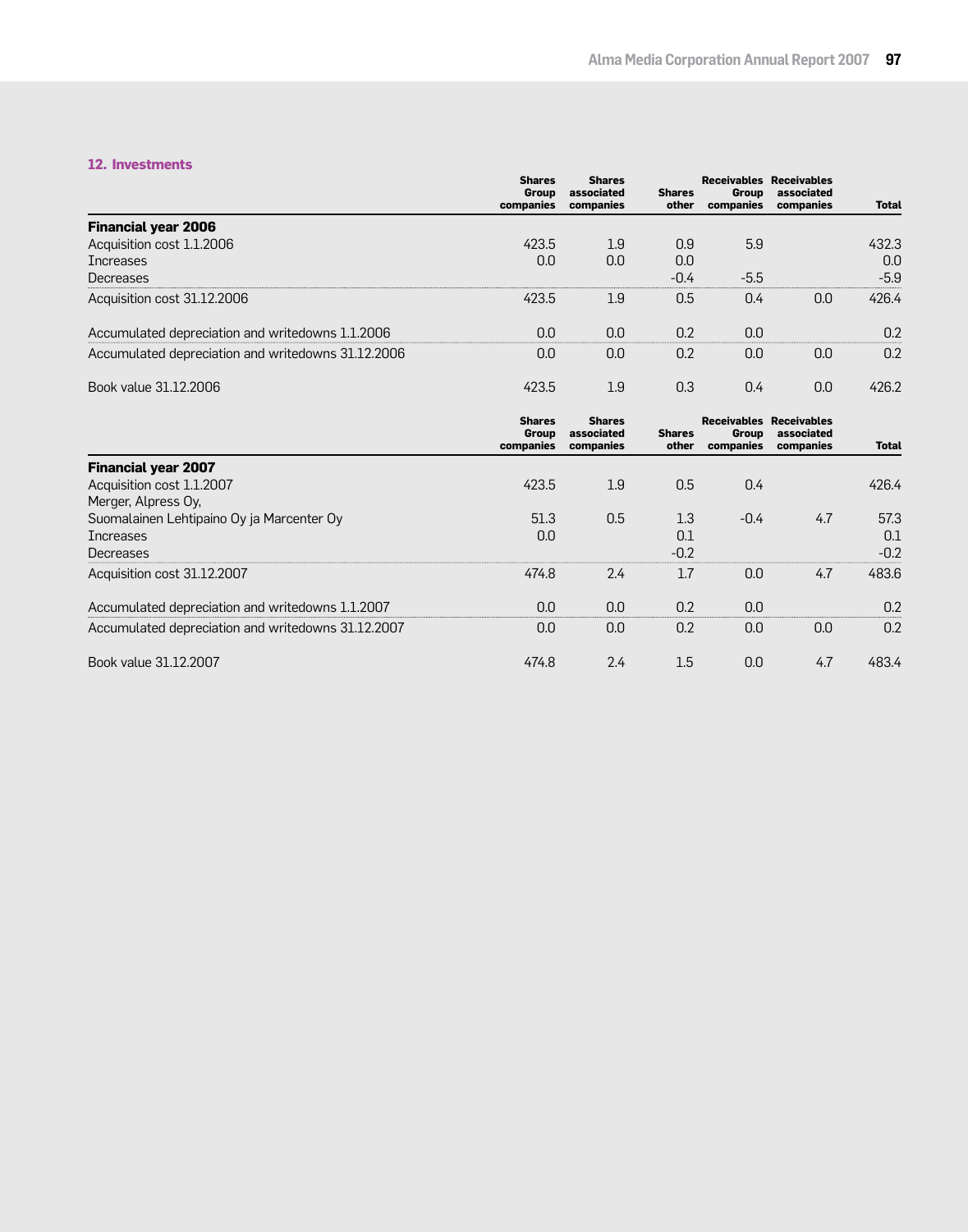## **Parent company holdings in Group companies and associated companies**

| <b>Company</b>                                 | <b>Registered</b><br>office | <b>Holding of</b><br>shares % | <b>Holding of</b><br>votes% |
|------------------------------------------------|-----------------------------|-------------------------------|-----------------------------|
| Group companies                                |                             |                               |                             |
| Aamujakelu Oy                                  | Tampere, Finland            | 100.00                        | 100.00                      |
| Alma Media Interactive Oy                      | Helsinki, Finland           | 100.00                        | 100.00                      |
| Alma Media Palvelut Oy                         | Helsinki, Finland           | 100.00                        | 100.00                      |
| Kainuun Sanomat Oy                             | Kajaani, Finland            | 98.40                         | 98.40                       |
| Karenstock Oy                                  | Helsinki, Finland           | 100.00                        | 100.00                      |
| Kauppalehti Oy                                 | Helsinki, Finland           | 100.00                        | 100.00                      |
| Kustannus Oy Aamulehti                         | Tampere, Finland            | 100.00                        | 100,00                      |
| Kustannusosakeyhtiö Iltalehti                  | Helsinki, Finland           | 100.00                        | 100.00                      |
| Lapin Kansa Oy                                 | Rovaniemi, Finland          | 100.00                        | 100.00                      |
| Pohjolan Sanomat Oy                            | Kemi, Finland               | 100.00                        | 100.00                      |
| Satakunnan Kirjateollisuus Oy                  | Pori, Finland               | 100.00                        | 100.00                      |
| Suomen Paikallissanomat Oy                     | Tampere, Finland            | 100.00                        | 100.00                      |
| Associated companies                           |                             |                               |                             |
| Acta Print Kivenlahti Oy                       | Helsinki, Finland           | 36.00                         | 36.00                       |
| Alma Media Lehdentekijät Oy                    | Helsinki, Finland           | 25.00                         | 25.00                       |
| As Oy Vammalan Reku                            | Vammala, Finland            | 21.00                         | 21.00                       |
| Kustannus Oy Otsikko                           | Tampere, Finland            | 34.20                         | 34.20                       |
| Jämsänjokilaakson Paikallisviestintä Oy        | Jämsä, Finland              | 49.00                         | 49.00                       |
| Kytöpirtti Oy                                  | Seinäjoki, Finland          | 43.20                         | 43.20                       |
| Nokian Uutistalo Oy                            | Nokia, Finland              | 36.90                         | 36.90                       |
| Oy Suomen Tietotoimisto - Finska Notisbyrån Ab | Helsinki, Finland           | 24.07                         | 24.07                       |
| Tampereen Tietoverkko Oy                       | Tampere, Finland            | 34.92                         | 34.92                       |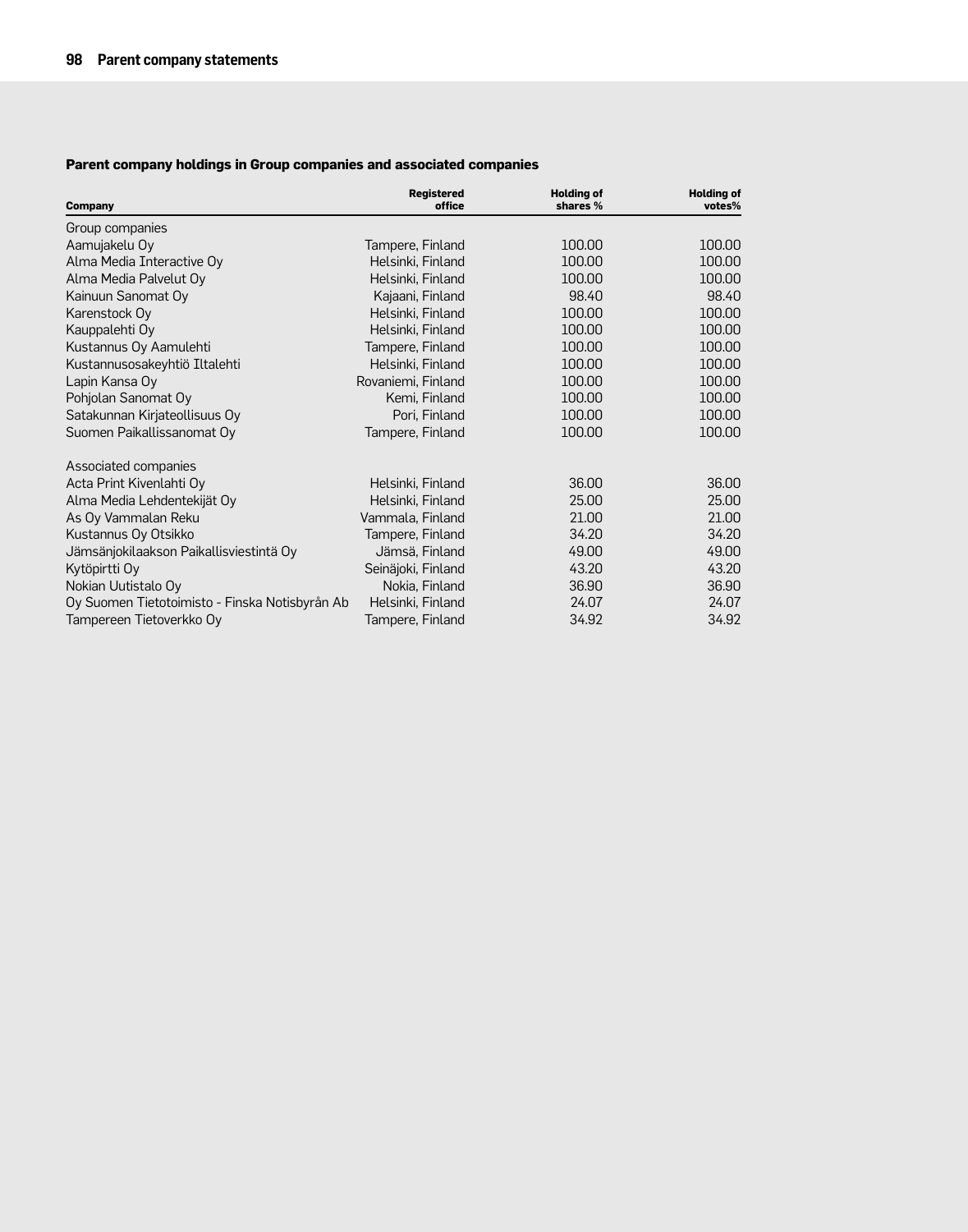### **13. Receivables**

| М€                                  | 31.12.2007 | 31.12.2006 |
|-------------------------------------|------------|------------|
| <b>Short-term</b>                   |            |            |
| Receivables from Group companies    |            |            |
| Accounts receivable                 | 0.4        | 0.1        |
| Loan receivables $*$                | 52.8       | 100.6      |
| Prepaid expenses and accrued income |            | nn         |
| Total                               | 53.2       | 100.7      |
| Receivables from others             |            |            |
| Accounts receivable                 | 0.1        | 0.1        |
| Other receivables                   | 0.2        | 0.8        |
| Prepaid expenses and accrued income | 0.5        | 0.5        |
| Short-term receivables, total       | 54.0       | 102.1      |

\*) Cash and cash equivalents in Group bank accounts are included in loan receivables.

Major balances in prepaid expenses and accrued income consist of rental accruals.

| <b>14. Shareholders equity</b><br>м€         | 31.12.2007      | 31.12.2006       |
|----------------------------------------------|-----------------|------------------|
| Share capital 1.1.                           | 44.8            | 44.8             |
| Share capital 31.12.                         | 44.8            | 44.8             |
| Share premium fund 1.1.<br>Capital repayment | 414.4           | 453.9<br>$-39.5$ |
| Share premium fund 31.12.                    | 414.4           | 414.4            |
| Other funds 1.1                              | 5.4             | 5.4              |
| Other funds 31.12                            | 5.4             | 5.4              |
| Retained earnings 1.1.<br>Dividend payment   | 69.5<br>$-48.5$ | 10.0<br>$-9.0$   |
| Retained earnings 31.12.                     | 21.0            | 1.0              |
| Net income for the period                    | 56.0            | 68.5             |
| Shareholders' equity, total                  | 541.5           | 534.0            |

The parent company's distributable funds on 31 December 2007 totalled € 76,998,277.

#### **Parent company shareholders' equity divided between restricted and non-restricted equity:**

| м€                                  | 31.12.2007 | 31.12.2006 |
|-------------------------------------|------------|------------|
| Restricted shareholders' equity     | 464.5      | 464.5      |
| Non-restricted shareholders' equity | 77.0       | 69.5       |
| Total                               | 541.5      |            |

#### **15. Accumulated appropriations**

Accumulated appropriations consist of the accumulated depreciation difference.

#### **16. Provisions**

Provisions consists of a restructuring provision totalling M€ 0.1, provisions of M€ 0.02 for loss-making agreements, and a provision of M€ 0.02 to cover rental payments on unoccupied business premises. Major change in 2007 was caused by realization of restructuring provisions and tax provisions, which are entered in other operating expenses.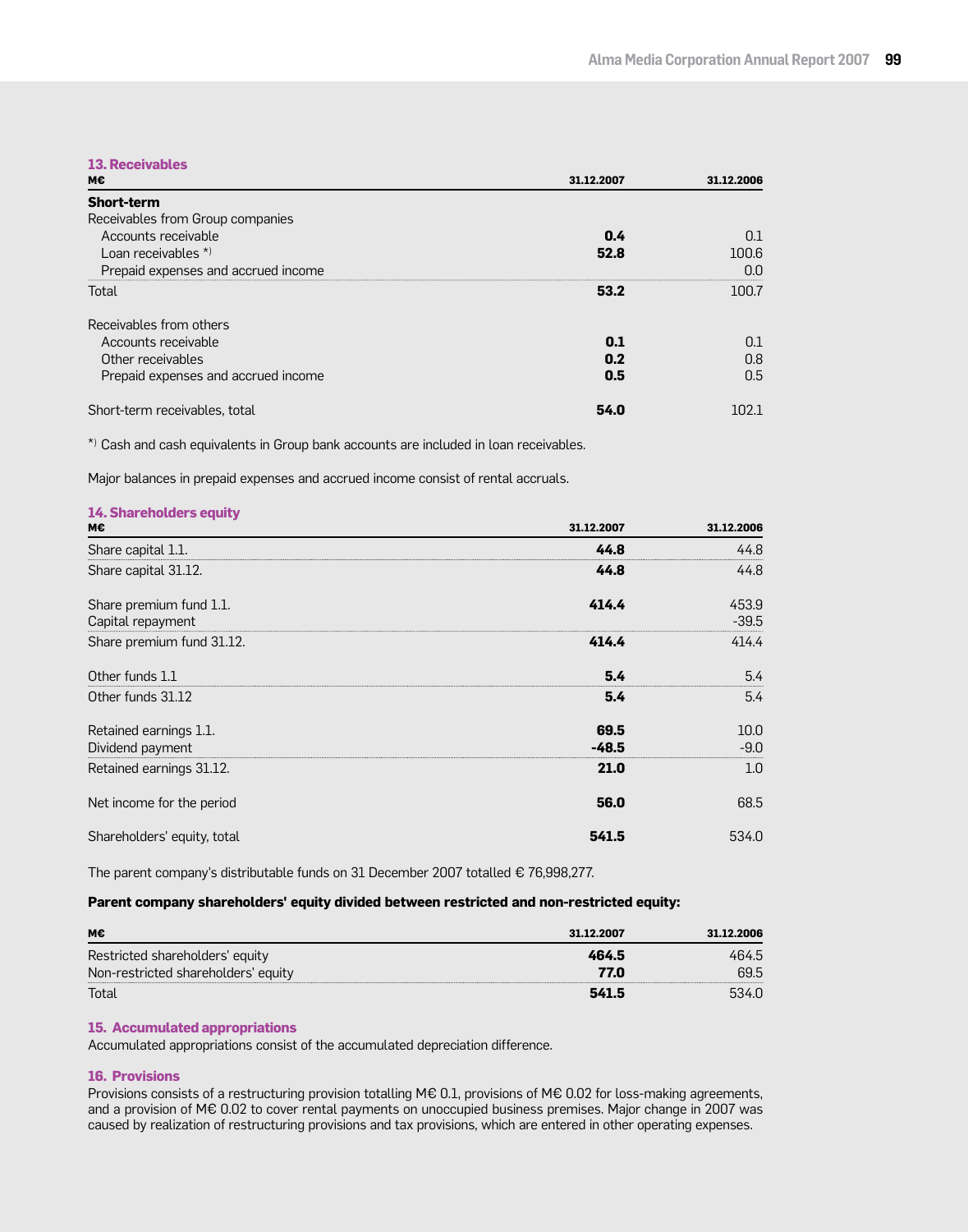## **17. Long-term liabilities**

| М€                                  | 31.12.2007 | 31.12.2006 |
|-------------------------------------|------------|------------|
| Other long-term debt                | 2.5        | 2.1        |
| Long-term liabilities, total        | 2.5        | 2.1        |
| Debt due after five years           |            |            |
| Other long-term debt                | 1.7        | 1.9        |
| <b>18. Short-term liabilities</b>   |            |            |
| м€                                  | 31.12.2007 | 31.12.2006 |
| Loans from financial institutions   |            |            |
| Accounts payable                    | 1.2        | 0.2        |
| Debt to Group companies             |            |            |
| Accounts payable                    | 0.1        | 0.1        |
| Other debt                          | 16.6       | 19.1       |
| Accrued expenses and prepaid income | 0.0        | 0.0        |
| Other short-term liabilities        | 0.4        | 0.5        |
| Accrued expenses and prepaid income | 0.7        | 0.9        |
| Short-term liabilities, total       | 19.1       | 20.7       |

Most of accrued expenses and prepaid income consists of allocated personnel expenses.

#### **19. Commitments and contingencies**

| м€                                           | 31.12.2007 | 31.12.2006 |
|----------------------------------------------|------------|------------|
| Collateral for own commitments<br>Guarantees | 1.2        | 1.2        |
|                                              |            |            |
| Collateral for others                        |            |            |
| Guarantees                                   | 0.0        | 0.0        |
| Other own commitments                        |            |            |
| Leasing commitments                          | 25.2       | 16.7       |
| Other commitments                            | 0.1        | 0.1        |
| Maturity of leasing commitments:             |            |            |
| During following 12 months                   | 1.8        | 1.2        |
| Later                                        | 23.4       | 15.5       |

The company cancelled the finance leasing agreement for the office and printing works building in Tampere Patamäenkatu and agreed on a new leasing contract for the property with a new landlord in 2007. The new operating leasing agreement is 15 years length. Alma Media has agreed on termination events concerning equity and gearing commitments with the new landlord.

#### **20. Derivative contracts**

| М€                                                      | 31.12.2007 | 31.12.2006 |
|---------------------------------------------------------|------------|------------|
| Commodity derivative contracts, electricity derivatives |            |            |
| Fair value $*$                                          | 0.1        |            |
| Value of underlying instrument                          | 0.4        |            |

\*) The fair value represents the return that would have arisen if the derivative positions had been cleared on the balance sheet date.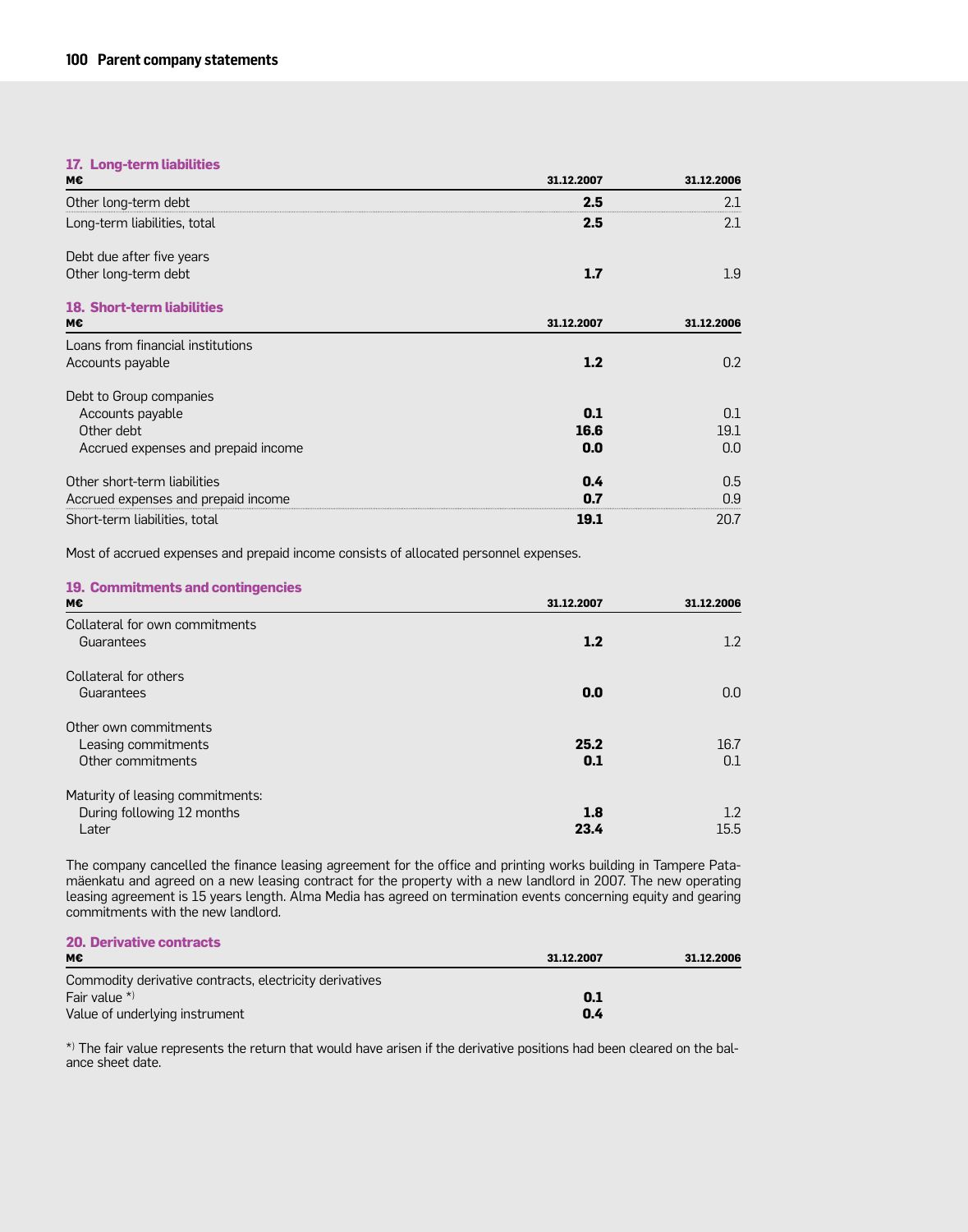# **Board's proposal to the Annual General Meeting**

The parent company's distributable funds on 31 December 2007 totalled  $\epsilon$  76,998,277. There were 74,612,523 shares carrying dividend rights.

The Board of Directors proposes that a dividend of  $\epsilon$  67,151,270.70 ( $\epsilon$  0.90 per share) be distributed on the financial year 2007.

Helsinki, Finland, 12 February 2007

Kari Stadigh Chairman of the Board

Matti Kavetvuo Lauri Helve

Matti Häkkinen Kai Seikku

Harri Suutari Ahti Vilppula

Kai Telanne President and CEO